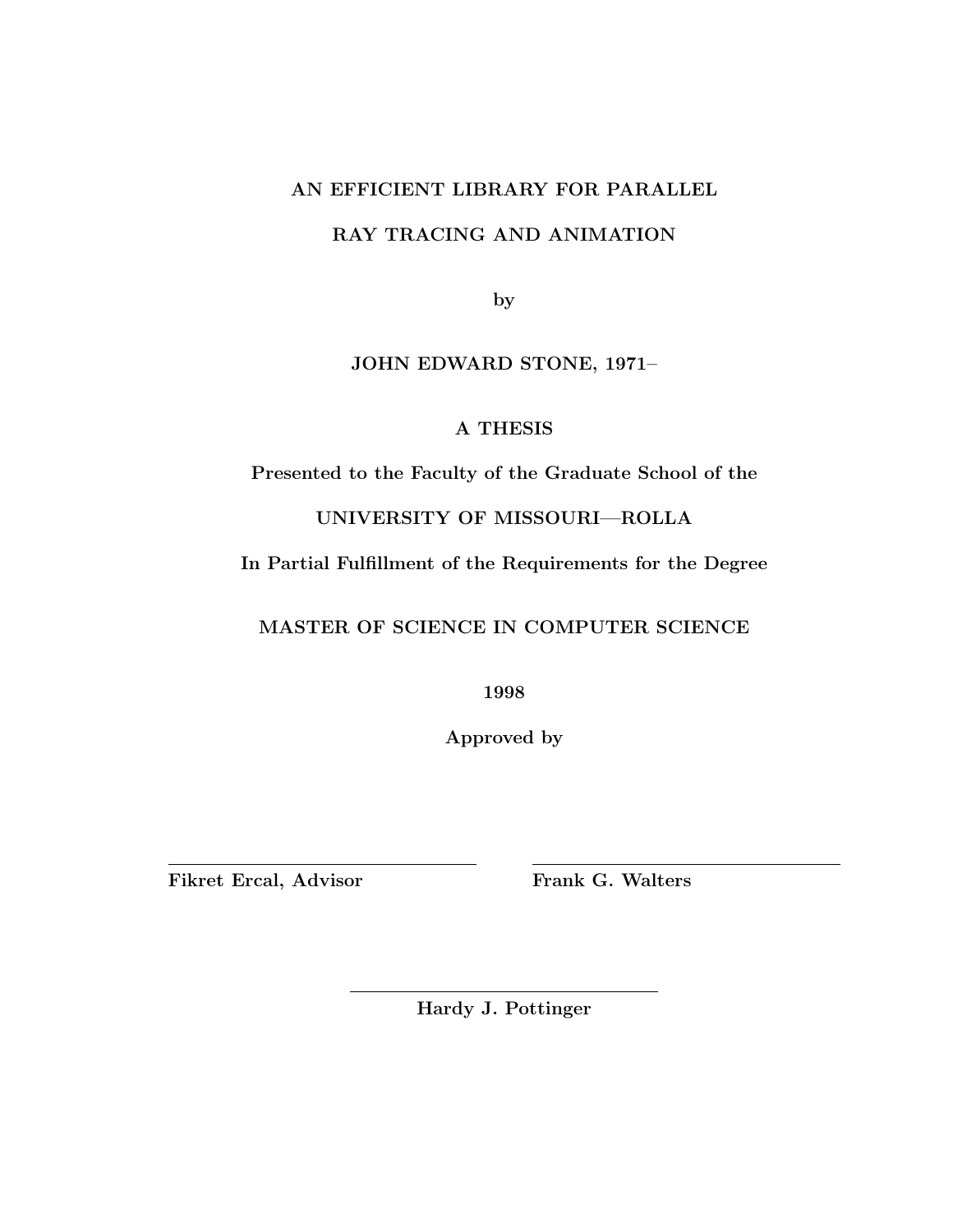C 1998

# John Edward Stone

All Rights Reserved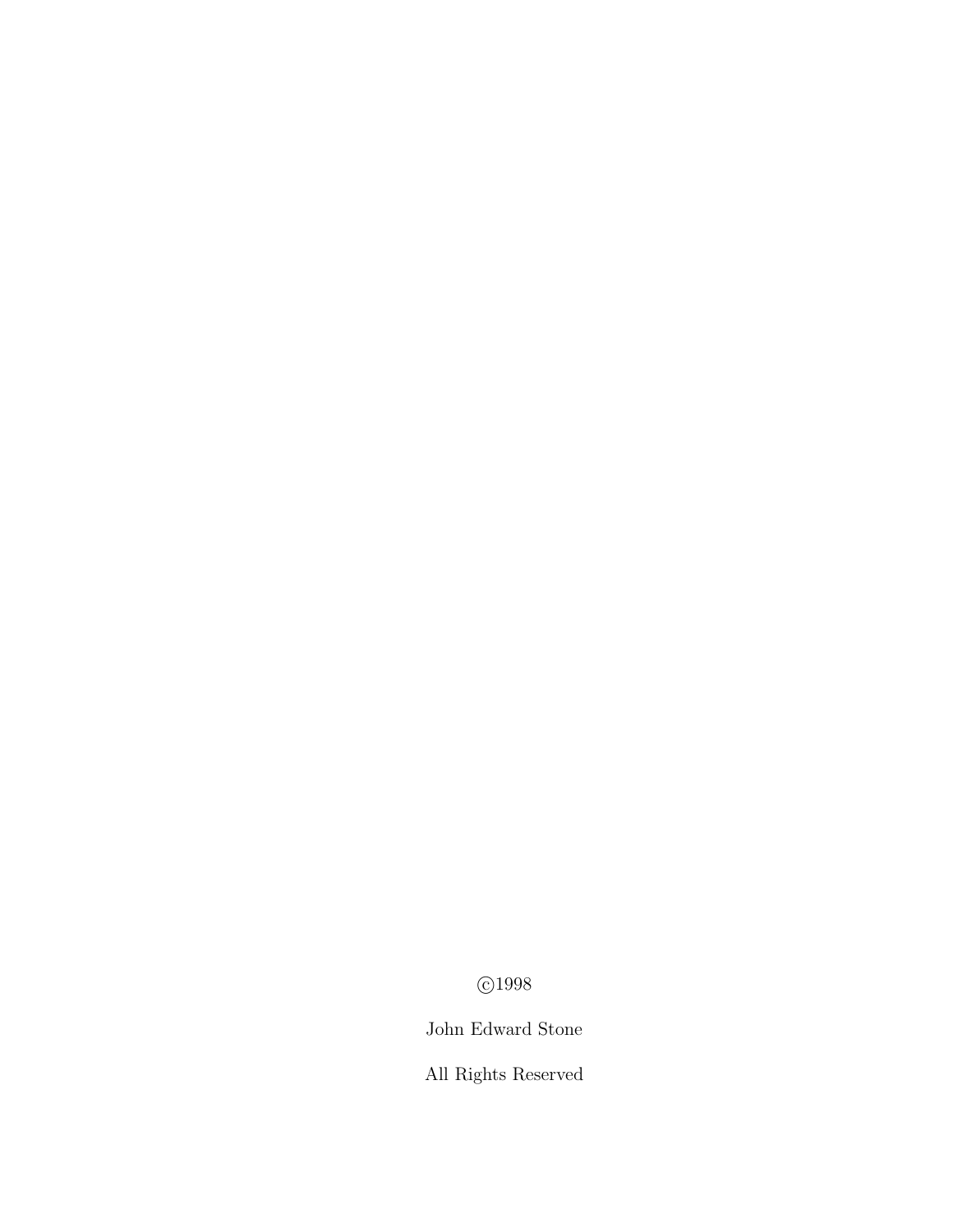### ABSTRACT

A parallel ray tracing library is presented for rendering high detail images of three dimensional geometry and computational fields. The library has been developed for use on distributed memory and shared memory parallel computers and can also run on sequential computers. Parallelism is achieved through the use of message passing and threads. It is shown that the library achieves almost linear scalability when run on large distributed memory parallel computers as well as large shared memory parallel computers.

Several applications of parallel rendering are explored including rendering of CAD models, animation, magnetic resonance imaging, and visualization of volumetric flow fields. Ray tracing offers many advantages over polygon rendering techniques, in its innate parallelism, and quality of output.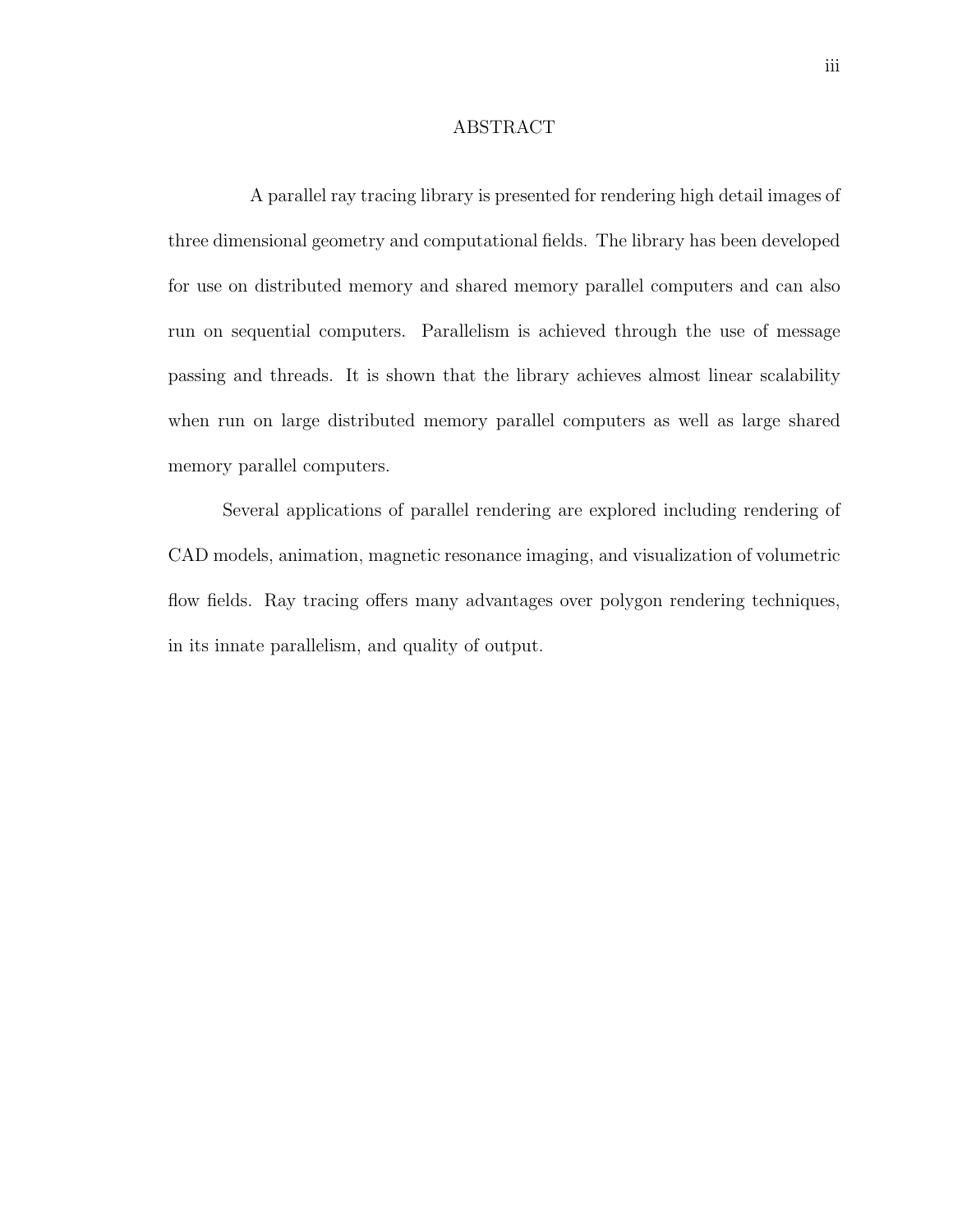### ACKNOWLEDGEMENTS

I would like to express my thanks to Dr. Fikret Ercal, my advisor, for his patience, advice, and support throughout the course of my graduate level education. I would also like to thank Frank G. Walters and Dr. Hardy J. Pottinger for being on my committee, and for being excellent teachers.

I would like to thank Mark Underwood for his collaboration on the run-time CFD visualization experiments included in this research. Special thanks go to Jeff Bromberger for all of his help during the final stages of writing this thesis.

The support provided by the Computer Science Department of the University of Missouri - Rolla through a half-time GRA appointment is gratefully acknowledged. I would also like to acknowledge the computational resources provided by Oak Ridge National Laboratory Center for Computational Sciences, the Hypersonic Vehicles Office at NASA Langley Research Center, NASA NAS, the Washington University of St. Louis Computer and Communications Research Center, the University of Missouri-Rolla Intelligent Systems Center, and the University of Missouri-Rolla Computer Science Department.

April, 1998

Rolla, Missouri John Edward Stone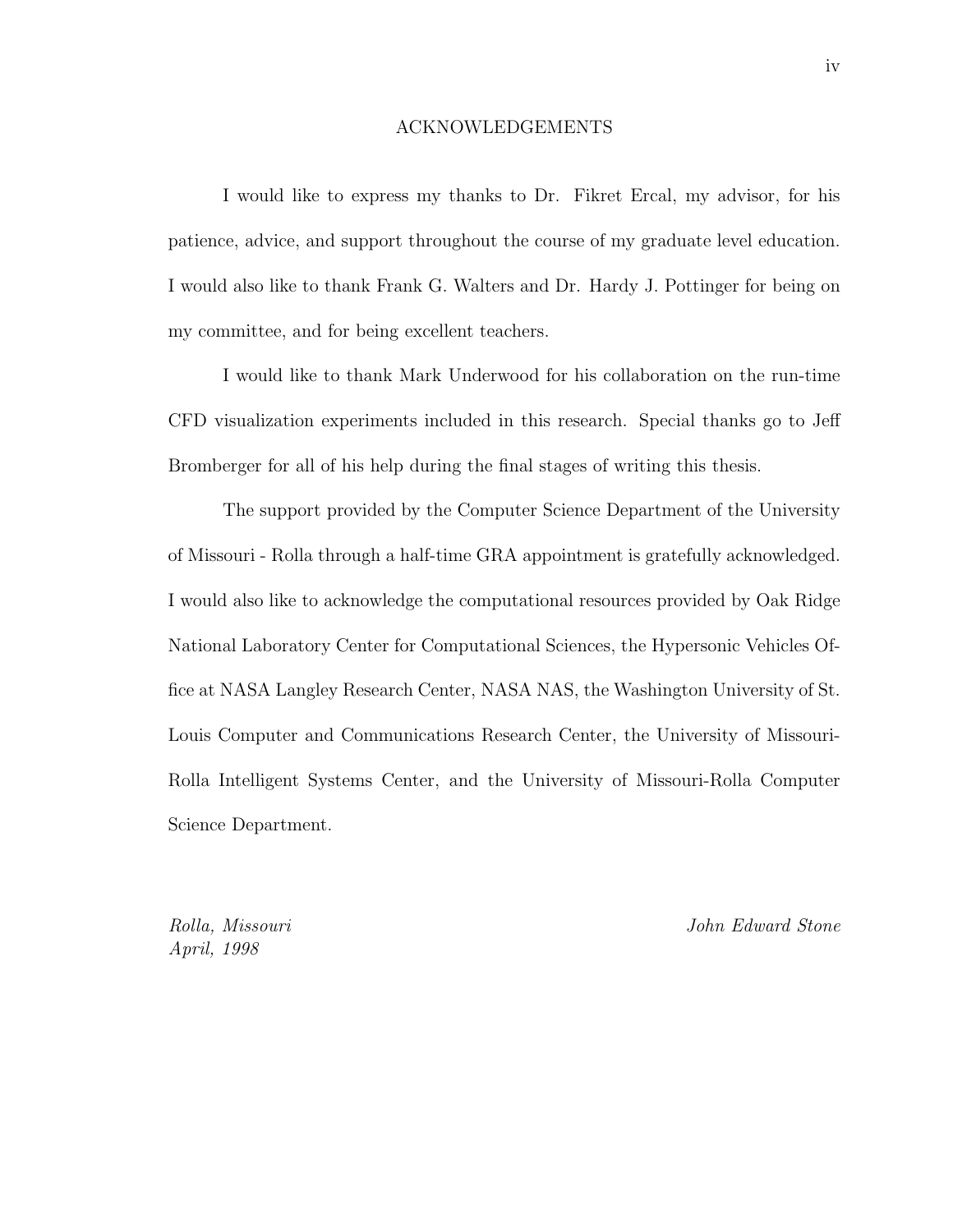# TABLE OF CONTENTS

|                |             |                                                                          | Page           |  |
|----------------|-------------|--------------------------------------------------------------------------|----------------|--|
|                |             |                                                                          | iii            |  |
|                |             |                                                                          | iv             |  |
|                |             |                                                                          | viii           |  |
|                |             |                                                                          | $\mathbf{X}$   |  |
| <b>SECTION</b> |             |                                                                          |                |  |
| I.             |             |                                                                          | 1              |  |
| II.            |             |                                                                          | $\overline{4}$ |  |
|                |             | A. BRIEF OVERVIEW OF THE RAY TRACING ALGORITHM                           | $\overline{5}$ |  |
|                | $B_{\cdot}$ |                                                                          | $\overline{5}$ |  |
|                | $C_{\cdot}$ | VISIBLE SURFACE DETERMINATION                                            | $\overline{7}$ |  |
|                |             |                                                                          | 8              |  |
|                |             | 1.                                                                       | 8              |  |
|                |             | $\mathfrak{D}$                                                           | 9              |  |
|                |             | 3.                                                                       | 11             |  |
|                |             | 4.                                                                       | 12             |  |
|                |             | 5.                                                                       | 12             |  |
|                |             | 6.                                                                       | 13             |  |
|                |             | E. ALIASING                                                              | 15             |  |
|                |             | F. NUMERICAL PRECISION AND RECURSION                                     | 17             |  |
| III.           |             |                                                                          | 18             |  |
|                |             | A. GENERATING OBJECT SPACE COORDINATES                                   | 18             |  |
|                |             | B. COORDINATE TRANSFORMATION                                             | 18             |  |
|                |             |                                                                          | 19             |  |
|                |             | D. IMPROVING MAPPING QUALITY $\ldots \ldots \ldots \ldots \ldots \ldots$ | 20             |  |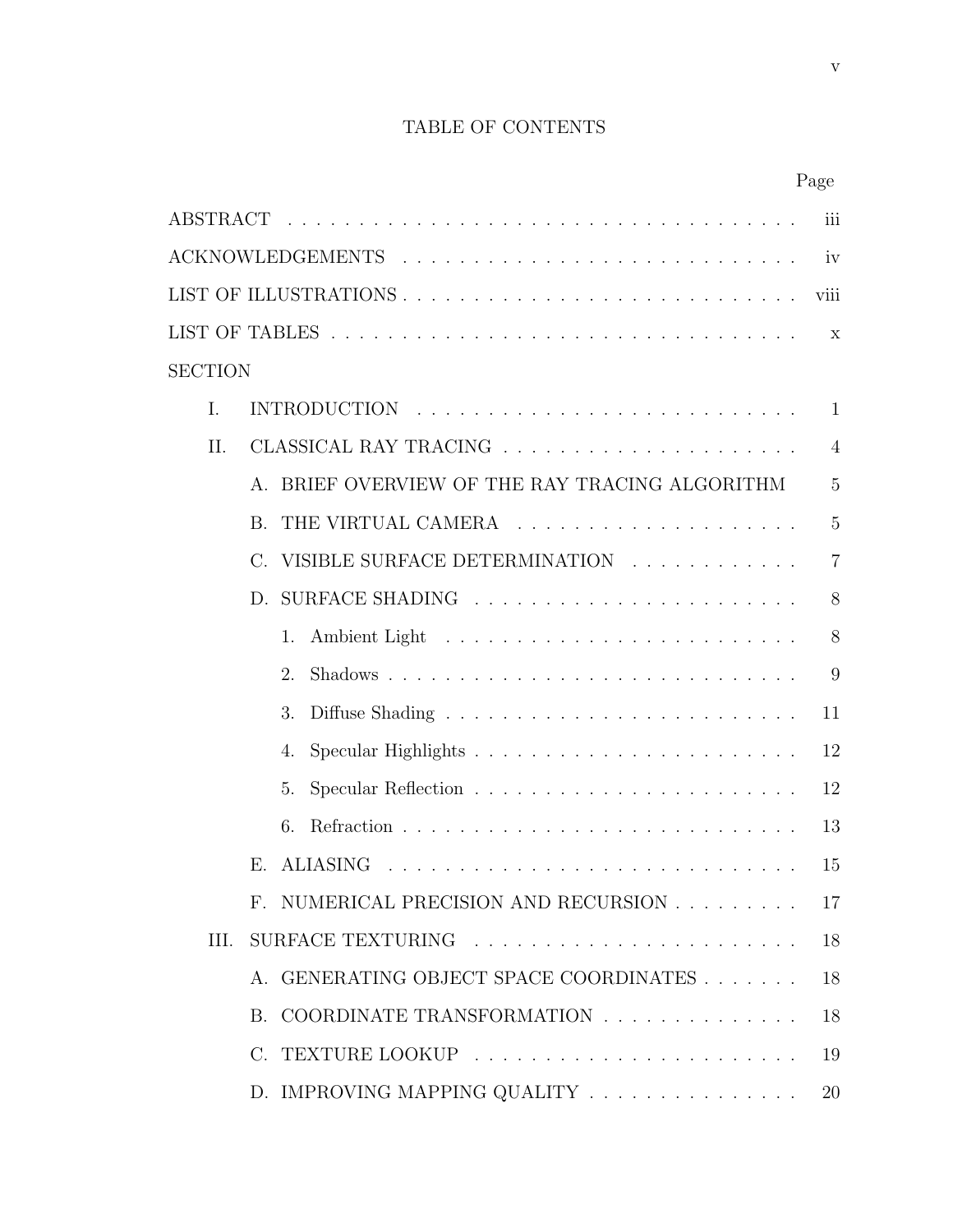|     | E. IMAGE MAPPED TEXTURES                                                              | 21 |
|-----|---------------------------------------------------------------------------------------|----|
|     | F. PROCEDURAL TEXTURING                                                               | 22 |
| IV. |                                                                                       | 24 |
|     | A. VOLUME RENDERING TECHNIQUES                                                        | 25 |
|     | B. VOLUME RENDERING USING RAY TRACING                                                 | 26 |
|     |                                                                                       | 27 |
|     |                                                                                       | 28 |
|     | E. VOLUME FILTERING AND ANTIALIASING                                                  | 29 |
| V.  | RAY TRACING ACCELERATION TECHNIQUES $\ldots \ldots \ldots$                            | 30 |
|     | A. BOUNDING HIERARCHIES AND SPATIAL SUBDIVISION.                                      | 31 |
|     | B. SHADOW CACHING AND LIGHT BUFFERS                                                   | 32 |
| VI. |                                                                                       | 37 |
|     | A. DISTRIBUTED MEMORY RAY TRACING                                                     | 40 |
|     | $1_{-}$                                                                               | 42 |
|     | Distributed Memory Adaptation of Ray Tracing Algorithms<br>2.                         | 43 |
|     | Concurrent I/O $\ldots \ldots \ldots \ldots \ldots \ldots \ldots \ldots \ldots$<br>3. | 45 |
|     | 4. Distributed Memory Scalability Results                                             | 46 |
|     | B. MULTITHREADED RAY TRACING                                                          | 48 |
|     | 1. Multithreaded Adaptation of Ray Tracing Algorithms                                 | 52 |
|     | Asynchronous $I/O \dots \dots \dots \dots \dots \dots \dots \dots \dots$<br>2.        | 53 |
|     | Large Scene Scalability Results<br>3.                                                 | 54 |
|     | C. HYBRID THREADS AND MESSAGE PASSING                                                 | 58 |
|     | 1.                                                                                    | 58 |
|     | Hybrid Parallel Scalability Results<br>2.                                             | 60 |
|     | VII. RAY TRACING APPLICATIONS                                                         | 63 |
|     |                                                                                       | 63 |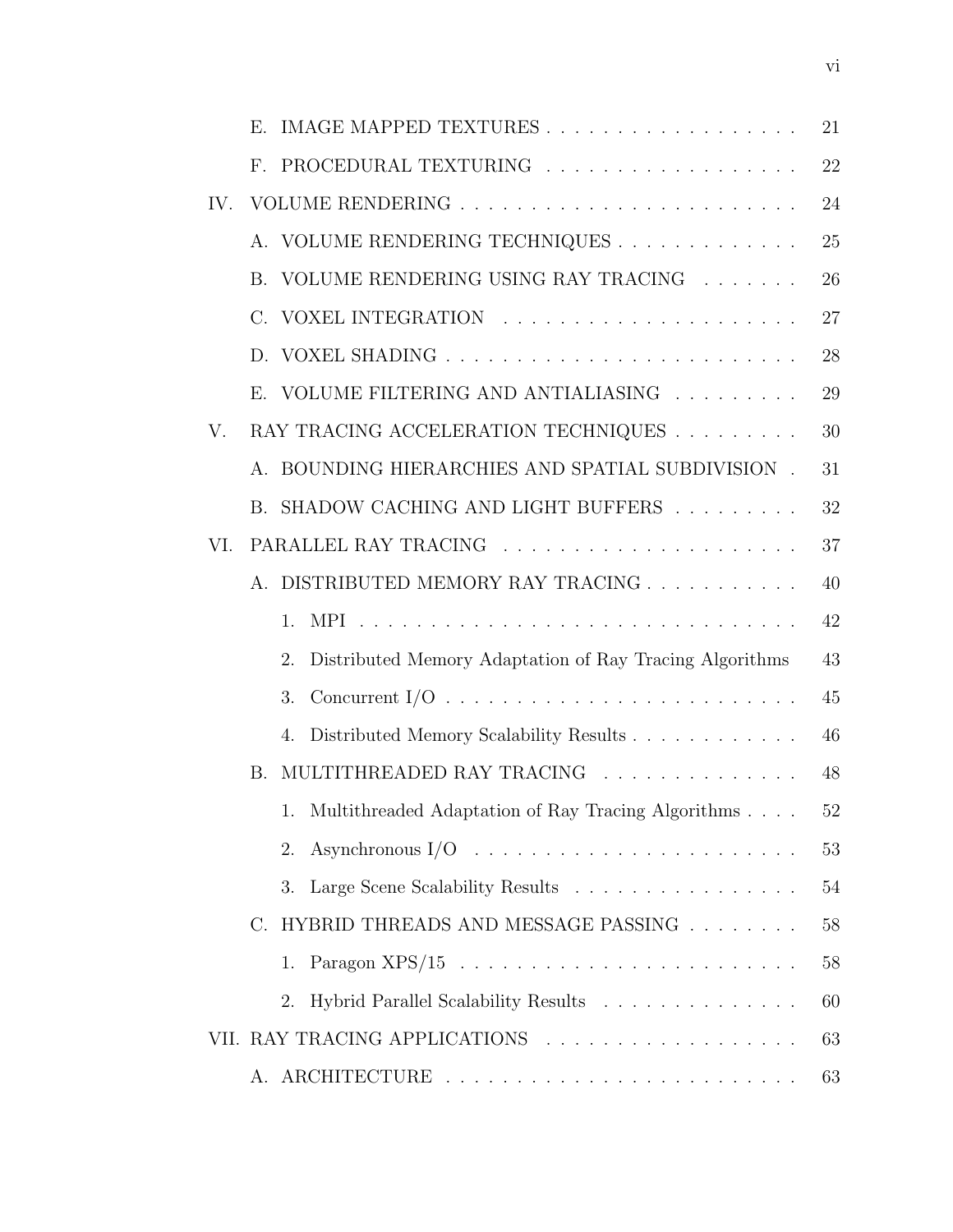| C. MOLECULAR VISUALIZATION 65                                              |  |
|----------------------------------------------------------------------------|--|
|                                                                            |  |
| E. FLOW FIELD VISUALIZATION $\ldots \ldots \ldots \ldots \ldots \ldots$ 67 |  |
| F. STANDARD PROCEDURAL DATABASE IMAGES 69                                  |  |
|                                                                            |  |
|                                                                            |  |
|                                                                            |  |
|                                                                            |  |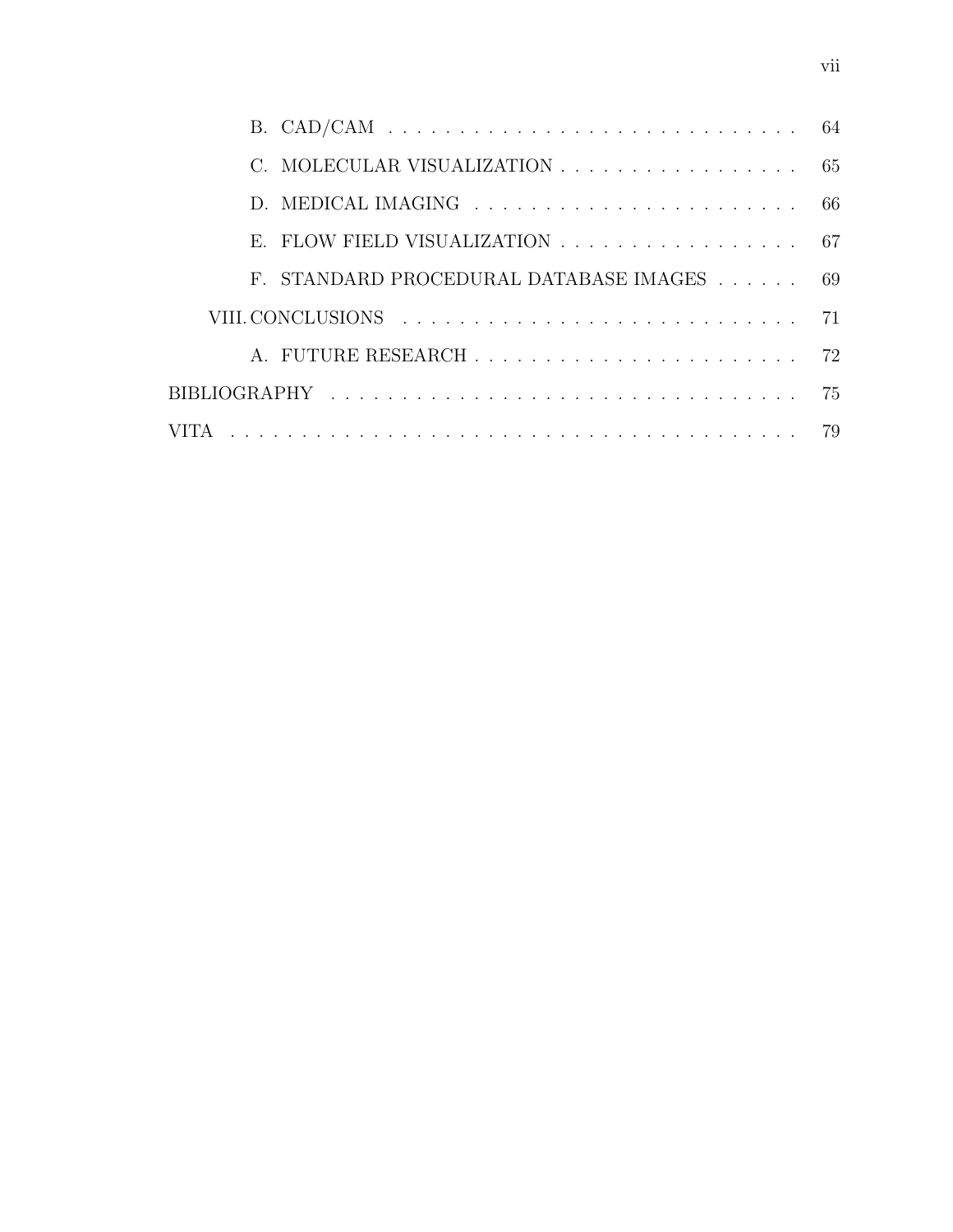# LIST OF ILLUSTRATIONS

| Figure         |                                                                                           | Page   |
|----------------|-------------------------------------------------------------------------------------------|--------|
| $\mathbf{1}$   |                                                                                           | 6      |
| $\overline{2}$ | Shadow Cast by an Object $\ldots \ldots \ldots \ldots \ldots \ldots \ldots \ldots \ldots$ | 10     |
| 3              |                                                                                           | 11     |
| 4              |                                                                                           | 13     |
| 5              |                                                                                           | 14     |
| 6              |                                                                                           | 15     |
| 7              |                                                                                           | 40     |
| 8              | Scanline Cyclic Ray Tracing Decomposition                                                 | 41     |
| 9              |                                                                                           | 41     |
| 10             | Plot of Execution Time for the SPD Balls Scene                                            | 47     |
| 11             |                                                                                           | 47     |
| 12             | Data Corruption in Unsynchronized Concurrent Memory Access                                | 51     |
| 13             |                                                                                           | $52\,$ |
| 14             | Efficiency of Asynchronous I/O versus Synchronous I/O                                     | 55     |
| 15             |                                                                                           | 57     |
| 16             |                                                                                           | 59     |
| 17             | Plot of Parallel Speedup for the SPD Balls Scene                                          | 61     |
| 18             | Plot of Parallel Efficiency for the SPD Balls Scene.                                      | 62     |
| 19             |                                                                                           | 63     |
| 20             |                                                                                           | 64     |
| 21             |                                                                                           | 65     |
| 22             |                                                                                           | 66     |
| 23             | Conceptual Schematic of an Injector Flow Field                                            | 67     |
| 24             |                                                                                           | 68     |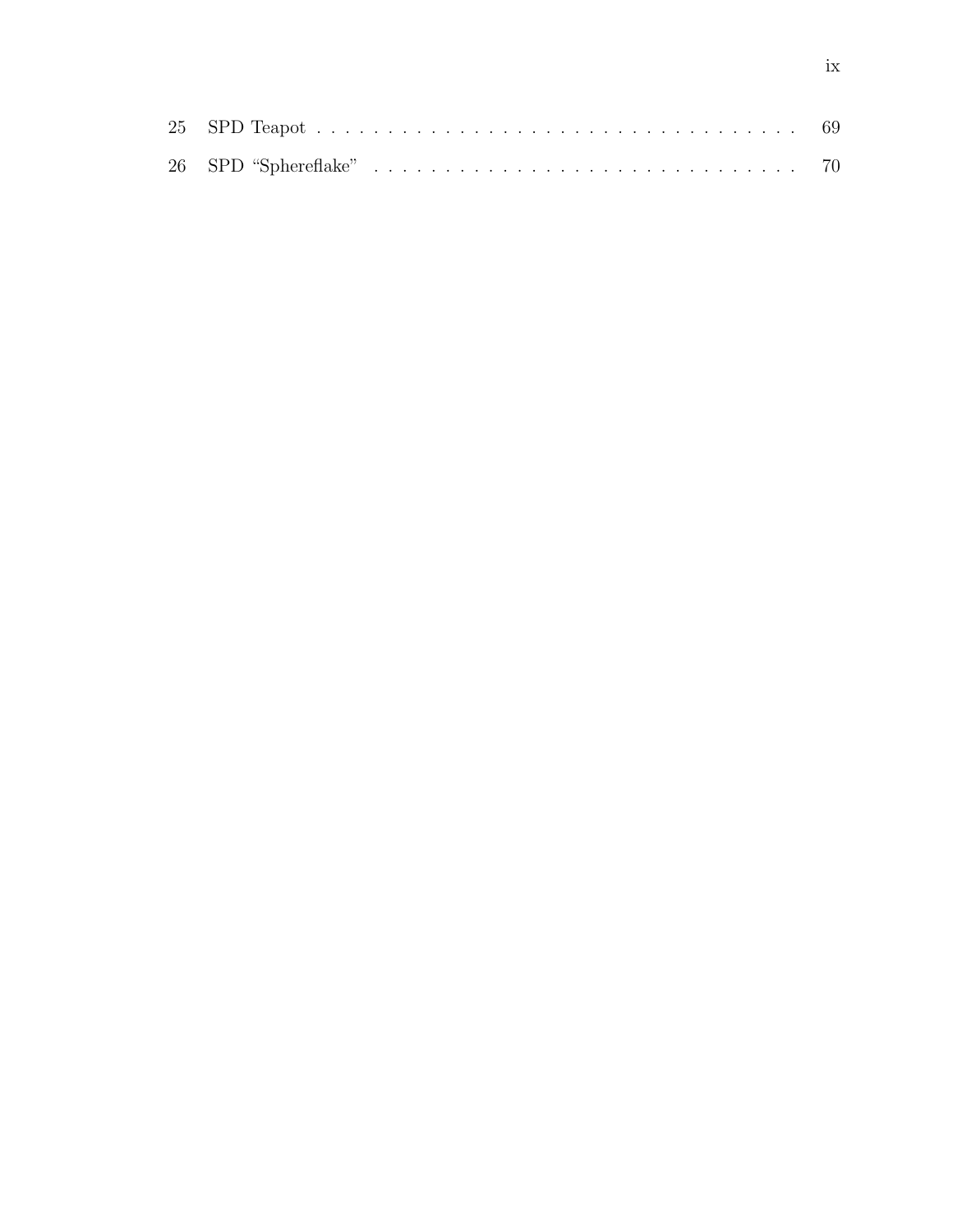# LIST OF TABLES

| Table |                                                       | Page |
|-------|-------------------------------------------------------|------|
|       | Efficiency of Asynchronous I/O versus Blocking I/O 54 |      |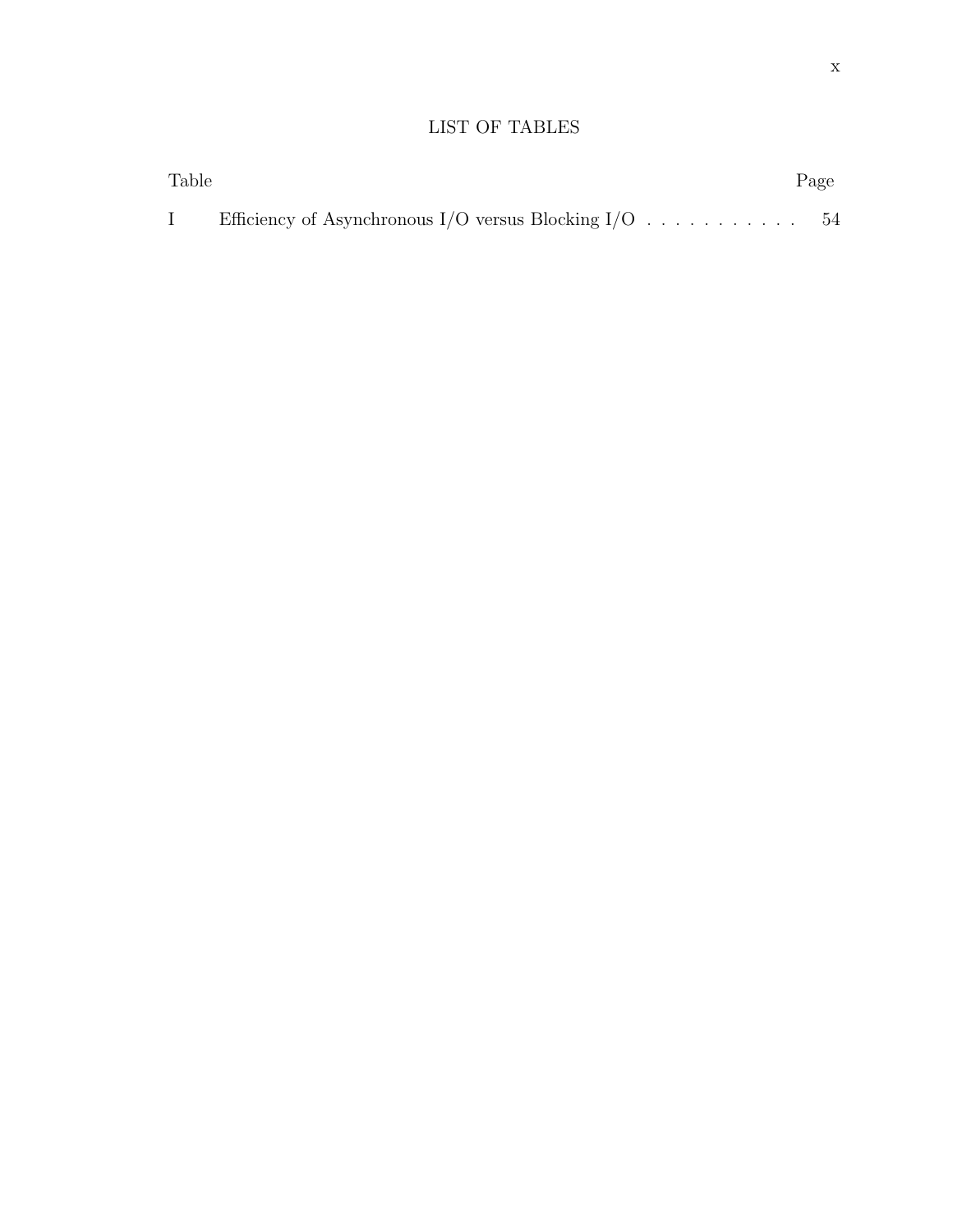# I. INTRODUCTION

The need for high quality rendering of three dimensional geometry and vector fields has grown tremendously in recent years. As a result, much work has been done in the design of algorithms and systems to render photorealistic images of these objects on computers. Many of the algorithms used to generate high quality three dimensional images require a lot of processing time to execute. To date, many researchers have created high efficiency graphics algorithms on sequential computers. Through this research, modern graphics algorithms now achieve peak efficiency and performance on sequential computers in use today. Although many algorithms currently in use are already highly tuned, it is possible to further reduce execution time through the use of many processors in parallel. By parallelizing the rendering process, execution time can be reduced by more than two orders of magnitude, given appropriate computational resources.

In this thesis a parallel ray tracing library is presented for use on a wide range of parallel computer systems. Ray tracing is one of many techniques for rendering three dimensional images. Ray tracing is a rendering model which is based on the physics of light and how it interacts with different materials. Ray tracing gets its name from the use of simulated rays of light in producing images. In ray tracing, visible surface determination, reflection, refraction, and shading are done using physically based approximations of the way real light behaves. Ray tracing is capable of rendering complex mathematical surfaces, multi-dimensional vector fields, and discrete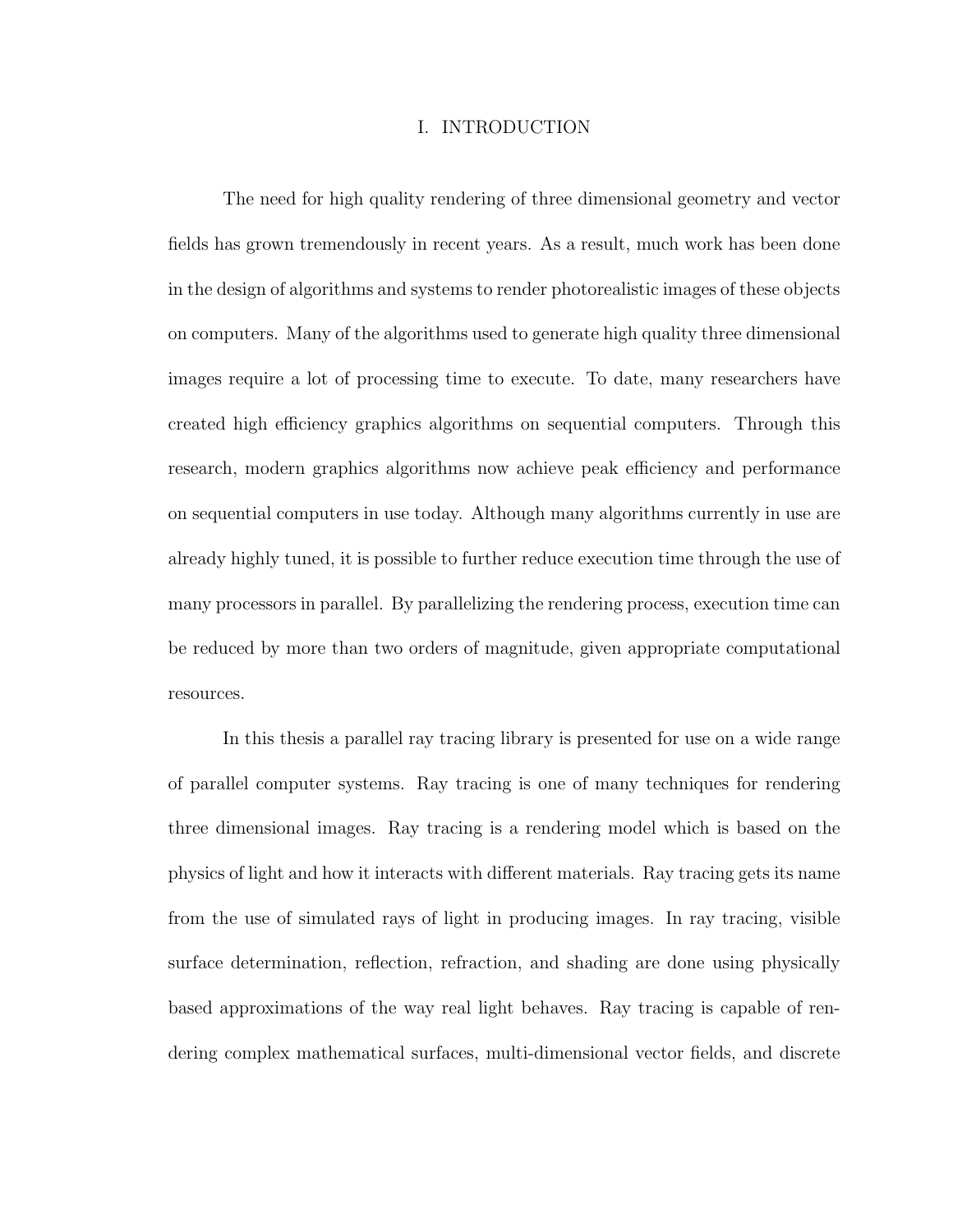polygonal meshes. Classical sequential ray tracing algorithms can be adapted for parallel execution environments, and are well suited for the production of photorealistic images. Other rendering techniques which are computationally cheaper are typically limited to the use of polygonal meshes for modeling objects, and can be much more difficult to parallelize efficiently. Ray tracing is well suited to parallel computation.

One of the most difficult parts of writing a library for use on parallel computers are the choices of what operating systems interfaces or extensions to use when writing the library. Inclusion of a platform-specific extension or feature often limits the portability of the library to other platforms, and makes maintenance of the library difficult. In order for the library to automatically take advantage of parallelism, two key programming paradigms are exploited; inter-processor message passing, and multithreading. Message passing is used on distributed memory parallel computers for process synchronization, communication, and disk I/O. Message passing has been a very successful technique in implementing parallel applications on a wide range of computing platforms which range from clusters of workstations all the way to massively parallel distributed memory supercomputers. In order to achieve portability to a wide range of computers, the ray tracing library encapsulates system specific message passing routines within its own internal message handling routines. This allows the library to be ported to new message passing systems and architectures by modifying a small group of message passing abstraction routines.

Threads are a natural and efficient way to schedule work on multiprocessor systems, currently they may only be used on shared memory multiprocessor computers.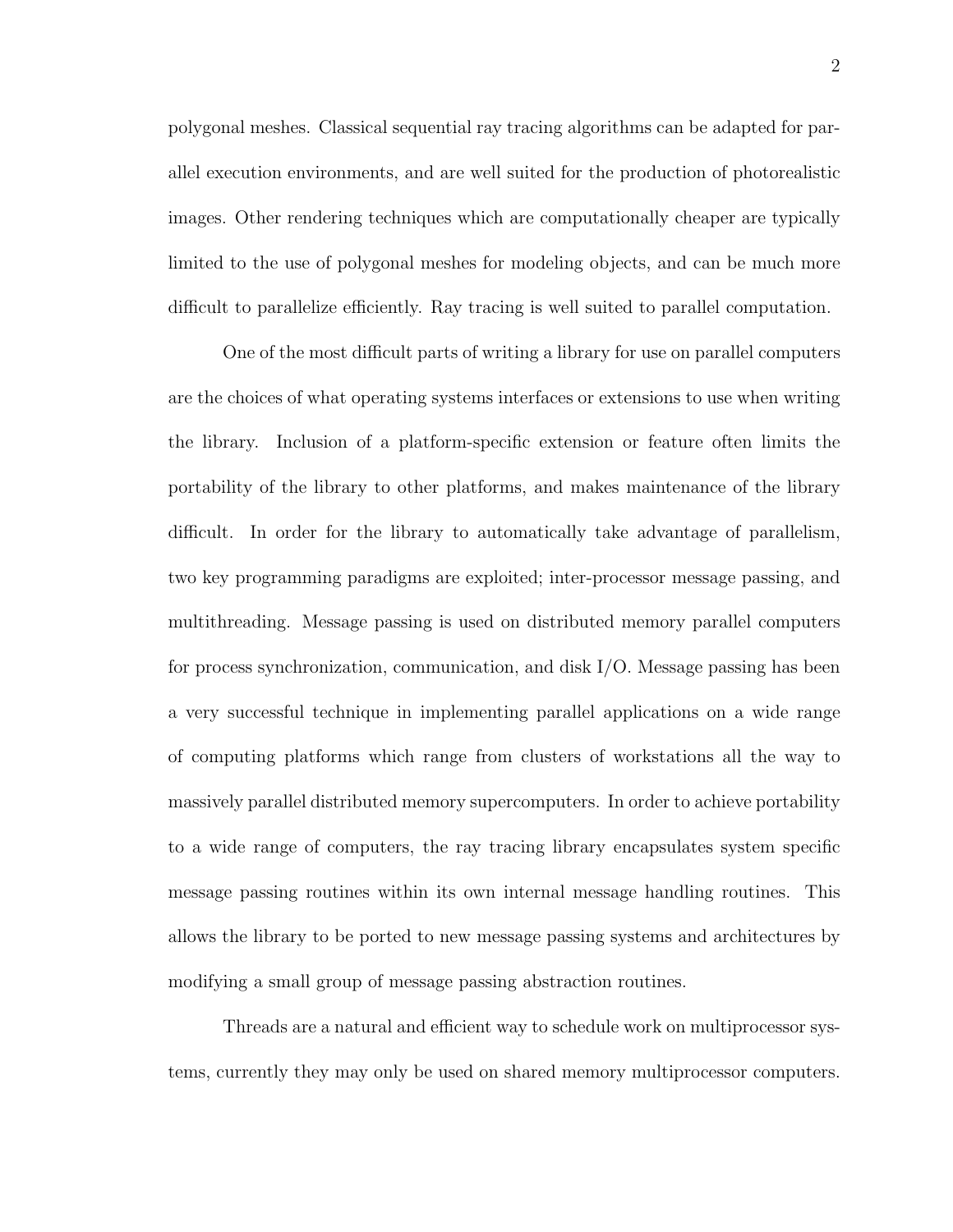Recent advances in distributed shared memory research may make threads applicable to distributed memory machines in the future. As with the message passing routines, the ray tracing library encapsulates system specific thread routines within internal abstraction routines to make porting an easier task.

During the design and implementation of the ray tracing library it was necessary to limit the scope of the work to something which could be accomplished in a reasonable amount of time by a single researcher. To this end, the work presented in this thesis is focused on real-world applicability, performance, and portability. Since ray tracing is a subject which has been researched by many others before, a great many algorithms already exist for the efficient implementation of ray tracing on sequential computers. Most ray tracing algorithms designed for use on sequential computers may be used as-is in a parallel environment, provided that care is taken in their implementation. During the course of the design of the ray tracing library, standard algorithms were used when possible. In cases where this was not possible, standard sequential algorithms were adapted for use in a parallel execution environment. Fortunately, ray tracing affords a great degree of parallelism and can be implemented in parallel with relatively few restrictions or complications.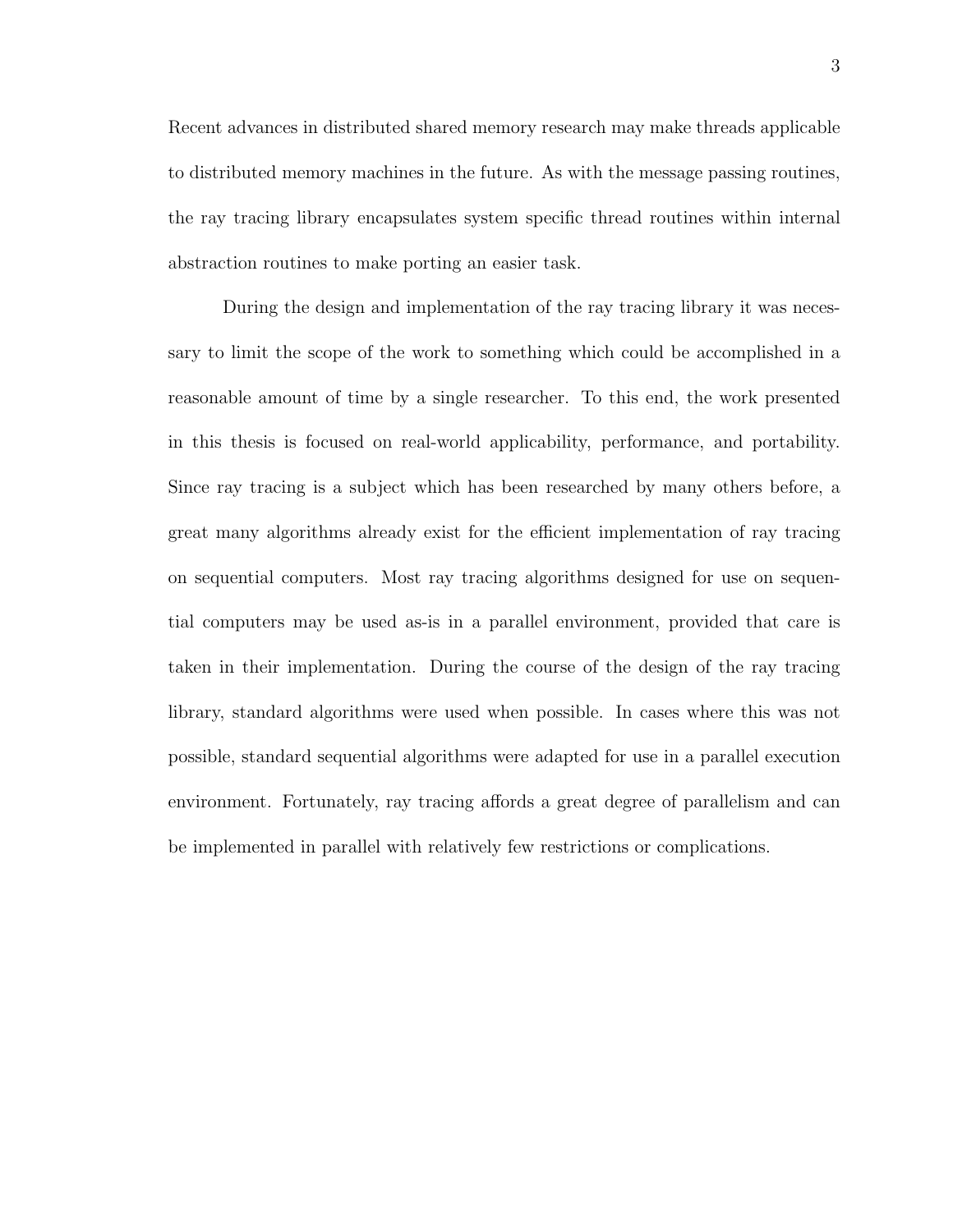# II. CLASSICAL RAY TRACING

Ray tracing as a technique for rendering three dimensional images was first introduced by Appel in 1968 [1]. Appel introduced ray tracing of objects, including surface shading and shadows. Goldstein and Nagel also developed ray tracing, but their original work dealt with simulation of trajectories of ballistic projectiles and nuclear particles. Goldstein and Nagel later introduced the use of binary set operations to implement constructive solid geometry in ray tracing [14]. Research by Whitted [54], and Kay [27] extended the ray tracing algorithm to handle specular reflection and refraction. Among rendering techniques, ray tracing is best known for its elegant solutions to shadow determination, specular reflection, refraction, and volume rendering.

In any of the graphics rendering techniques used today, there are two main tasks involved in generating an image; visible surface determination, and shading. Visible surface determination is the process by which a renderer determines what objects or surfaces can be seen from a particular viewpoint. Shading is the process that assigns a color to a point on or in an object. The color assignment is based on lighting, shadows, transparency, reflectivity, refractive index, and surface texture. Classic ray tracing algorithms provide solutions for all of the local illumination properties mentioned above, and can be further extended to handle global diffuse illumination.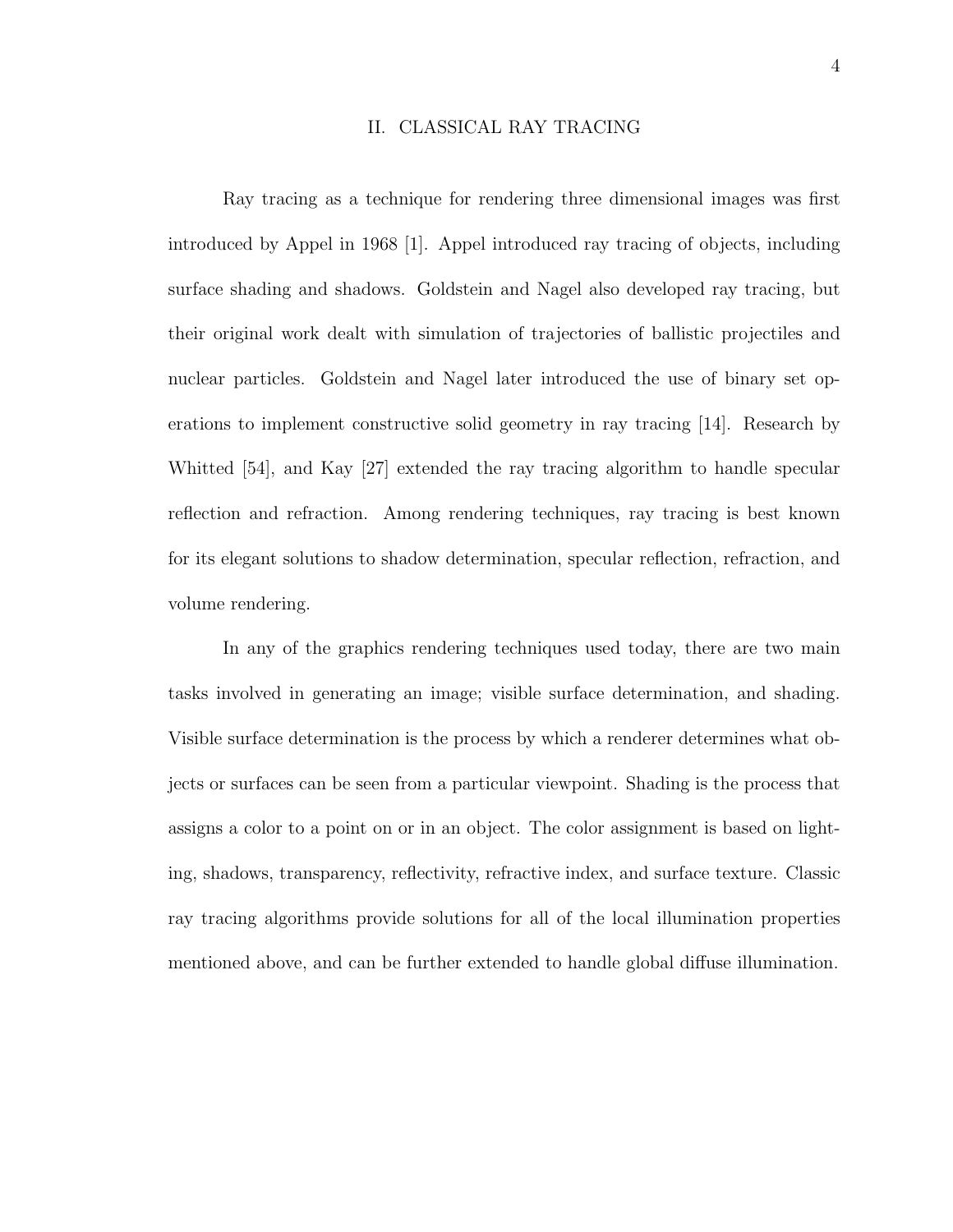### A. BRIEF OVERVIEW OF THE RAY TRACING ALGORITHM

Ray tracing attempts to model a subset of the real physical processes involved in optics and lighting. The standard ray tracing algorithm relies on numerical approximations of physical behavior in order to achieve realistic shading with finite computational resources. In real life, light emanates from a source in the form of photons. The photons exit the light source and (ignoring relativistic and gravitational lensing effects) travel in a straight line (a  $ray$ ) until they encounter a surface which interferes with further travel. The physical interaction between photons and surface materials determine how they are absorbed, reflected, and transmitted. The images we see with our own eyes are the result of billions of photons bouncing around, some of which are absorbed by the retina in our eyes. This model is called *forward* ray tracing. One could certainly implement this model on a computer, but there is a major problem with the use of forward ray tracing, it would spend a large percentage of its time simulating light that is never seen. Rather than spawning rays from light sources to the eye, as it is in real life, it is more computationally efficient to trace rays from the eye to the light sources. Backward ray tracing only performs calculations for photons that are likely to be visible. An excellent introductory book on the subject of ray tracing is "An Introduction to Ray Tracing", by Glassner et al. [9].

#### B. THE VIRTUAL CAMERA

The first stage in the ray tracing algorithm is the generation of *primary* rays, the rays which start the recursive ray tracing process. The camera model employed by most ray tracing systems generates primary rays by simulating a simple pinhole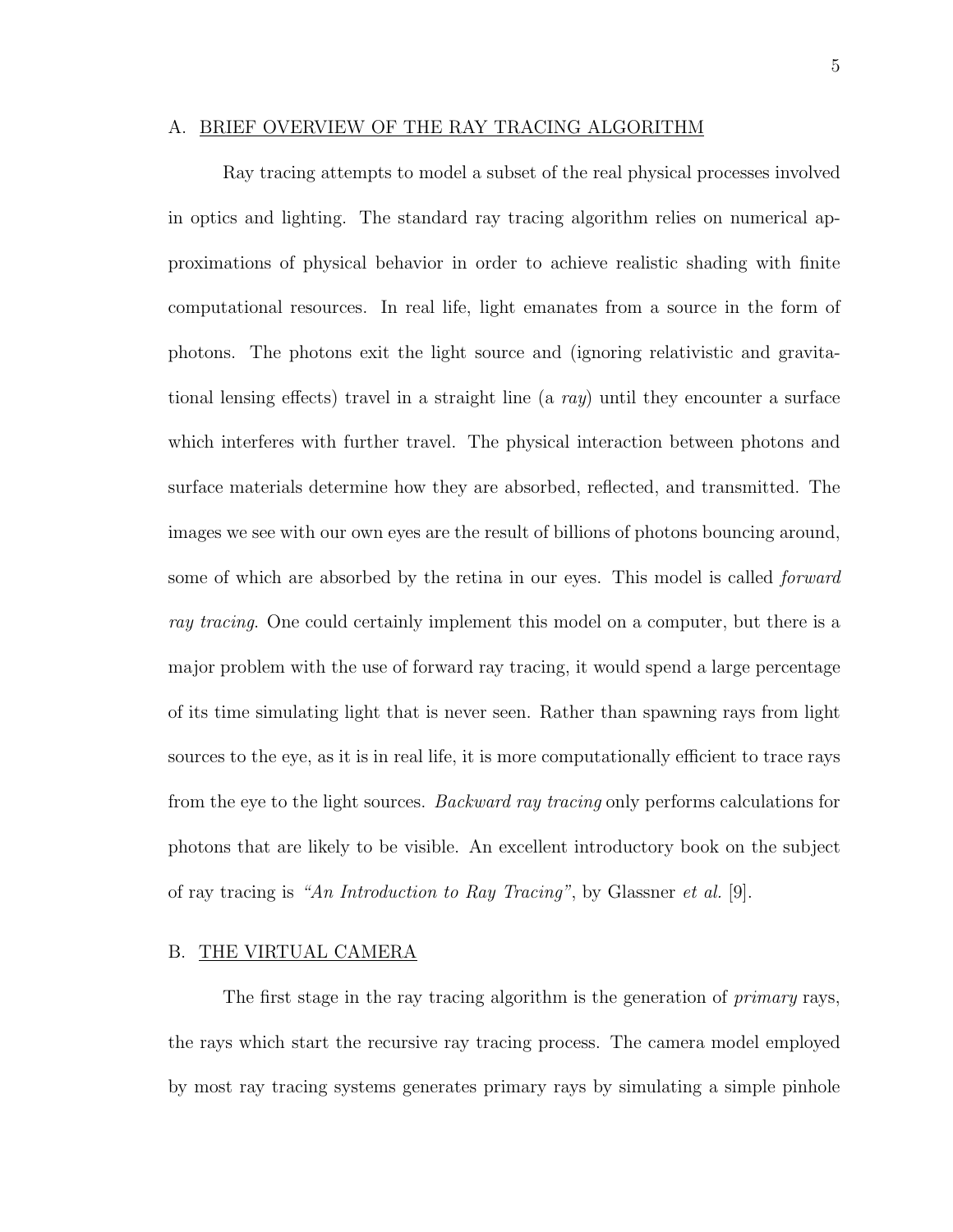camera. In the pinhole camera model, a primary ray originates at the camera position, and is directed such that it pierces a point lying in the *image plane*. The image plane is subdivided into a two dimensional grid of pixels, which correspond directly to the pixels in the final output image. In a simple ray tracer, primary rays are fired through the center of each pixel in the image plane, and the resulting color is stored in the corresponding pixel in the output image.



Figure 1. Virtual Camera and Image Plane

Figure 1 illustrates the camera location, image plane, and viewing frustum created by this simple model. In the simplest ray tracer implementations, only one primary ray is used to determine the color of a pixel in the output image. Improved ray tracing algorithms fire multiple primary rays through a given pixel's area in the image plane, in order to minimize aliasing artifacts. The number and direction of primary rays used to determine pixel color is determined by the antialiasing technique used by a given ray tracing system. Antialiasing is discussed in greater detail later in this chapter.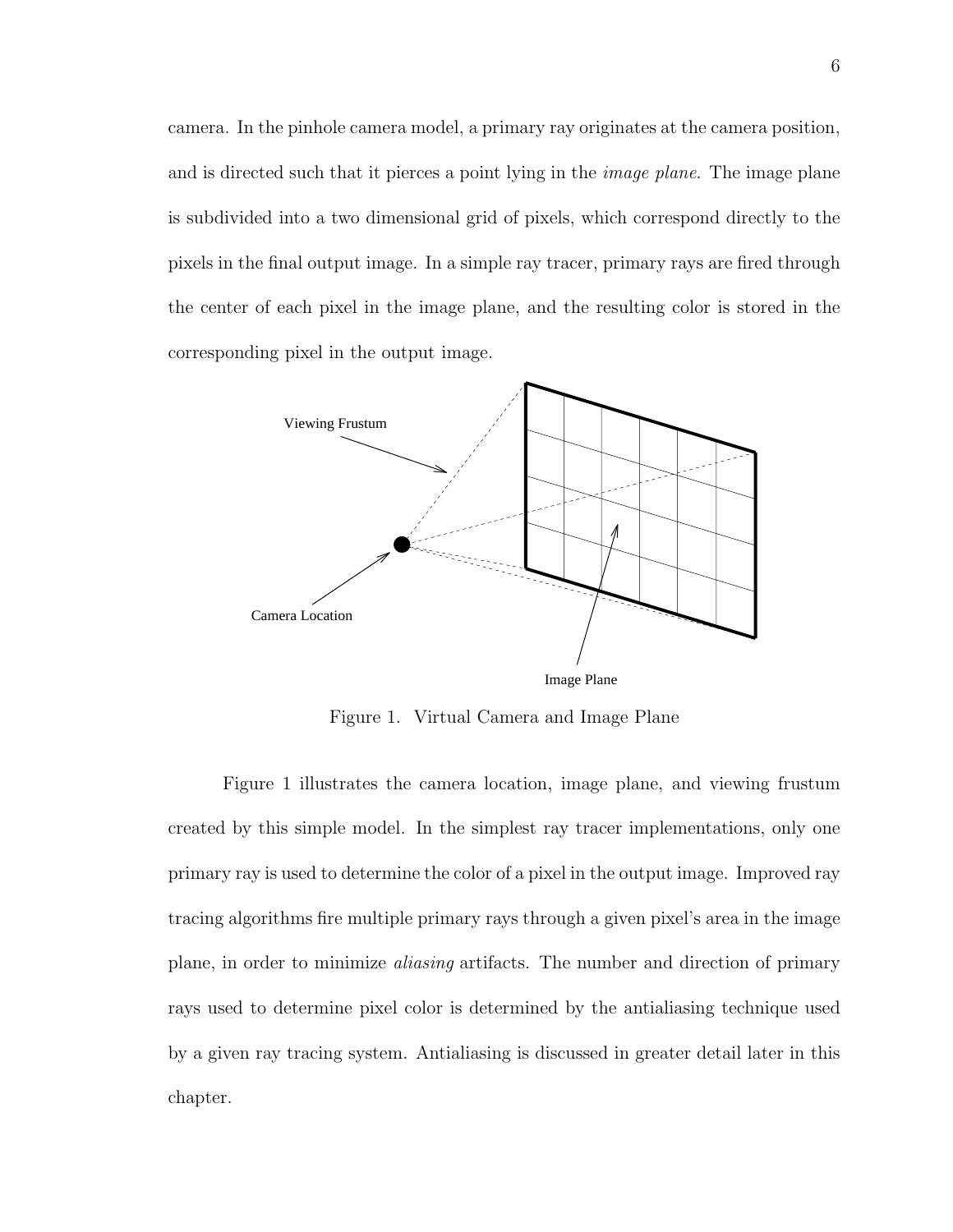### C. VISIBLE SURFACE DETERMINATION

Ray tracing differs from most other rendering techniques in the way it performs visible surface determination. Polygon oriented rendering techniques represent objects as collections of triangles or other planar polygons. In order to render curved geometry with adequate precision, polygon renderers tessellate curved surfaces with thousands of polygons. A significant problem with this approach is that no matter how finely a surface is tessellated it is always possible to choose a viewing configuration such that the edges of polygons can be seen. The only way to avoid this problem in a polygonal representation is to tessellate curves so that constituent polygons are smaller than a pixel in the resulting view. Many polygon based rendering systems employ dynamic *level of detail* algorithms which adaptively tessellate surfaces based on the viewing configuration.

Ray tracing performs visible surface determination separately for each pixel in the rendered image. Camera rays are intersected with objects in the scene. The intersection closest to the camera is taken as the visible surface. Since visible surface determination is done with at least pixel level resolution, curved surfaces are accurately sampled. Any kind of geometry that can be sampled via intersection tests can be represented in a ray tracing system. In order to render a sphere in a polygon based renderer, the sphere must be tessellated with polygons up to the required level of detail. A ray tracer tests a ray for intersection with the sphere. If an intersection exists, then the point or points at which the ray intersects the sphere are inserted into an intersection list. Since intersection tests are performed for separately for each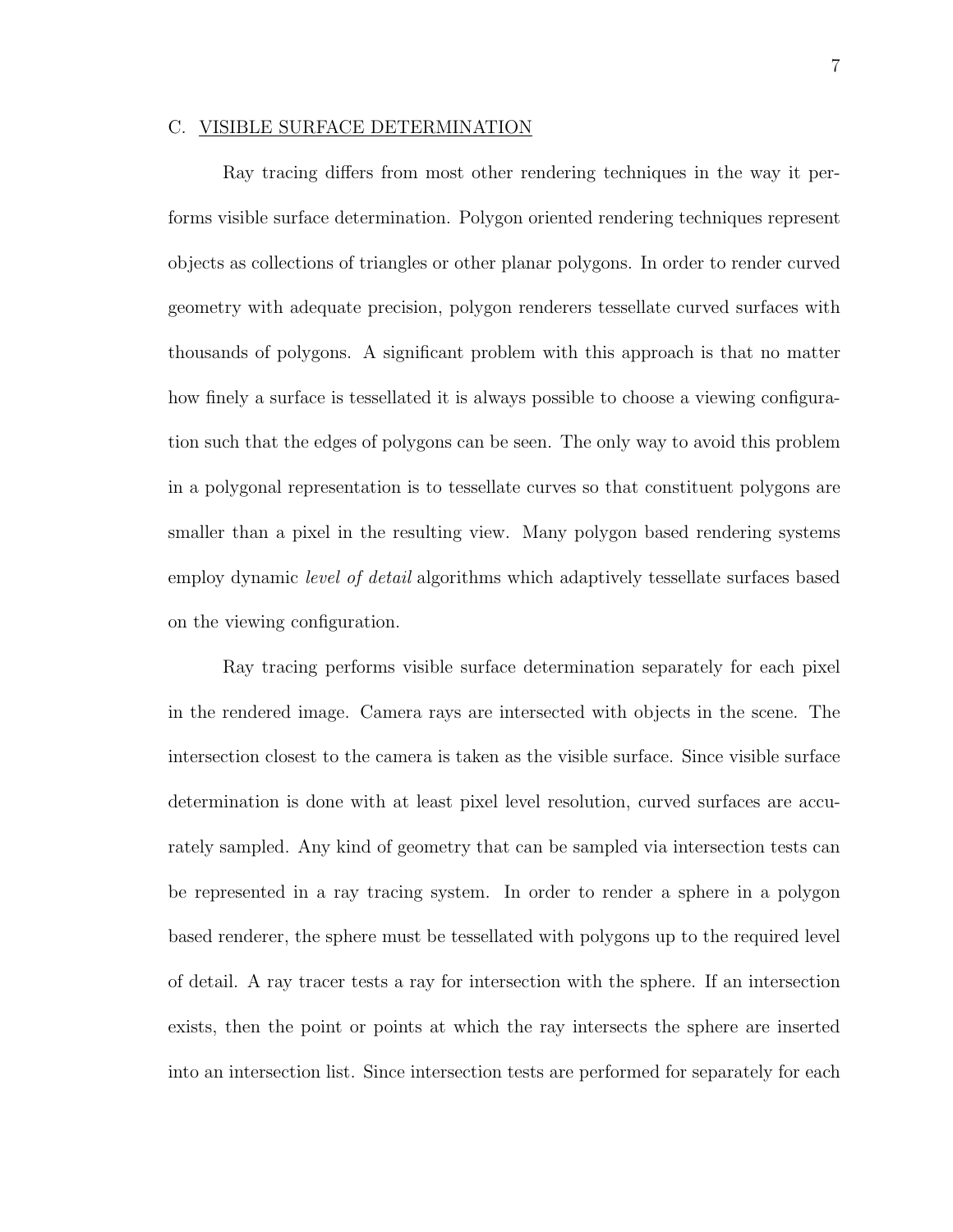pixel, the surface of the sphere is sampled pixel accurate resolution, yielding a curved looking surface regardless of the viewing configuration. The ray tracing process automatically produces the highest level of detail, since it samples geometric structure at each pixel. The results obtained by ray tracing are equivalent to tessellating a surface down to sub-pixel sized polygons. The geometric representation used in ray tracing can be much more memory efficient than that of a polygon renderer for this reason.

#### D. SURFACE SHADING

Once surface visibility has been determined through intersection tests with the objects in a scene, a color must be assigned to the resulting surface at the closest point of intersection. Surface shading can be done many different ways. Ray tracing offers an elegant framework for performing a variety of shading operations. As with visible surface determination, ray tracing performs shading calculations for each pixel independently. Depending on the characteristics of an object's material, factors such as ambient light, diffuse light, reflection, refraction, and surface texture affect its coloring. The per-pixel evaluation of lighting and texturing employed in ray tracing allows stunningly realistic images to be produced.

1. Ambient Light. Although ray tracing systems are capable of realistically emulating many optical effects, they typically employ simple algorithms for rendering shadows and indirect illumination. The standard ray tracing model only accounts for direct illumination; lighting attributed to rays which travel from a light source directly to a surface, with no contributions from secondary reflections or transmissions from other objects. In the real world, light emanates from a source, possibly reflecting off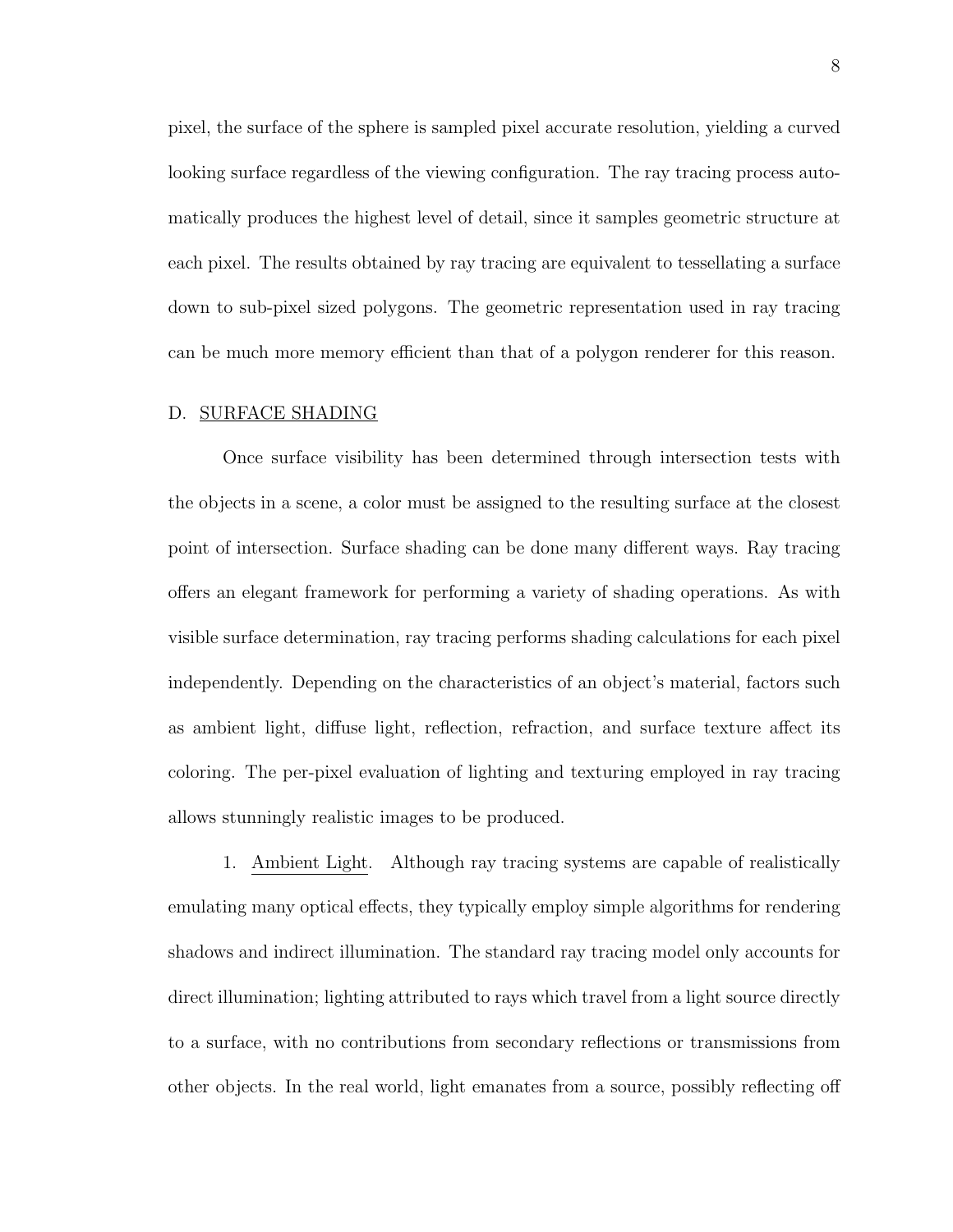of many surfaces before illuminating a surface. A good example of indirect lighting is a room with white walls, a table, and a lamp sitting on top of the table. In the real world, light emanates from the lamp on the table, and bounces around the room until it is completely absorbed by the surfaces in the room. Since the light is on the table, there is a region of shadow underneath the table. The table blocks all direct illumination from the lamp to the area underneath the table, leaving it in shadow. In the real world, the shadow cast by the table is not absolutely dark. Secondary reflections from the walls of the room illuminate the area underneath the table. The ray tracing algorithm accounts for direct illumination caused by the lamp on the table, but does not take into account the contributions of indirect lighting. Although the area under the table is not in complete shadow in real life, a ray traced image of this scene would yield an absolutely dark shadow under the table. A crude approximation of the effects indirect lighting may be obtained through the use of a constant ambient lighting value. For higher quality rendering, global illumination techniques such as radiosity may be employed as a pre-processing step to ray tracing, providing more realistic emulation of indirect lighting effects.

2. Shadows. The ray tracing algorithm handles shadows by spawning shadow test rays from the intersection point on a surface towards each of the lights in the scene. If a shadow ray encounters an object before it reaches the light, then the point is in the shadow of the occluding object. In a simple implementation, only one shadow ray is fired for each light, and the transparency of an object is not taken into consideration. Improved shadow determination methods spawn multiple shadow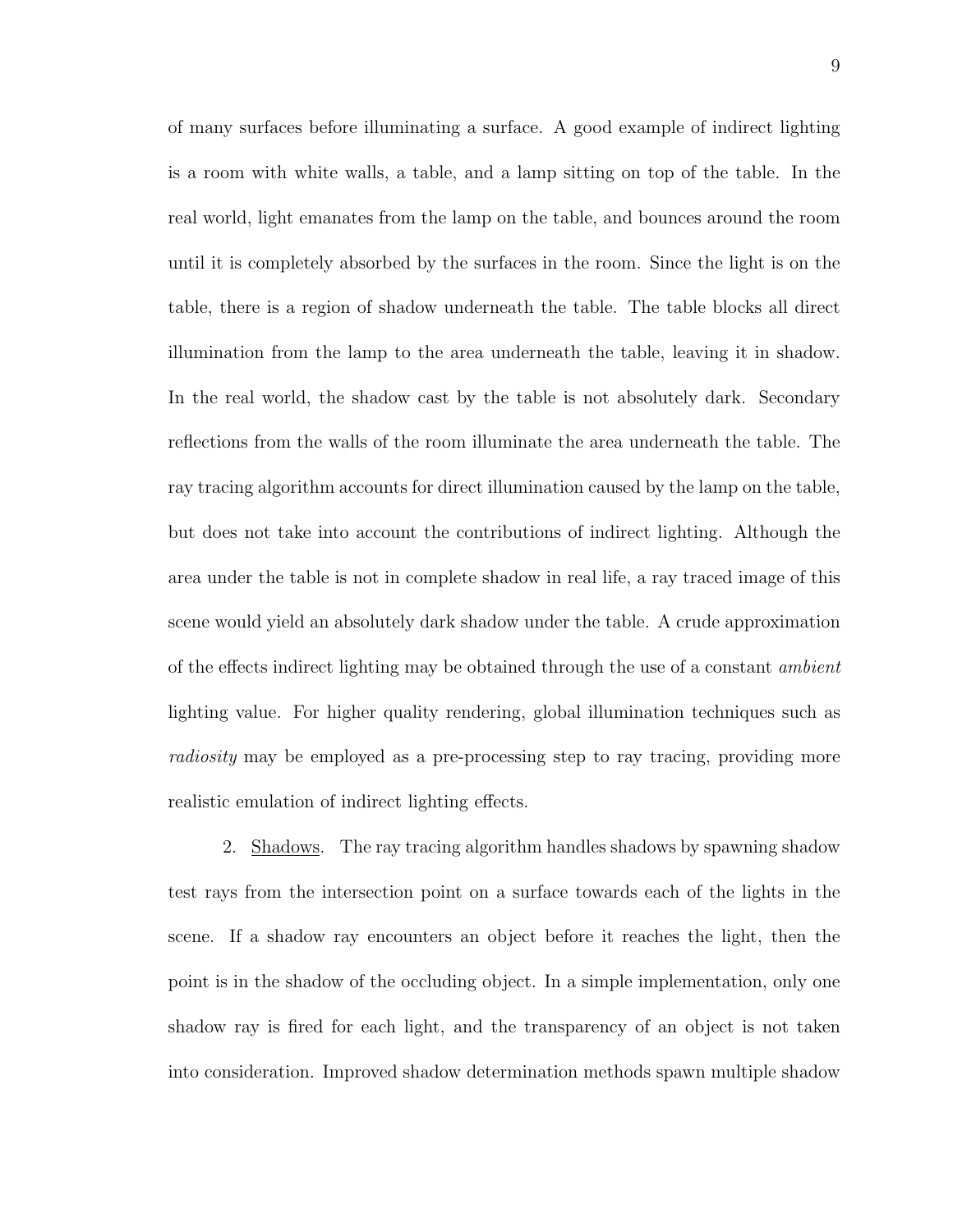rays towards each light, in order to soften the edges of a shadow, and reduce aliasing artifacts. More sophisticated ray tracers may test an occluding object's transparency, index of refraction, and color in order to simulate filtering effects and caustics. Figure 2 illustrates a simple scene with an object casting a shadow onto a plane.



Figure 2. Shadow Cast by an Object

Shadow determination can be one of the most time consuming stages in the ray tracing algorithm, since a shadow ray is spawned for every light source in the scene, at every point where shading is performed. A simple optimization for shadow testing is to provide an early exit in the intersection test code so that the shadow test terminates immediately when **any** intersection is found between the light source and the surface being shaded. This optimization works for ray tracers that do not handle complex filtering and caustic effects. Two other optimization techniques which can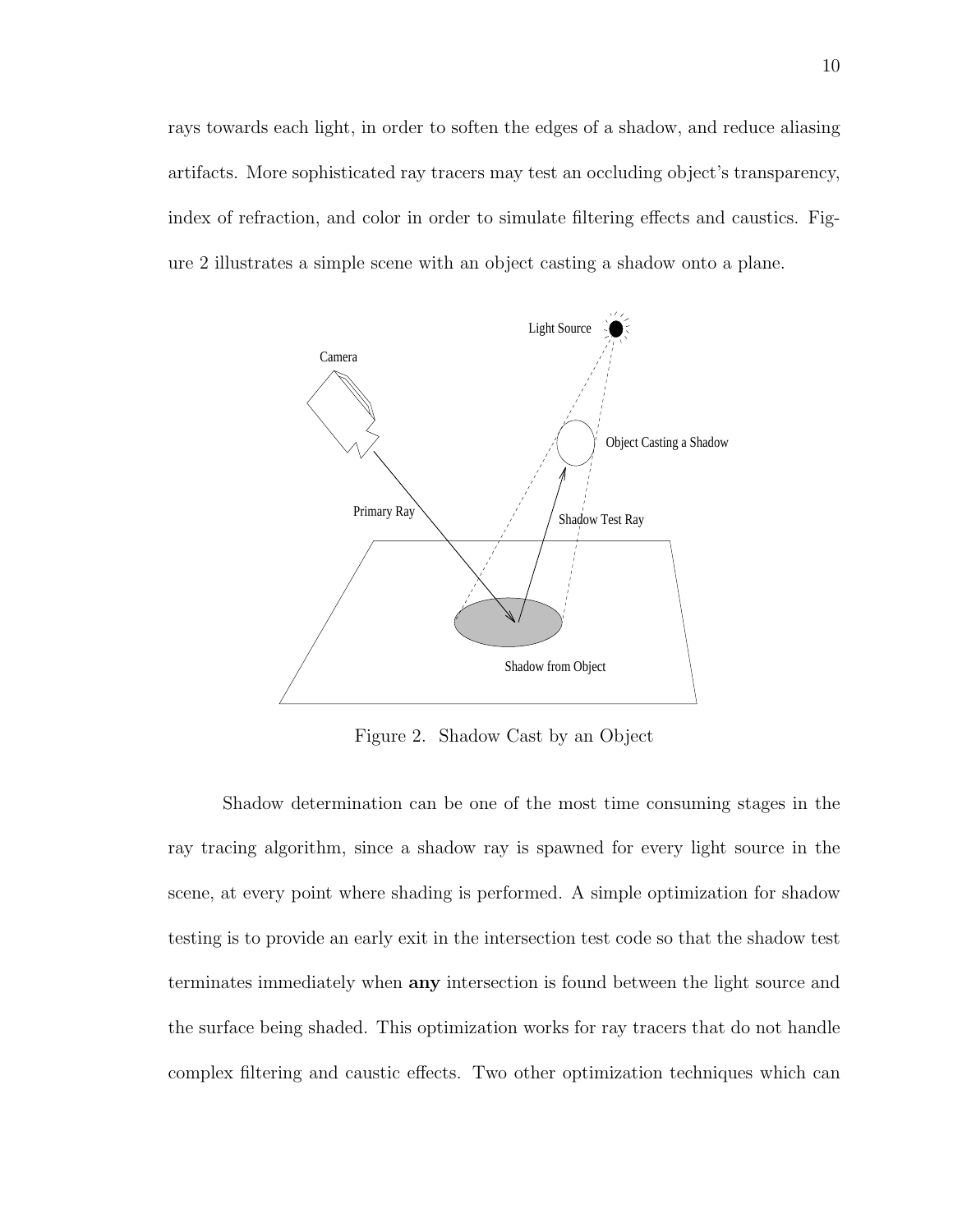greatly improve the efficiency of shadow testing are the *shadow cache* and the *light* buffer algorithm [9].

3. Diffuse Shading. After shadow tests have determined that there are no occlusions blocking a light source, surface shading calculations for that light may begin. Diffuse shading determines the amount of light reflected from a dull matte surface such as typing paper. A simple method for approximating the diffuse reflection from a surface is to evaluate the cosine of the angle between the surface normal, and a vector pointing in the direction of the light. This can easily be evaluated by computing the dot product between the surface normal and the light vector, assuming both vectors have already been normalized. The resulting scalar value represents the diffuse contribution of the light source at that point on the surface. Figure 3 illustrates the vectors used in the diffuse shading calculations.



Figure 3. Diffuse Illumination of an Object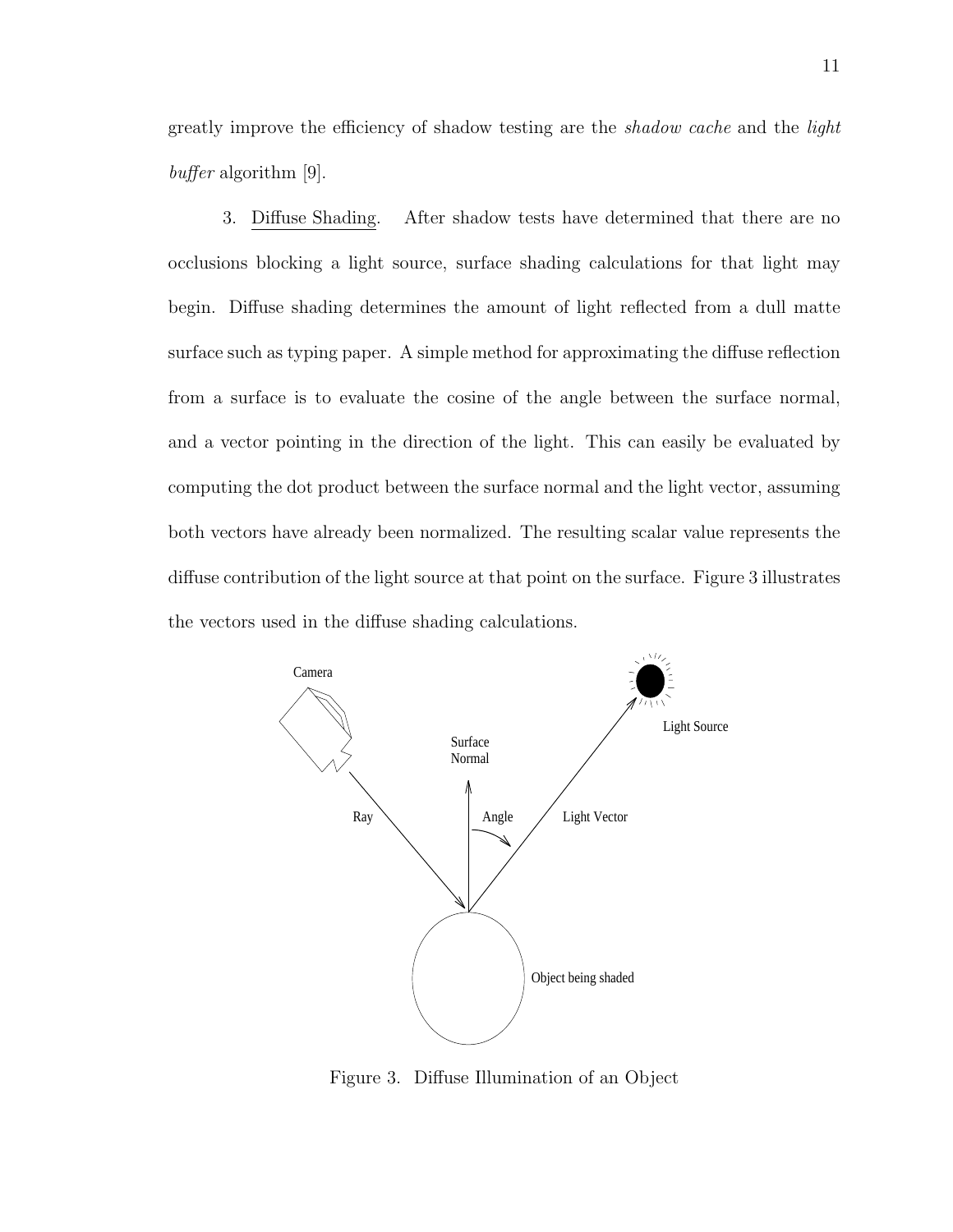4. Specular Highlights. Specular highlights simulate the reflective characteristics of shiny materials such as plastic and metal. These highlights are different from perfect specular reflection such as a mirror. Specular highlights are used to model imperfect reflecting surfaces. Rather than reflecting light only at one exact angle, imperfect surfaces reflect light over a range of angles. Smooth reflecting surfaces have a very narrow range of angles for which reflectance is high. Rough surfaces have a high reflectance over a wider range of angles. Romney [40] and Phong [36] [37] each developed shading equations for approximating specular reflections using a cosine function raised to an exponent. This technique provides a computationally inexpensive alternative to calculating specular reflections by firing reflection rays. The drawback to this technique is that it doesn't take into account reflections of anything other than the lights in a scene. For mirror reflections or more accurate specular reflections, techniques that are more computationally expensive must be used. Figure 4 illustrates the geometry involved in performing shading for specular highlights based on the cosine exponent model.

5. Specular Reflection. A ray tracer can simulate specular reflections for surfaces which have mirror-like properties very easily, by spawning reflection rays and adding the resulting color intensities to the intensities calculated for other surface properties. For perfect reflectors such as a mirror, the distribution of reflection rays lies entirely along a single ray. For reflectors which are imperfect, hazy, or blurred, the distribution of reflection rays lies over a range of angles, which are narrower with nearly perfect reflectors, and wider for hazy or blurred reflectors. Figure 5 illustrates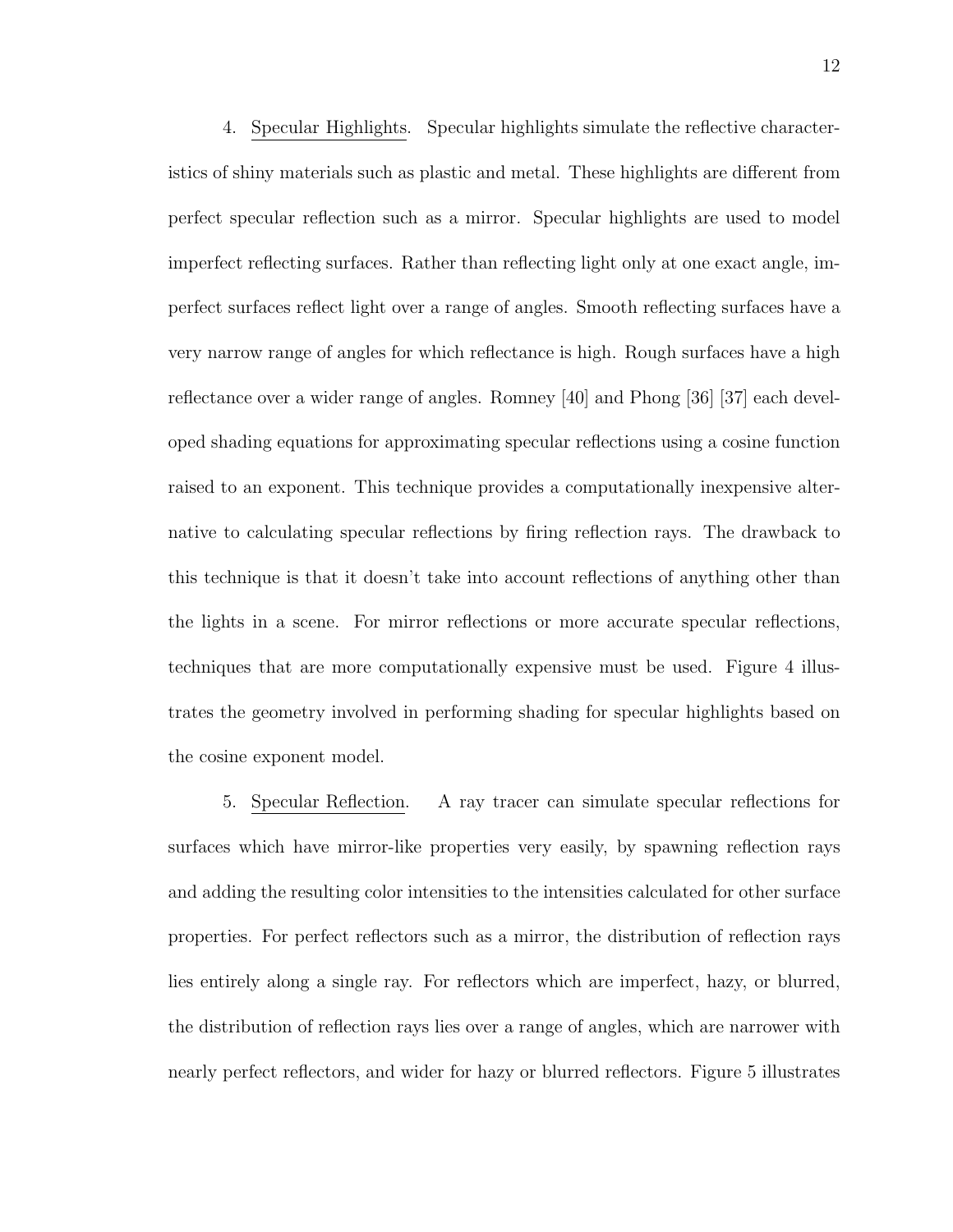

Figure 4. Phong Highlighting

incident rays bouncing off of a planar mirror, hitting another object.

6. Refraction. All of the shading techniques discussed up to this point have dealt with opaque surface characteristics. Transparent objects may allow transmission of light through the volume of the object depending on the index of refraction for the object's material and the index of refraction of surrounding space. In a simple implementation, refractive effects are ignored, and a transmission ray continues through the material along the same path as it enters and leaves an object. Refractive effects can be calculated using Snell's law. Figure 6 illustrates refraction at the interface between two transparent materials with different indices of refraction.

A significant difficulty in implementing refractive effects properly lies in the task of keeping track of the indices of refraction for the space a ray is entering or leaving at any given time. When a new ray is created, it starts in some material. As the ray continues through space, it enters and leaves other materials which may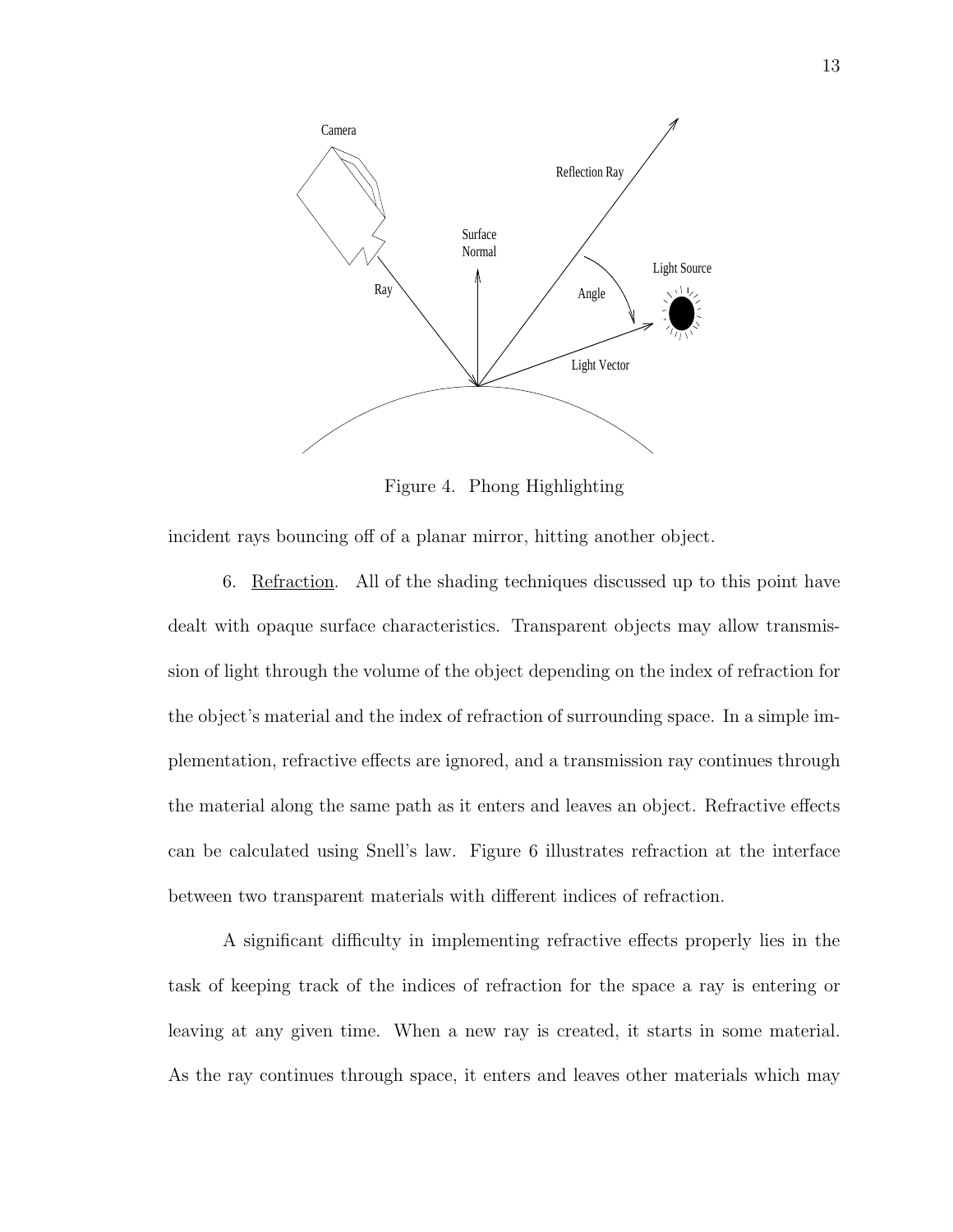

Figure 5. Specular Reflection

have different indices of refraction. For ray tracing systems that only implement solid geometric primitives, the task is straightforward. Indices of refraction can be determined by the solids the ray is entering and leaving. For ray tracing systems which allow the use of polygonal meshes for the representation of solids, keeping track of the correct indices of refraction can be difficult. In these systems, some other method must be employed to help the ray tracer "remember" what indices of refraction to use on the two sides of the interface between the materials. One possible solution to this problem is the use of a stack to keep track of the index of refraction for the space the ray is leaving and entering at each interface. When the ray passes into an object, the index of refraction for that object is pushed onto the top of the stack. When the ray leaves the object, the index of refraction is popped off of the stack.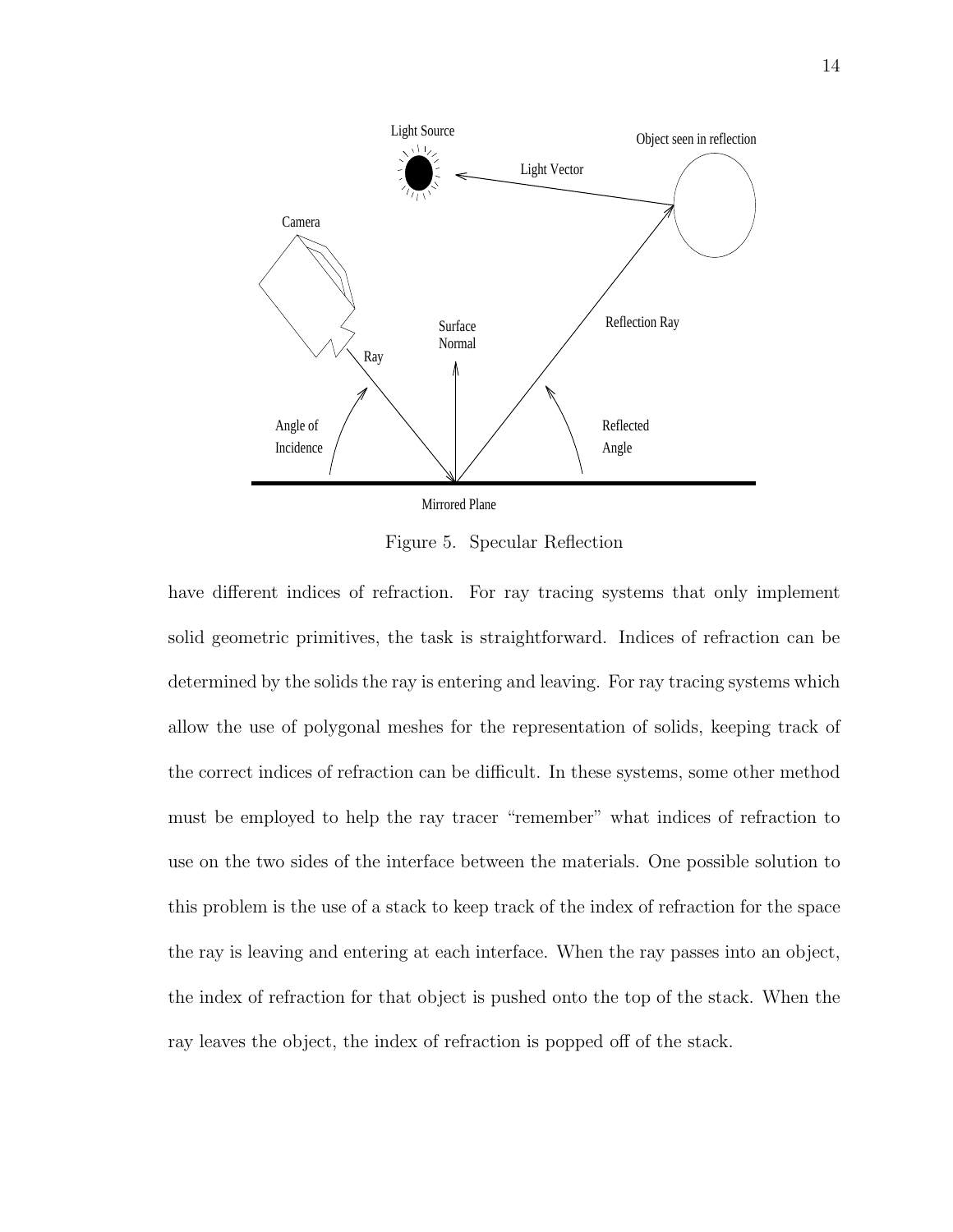

Figure 6. Refraction

# E. ALIASING

Ray tracing is based on discrete sampling of a continuous sample space. Image quality obtained by ray tracing is the direct result of the quality and representativeness of the samples taken. In order to achieve the highest image quality, antialiasing techniques may greatly improve image quality with some additional computational cost. Antialiasing algorithms typically cause multiple camera rays to be fired for each output pixel. The number of extra rays and their directions are determined by the antialiasing algorithm. Since aliasing can occur both spatially and temporally, advanced ray tracers used for animation may distribute rays temporally as well as spatially.

A variety of approaches to antialiasing may be used. Supersampling is a very simple antialiasing technique which subdivides each pixel into smaller subpixels along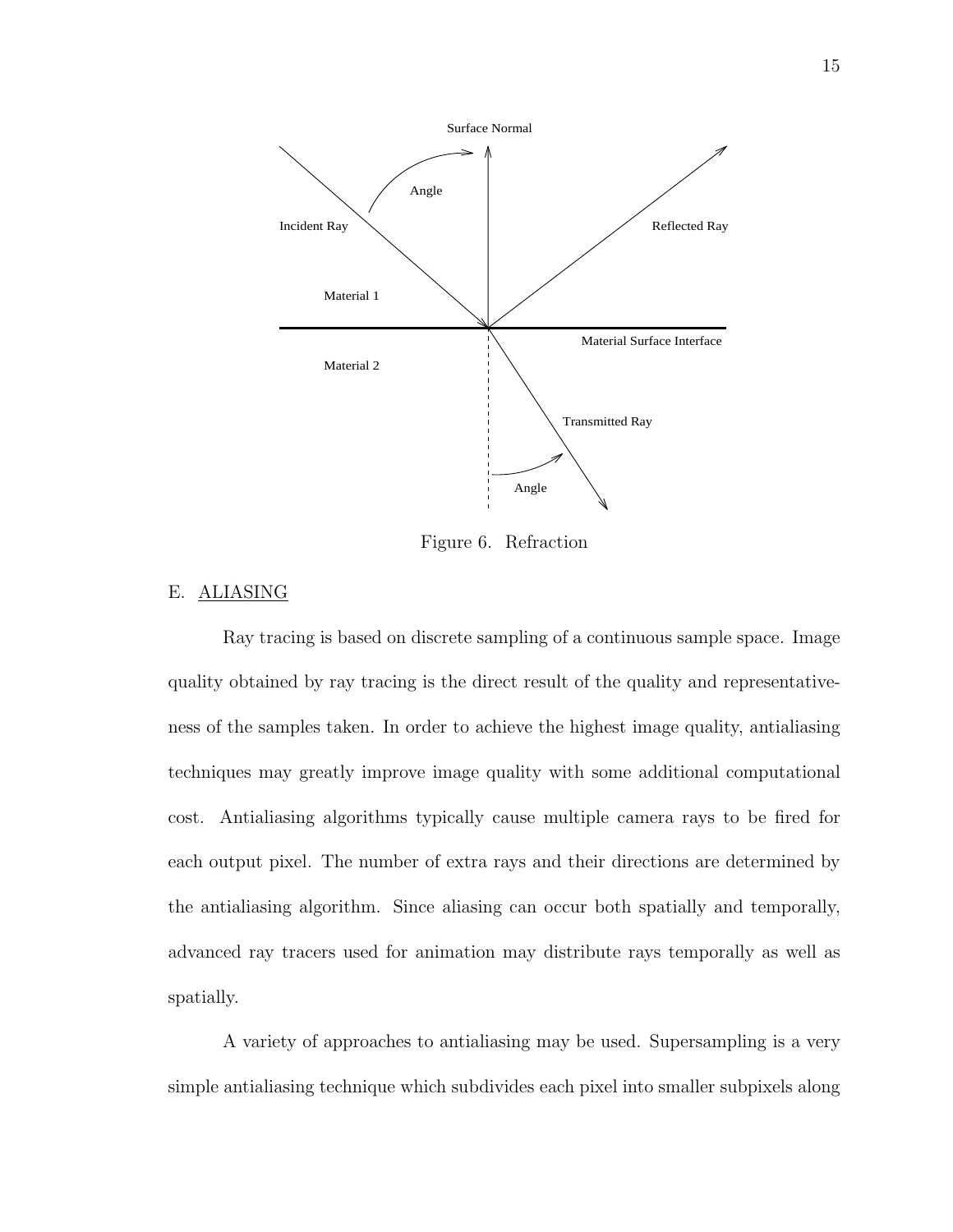a uniform grid. Camera rays are then fired for each of these subpixels, and the resulting colors are combined using simple averaging, or a weighted average, to produce the resulting pixel. Although easy to implement, supersampling is still quite susceptible to aliasing effects, and can be computationally wasteful when overused. A slight modification to the supersampling technique can make it more computationally efficient, and give it greater flexibility. Adaptive supersampling attempts to determine areas where aliasing effects occur, and automatically subdivides a pixel into subpixels, and potentially recursively subdividing into even smaller subpixels based on differences between adjacent pixels or subpixels. Adaptive supersampling techniques generally employ simple metrics which measure the variance between the colors of neighboring pixels. If neighboring pixels differ by more than a certain threshold, they are recursively supersampled until either they differ by less than the threshold, or a maximum cutoff subdivision depth has been reached. The resulting pixels are then averaged or filtered to produce the final pixel color stored in the resulting image.

Adaptive supersampling based on a uniform grid subdivision scheme can still suffer from grid alignment aliasing, even when supersampled to great depth. In order to combat this problem, samples may be taken in a non-grid-aligned fashion. The sample points may be determined pseudo-randomly for stochastic sampling, or they may be chosen based on a statistical distribution. These techniques avoid grid alignment aliasing artifacts and may require fewer samples to produce results of equal quality to those obtained by grid-aligned sampling techniques of greater depth.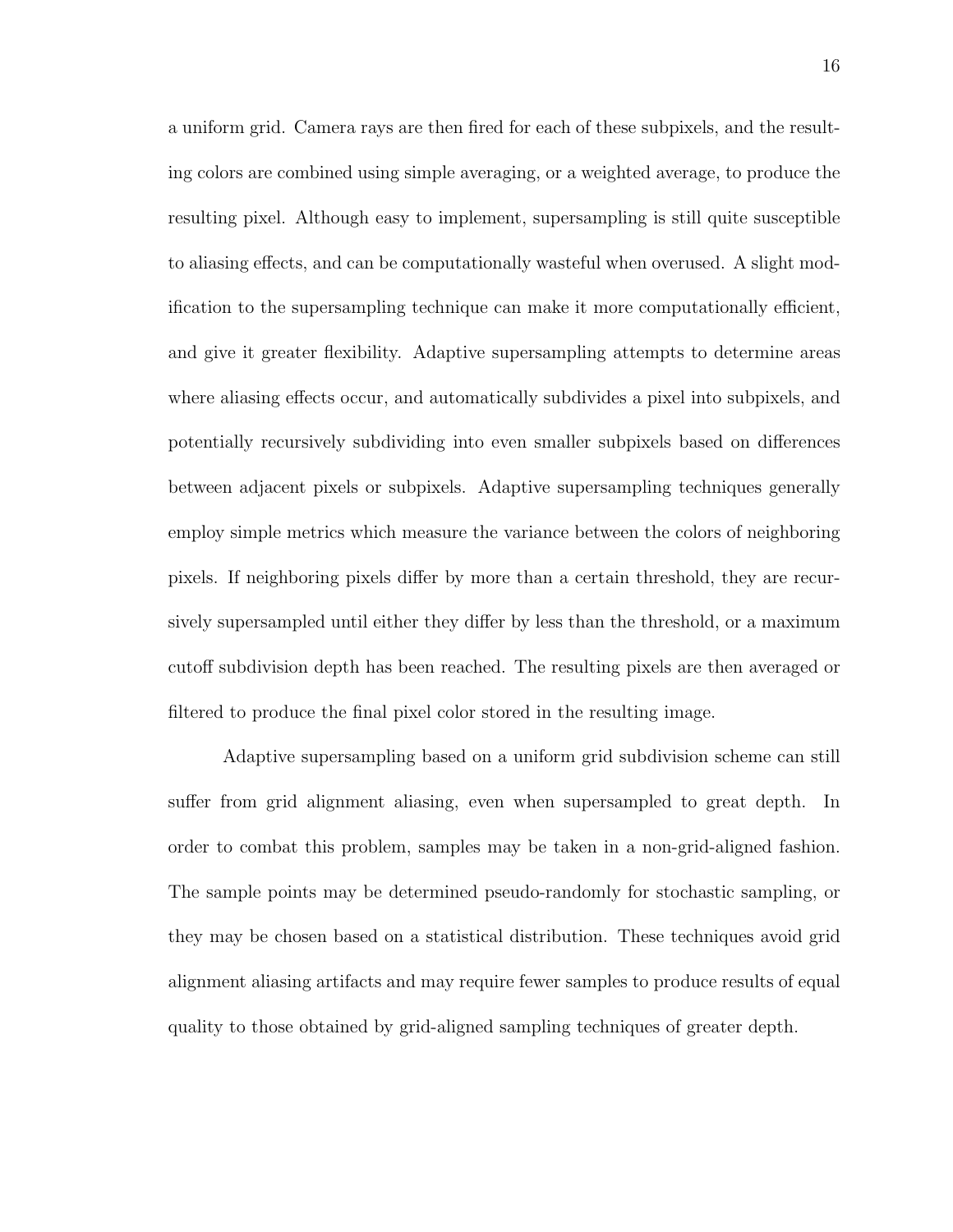### F. NUMERICAL PRECISION AND RECURSION

The ray tracing algorithm can encounter problems when rendering some scenes due to the finite precision of floating point arithmetic on computers. This problem can manifest itself in the generation of rays for reflection, refraction, and shadows. The problem occurs when a new ray is generated at a hit point on an object, going in some new direction. In some cases a ray will tend to intersect the same surface it is supposed to be leaving. In order to avoid this problem, a ray tracer can manipulate the ray's starting point so that it is far enough off of the surface it is leaving that the intersection testing routines do not erroneously intersect with the surface the ray is leaving.

Another problem that can occur is the generation of an infinite, or nearly infinite number of reflection or transmission rays. In a scene containing two perfectly parallel, perfectly reflective mirrors, it is possible for a ray which is perfectly perpendicular to endlessly generate reflection rays. In the case of transmission, a ray may encounter total internal reflection, inside of an appropriately curved object such that it also endlessly generates transmission rays. One way to prevent a ray tracer from getting stuck in such pathological cases is to set a hard limit on the maximum level of recursion for the rays in a scene. A recursion limit of one would only allow primary rays to be traced. Recursion levels greater than one would allow reflections and transmissions to be ray traced. When the maximum level of recursion is reached, rather than generating reflection or transmission rays, the scene background color is used [9].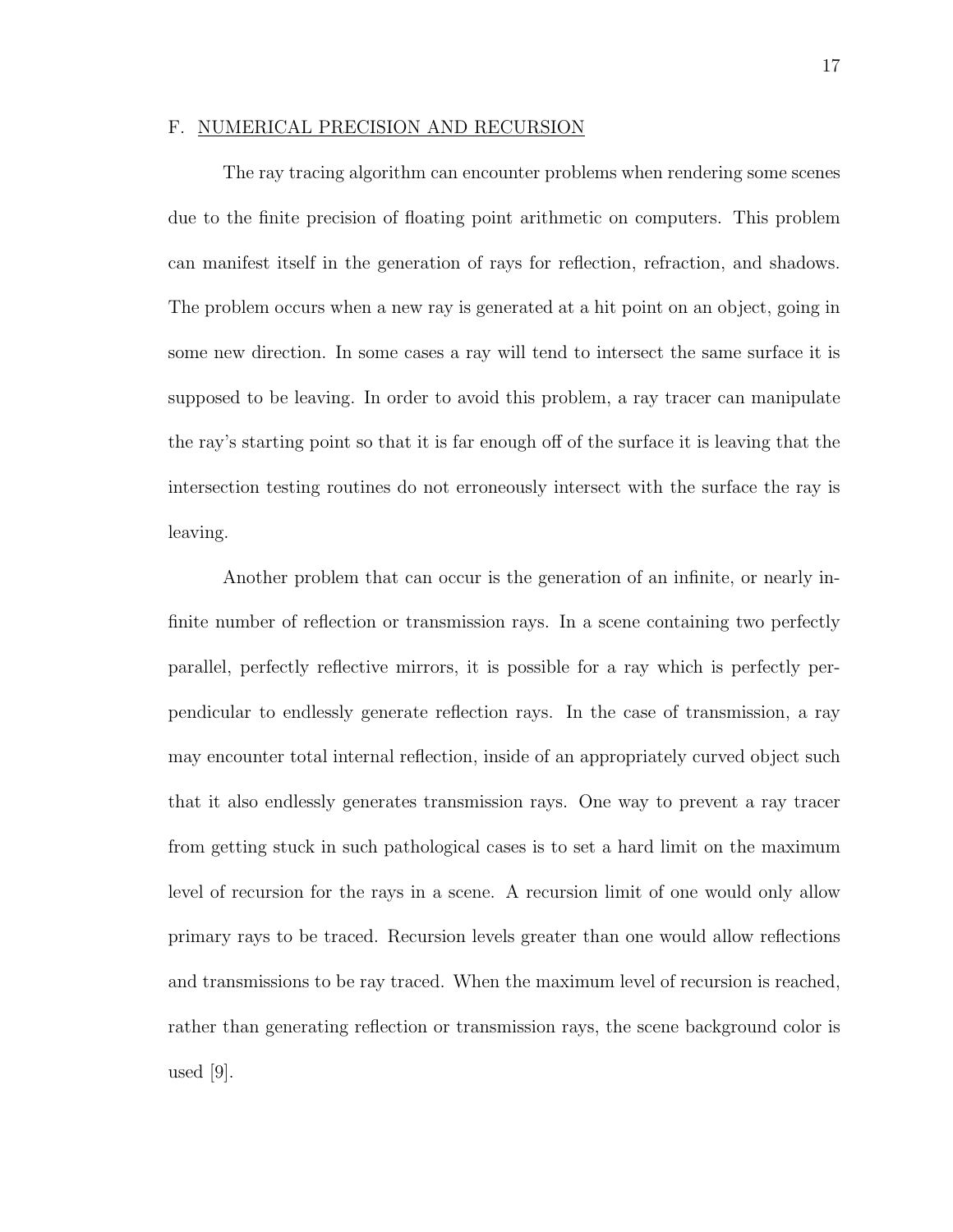# III. SURFACE TEXTURING

### A. GENERATING OBJECT SPACE COORDINATES

Before implementing a transformation procedure that maps 3-D object space coordinates to parametric coordinates, a ray tracer needs to generate the object space coordinates to be mapped. In ray tracing, this is easily done by using the point where a ray intersects the surface of the object to be texture mapped. The added cost of texture mapping is negligible compared to the cost of intersection testing, so texture maps are a computationally cheap alternative to high geometric complexity. Texture maps can provide levels of detail which are impractical to represent with highly tessellated surfaces of constant textures. Techniques such as MIP mapping [55] provide effective ways to avoid aliasing artifacts, as well as providing some depth of field effect with minimal additional computational cost.

#### B. COORDINATE TRANSFORMATION

In order to implement texture mapping in a ray tracer, the first step is to create a mapping function which takes a 3-D coordinate as its input, and generates a 2-D parametric texture coordinate as its output. These transformations provide the mechanism for mapping a two dimensional image or procedural texture, onto a three dimensional surface. An easy coordinate transformation to implement is a cylindrical mapping. For a cylindrical mapping, one could use the polar texture coordinate U to index the X coordinate of the mapped image. One could then use the coordinate V (along the axis of the cylinder) to index the Y coordinate of the mapped image.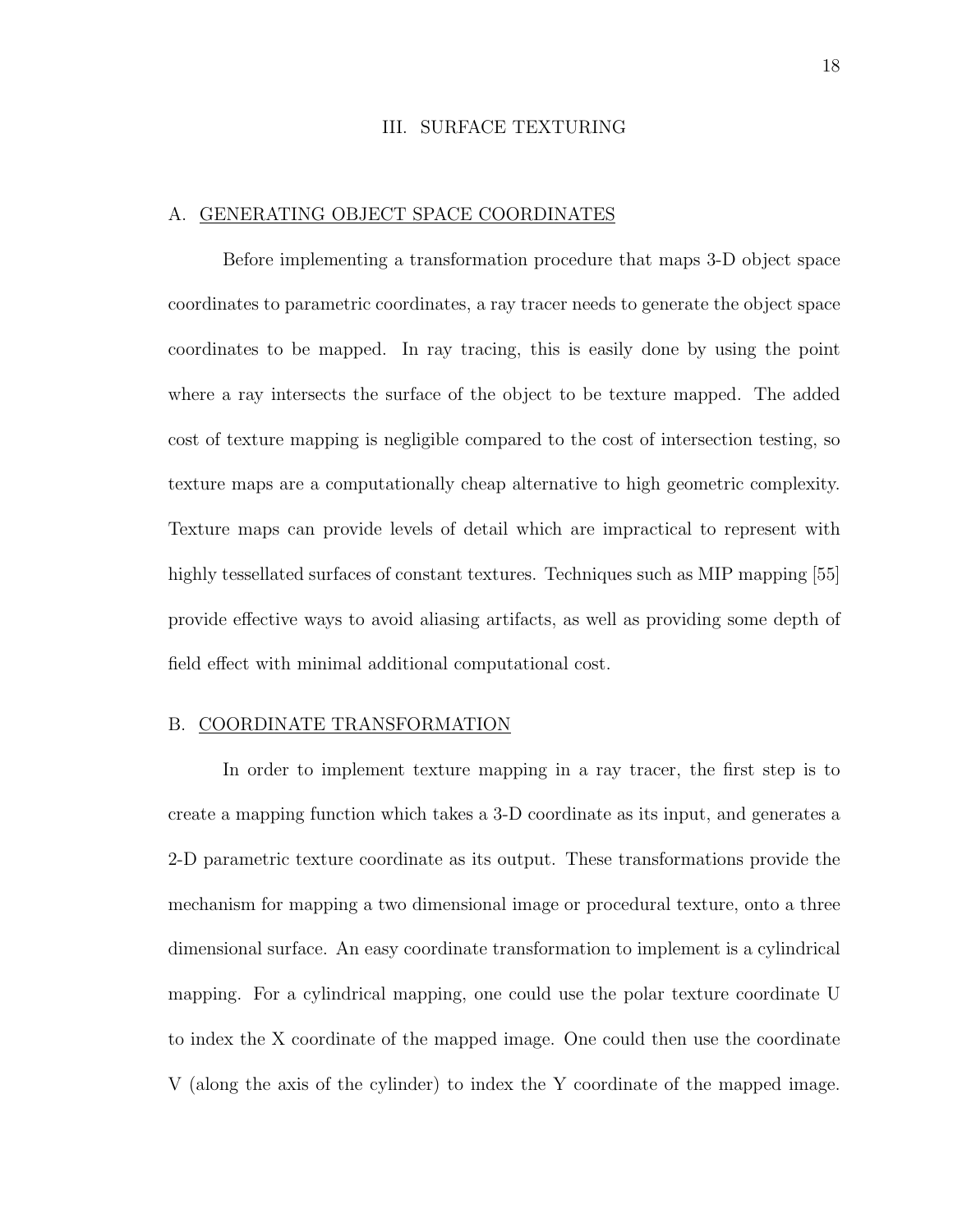The polar U and V coordinates are derived by transforming world coordinates into the cylinder's coordinate system and then performing a standard polar coordinate conversion.

#### C. TEXTURE LOOKUP

Once the ray tracer has mapped a 3-D object space coordinate to its corresponding 2-D texture space coordinate, texture mapping routines generate a corresponding color that will be used to paint the hit point on the surface of the object being textured. Since the texture space is two dimensional, this is a relatively simple procedure. This is the stage where procedural textures and image mapped textures diverge. In the case of procedural textures, a texturing procedure is called, which calculates the mapped color based upon an equation, algorithm, or other rules. Procedural texturing functions may be arbitrarily complex, potentially calling many additional subroutines while generating texture color. For image mapped textures, U and V texture coordinates are used as indices into a two dimensional array containing the actual pixel data for the mapped image.

In order to make image mappings more flexible, scaling, rotation, and translation operations may be applied to the 2-D texture coordinates to alter the size and location of an image map on the surface of the target object. Excessive image map scaling, or insufficient image map resolution will result in aliasing artifacts in the resulting image [52]. In order to combat this problem detailed images should be used, or their mappings should be scaled to a relatively small size in world coordinates. This is the most basic of image mapping techniques. Higher quality results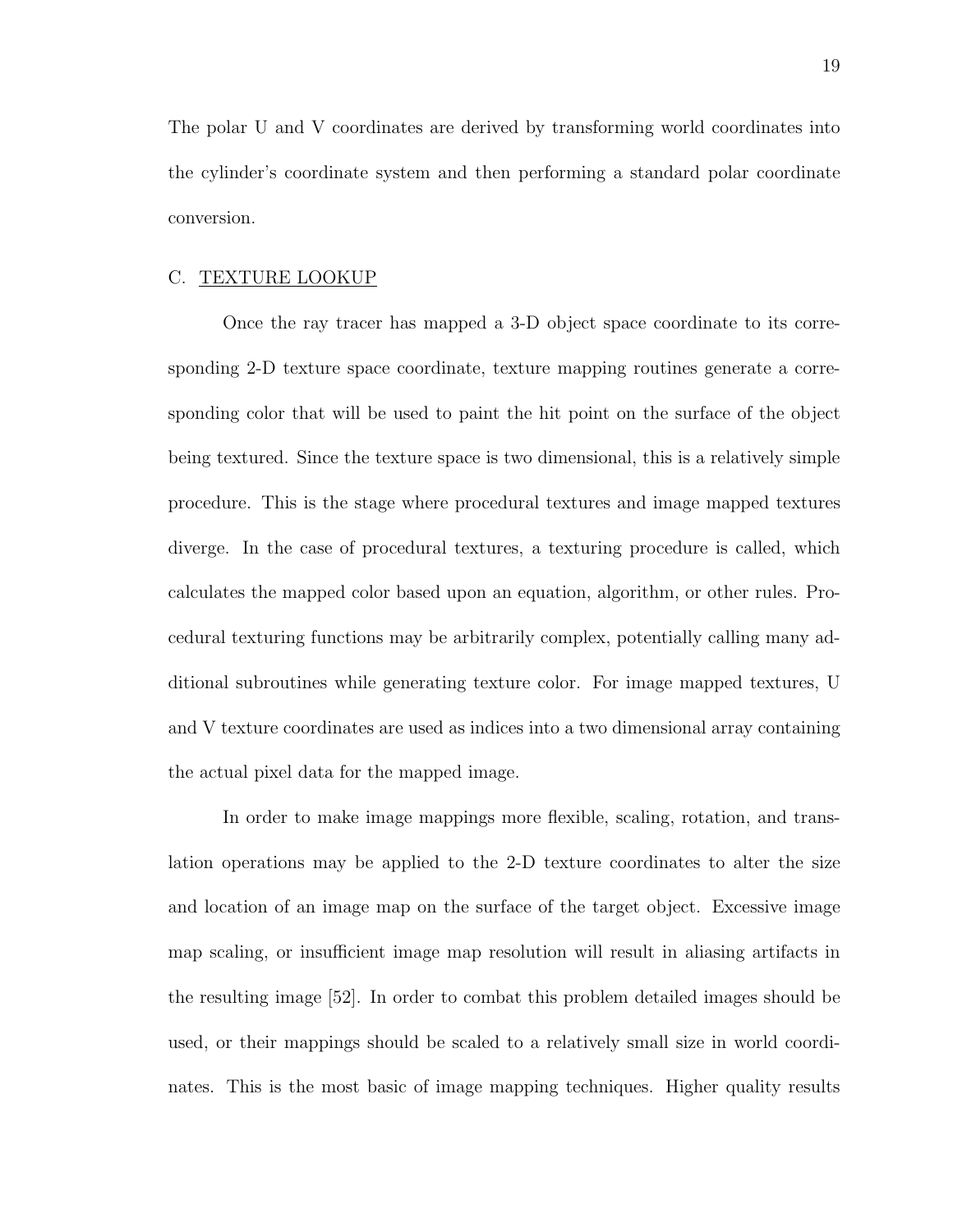are possible through the use of interpolation [23], filtering [2] [5] [15] [22] [21], MIP mapping [55] [33], and summed-area tables [3].

Modulo functions may be used to make an endlessly repeating tilings of mapped images in texture space. Many textures can be accurately reproduced with small repeated images. Examples of easily tileable textures include brick, parquet flooring, tile, concrete, asphalt, grass and meadow, and others. Tiling can drastically reduce the memory requirements for mapping high detail textures onto large objects. This is of crucial importance for realistic rendering of large indoor and outdoor environments where thousands of different textures may be needed in order to achieve photorealistic results. Other optimizations involve the use of demand-loaded textures. In this technique, textures aren't loaded until they are first referenced during the rendering process. Additionally, texture caches may be used, so that extremely complex environments may be rendered, including scenery which uses more texture than can be held in a machine's physical memory. A texture caching and paging system can be used to unload textures which are only used for part of a scene, based on a least recently used paging scheme. An intelligent texture paging system can provide better performance than the virtual memory systems in most operating systems are capable of.

#### D. IMPROVING MAPPING QUALITY

Since the ray tracing process results in point sampling of texture space, antialiasing techniques for texture mapping attempt to provide a more accurate determination of color than would be obtained by point sampling itself. One way to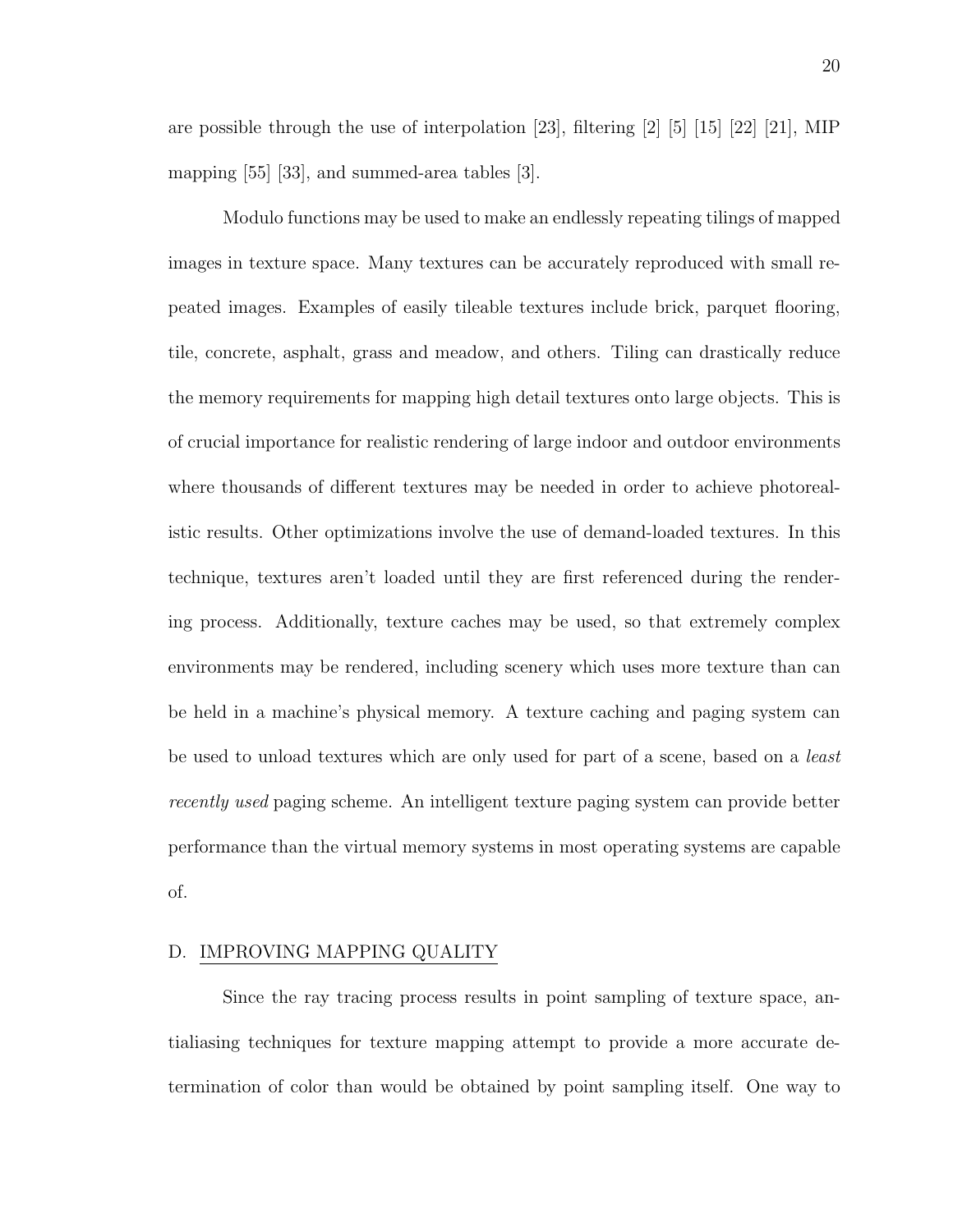reduce aliasing effects when doing image mapping is to use interpolation [51] during the lookup of the texture coordinate and its image map pixel. Instead of returning the color at the nearest image pixel, we can interpolate between the 4 nearest pixels, to come up with a more accurate, and smoother image. This technique adds very little additional overhead, but makes big a difference in the visual quality of scenes where the camera focuses on a mapped object at a high level of magnification. A good discussion of spatial aliasing can be found in [4].

Images used in texture mapping for animation should be chosen with care, especially when used with tiling. When images are tiled over a surface, any discontinuities at the tile edges are easily visible in the final image. Tiling artifacts may be avoided by performing edge blending on image maps prior to rendering. In addition to the spatial aliasing artifacts discussed above, temporal aliasing artifacts [9] appear when creating animations. A simple example of temporal aliasing can be seen the way a wagon wheel may appear to spin in both forward and reverse both directions depending upon the frame rate of an animation and the rate of wheel revolution. Temporal aliasing exhibits itself in many forms, including "crawling" pixels, "pixel popping" and others. Motion blur may be employed to counteract the effects of temporal aliasing.

#### E. IMAGE MAPPED TEXTURES

Image mapping is a technique for applying textures onto the surfaces of objects based on a world coordinate/texture coordinate mapping, and a source image. This technique uses the same kind of mapping transforms that procedural textures use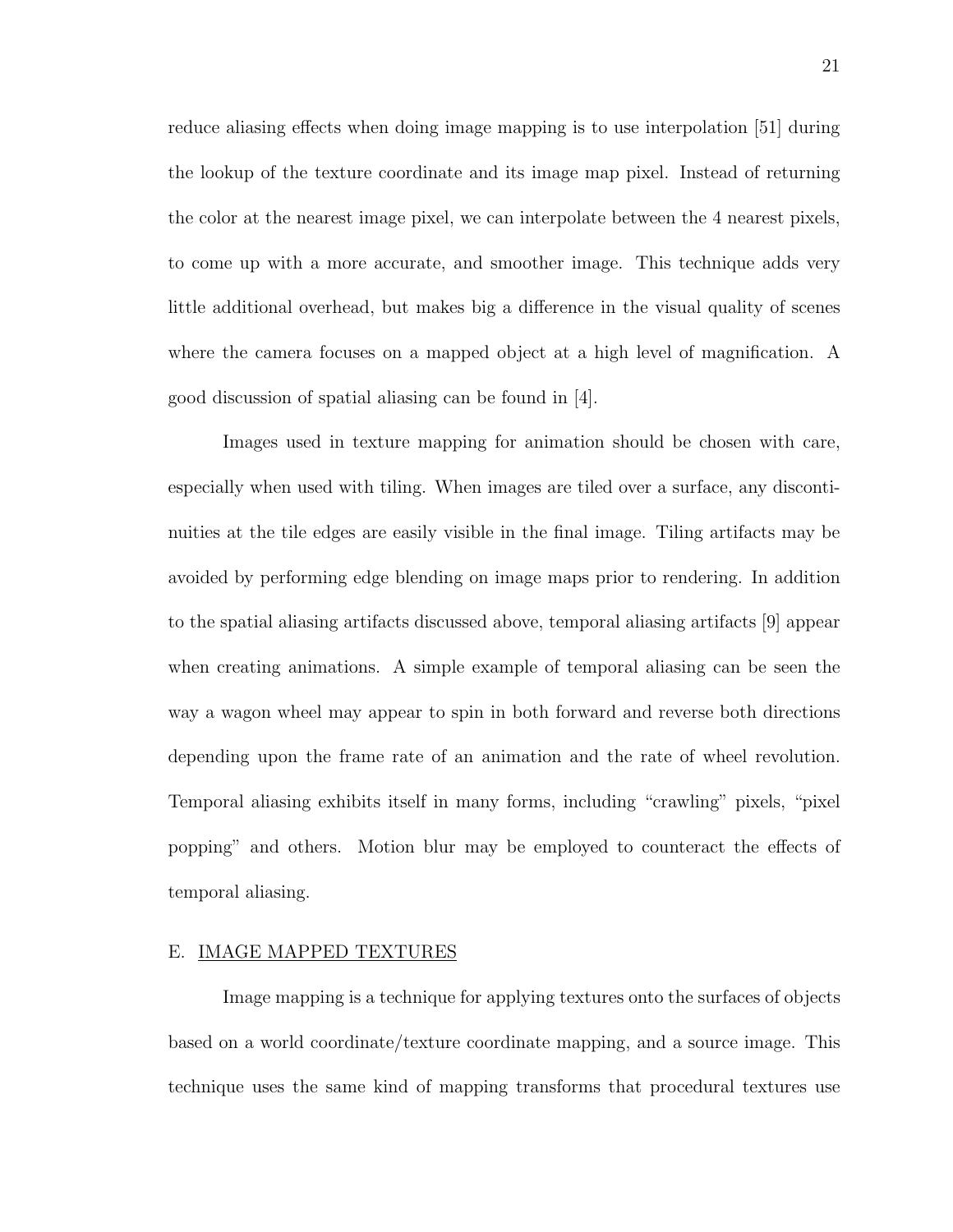but has its own advantages and problems. Image maps are used whenever it is more convenient to simulate the surface appearance of an object by coloring it according to an image rather than by using mathematical calculations. Image maps are well suited for general rendering applications, because they are easily created with drawing programs and by photography. Procedural texture maps [4] are typically more flexible than image maps, but they must be compiled before use, or interpreted at run time, both of which have their problems. Image maps typically require much more memory at run-time than procedural textures, so they are impractical when memory is scarce.

In order to apply images onto the surfaces of objects, we must establish a mapping function between the three dimensional world coordinate system and the coordinate system used by the texturing algorithm. Most texture spaces are two dimensional, with few exceptions. Although textures are mostly two dimensional, this does not limit their utility, the 2-D texture space can be applied to a 3-D geometric space in many different ways. Some common examples of mappings are spherical, cylindrical, rectangular-planar, and polar-planar. Each of these types of mappings, takes a 3-D geometric input coordinate, and outputs a 2-D texture coordinate in U-V parametric space of the mapping. Some good standard inverse mappings for texture mapping can be found in [9].

# F. PROCEDURAL TEXTURING

Procedural texturing is similar in many respects to image mapped texturing. Instead of determining shading parameters through referencing an image, a procedural texture generates shading parameters by executing procedural texturing algorithms.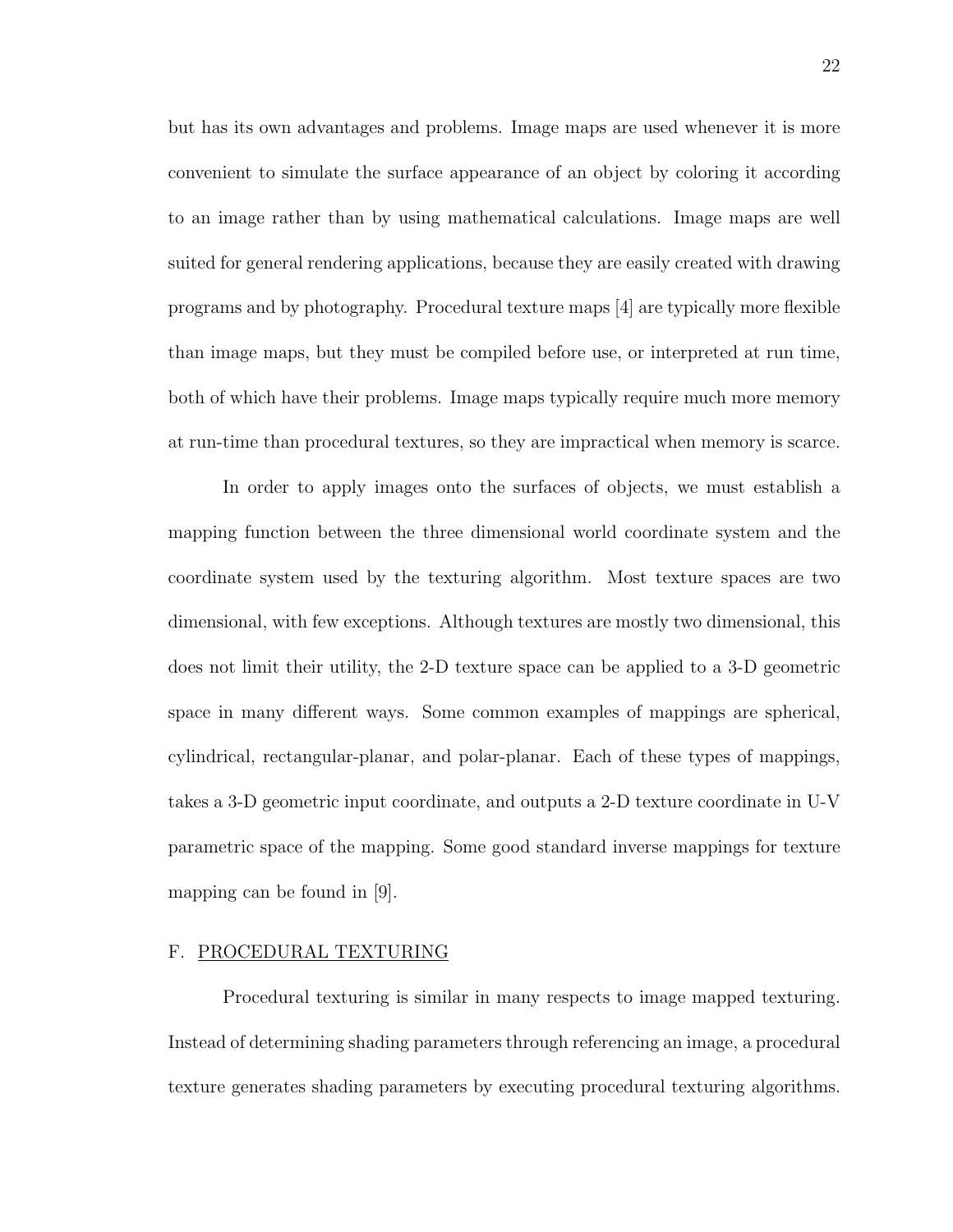Procedural textures can generate highly complex textures with very little memory usage. Procedural textures typically generate detail on-the-fly rather than by precalculating large tables. Procedural textures and image mapped textures may be combined to provide highly complex texturing combinations. Procedural textures can be organized in hierarchical texture trees, higher levels of the texture tree combine multiple lower level textures. An example of hierarchical texturing is a chess board. A two dimensional checker pattern can be built from a checkering procedure and two lower level textures. The lower level textures could be image mapped textures or they could be procedural textures. Using this technique it is easy to create arbitrarily detailed textures.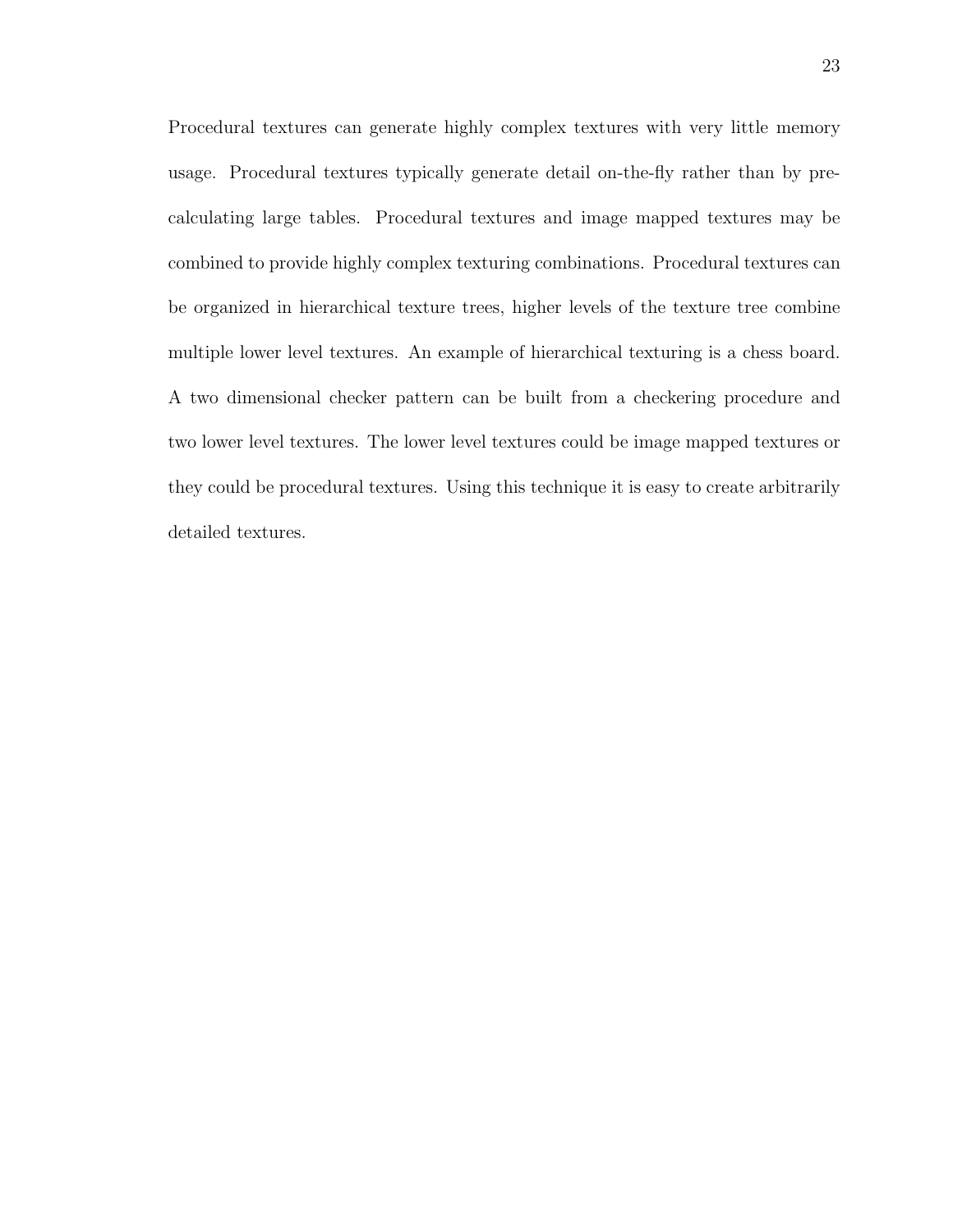### IV. VOLUME RENDERING

As the size of main computer memory has increased, it has become practical to simulate fluid flow, weather, and other spatial phenomena using multidimensional vector fields. These computational fields typically include information such as density, pressure, temperature, velocity, vorticity, opacity, color and other attributes. Each cell in the multidimensional field contains one or more of these attributes, which can be visualized by volume rendering. By mapping the cell attributes to visual characteristics, scientists and researchers can visualize contours, trends, and anomalies in computational field data.

Applications for volume rendering can be found in many fields. In neurology, MRI scans are taken of the patient's cranium when searching for anomalies in blood flow, tissue structure, and brain activity. Without the ability to render these three dimensional fields a neurologist would have to look at two dimensional slices of the area of interest, rather than three dimensional cut-away views, or three dimensional solids. Volume rendering can produce images that look very similar to an X-Ray. Images of isosurface contours and false color images can provide high contrast, easyto-interpret visualizations of important attributes.

Volume rendering is also commonly used to visualize the results of computational fluid dynamics (CFD) simulations. CFD visualization helps identify pressure contours, shock wave propagation, and areas of high and low velocity, temperature, and vorticity. Fields using computational fluid dynamics modeling include aerospace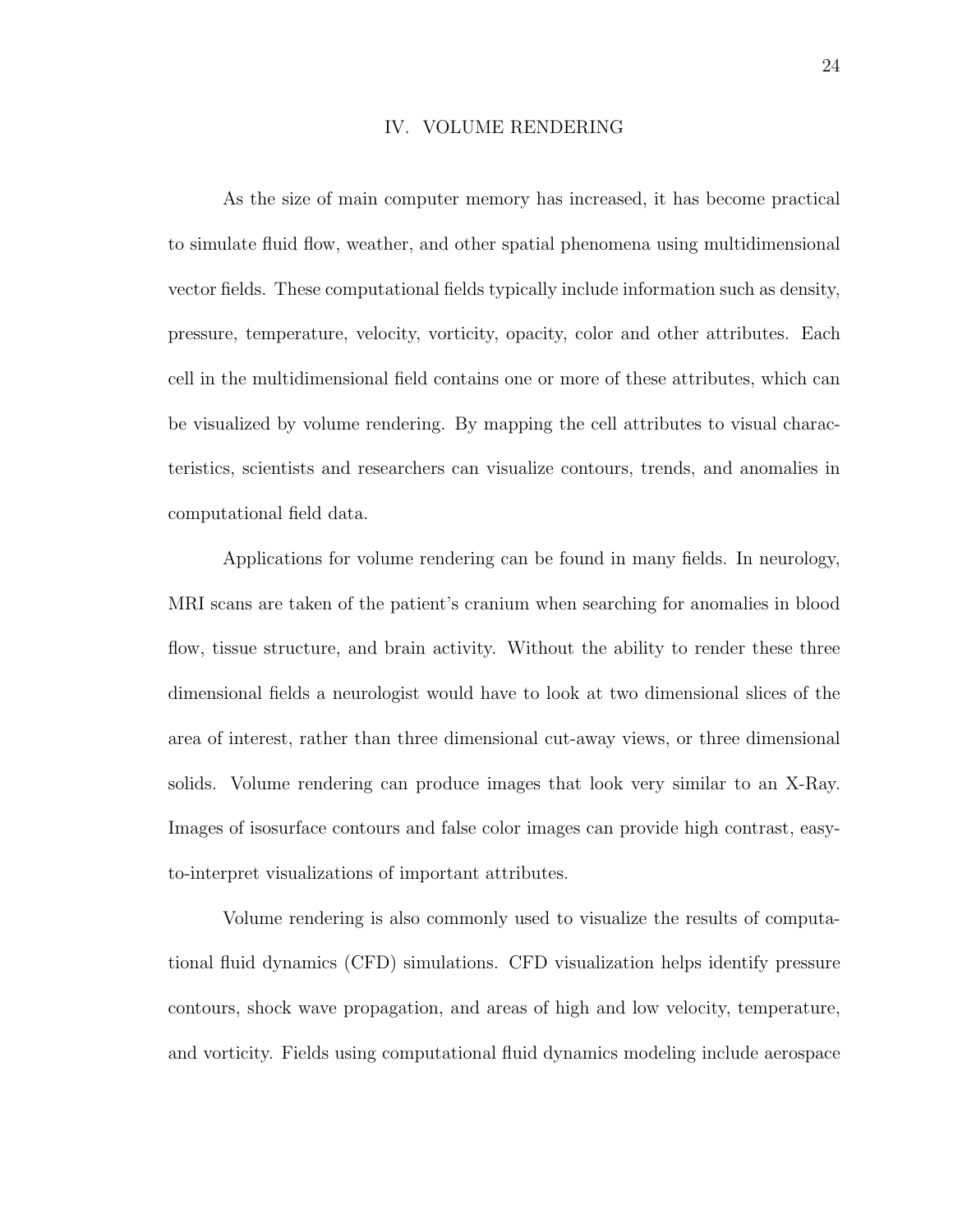engineering, civil engineering, mechanical engineering, chemistry, and physics. Volume rendering can also be used to create complex surfaces built from standard geometric solids and Hypertextures [4].

#### A. VOLUME RENDERING TECHNIQUES

There are two major techniques for generating images from volumetric data, ray casting, and polygonal isosurface extraction. In order to generate useful images from volumetric data, a user must be able to control how cell attributes are mapped to rendering characteristics. In order to render an image of a magnetic resonance or computed tomography dataset, a renderer may map scalar density values to color, opacity index of refraction, diffuse reflectance, and specular reflectance. A simple volume renderer might generate images similar to a classic X-Ray, that only the incorporate the accumulation of opacity and color as light travels through the volume. In order to model lighting more accurately, self shadowing and reflection could be added. With more advanced models, it might be desirable to account for refraction and scattering of light as it passes through the volume.

Volume rendering by ray casting provides the best combination of speed and flexibility for most applications. Polygonal mesh extraction is advantageous when polygon rendering hardware is available on the computer used for rendering, but has drawbacks in parallelization and flexibility. The *Marching Cubes* algorithm is a popular polygonal mesh generation technique used for rendering isosurfaces from volumetric data [52]. Ray traced volume rendering is advantageous when memory usage is a concern, or when data must be rendered in-place without preprocessing. In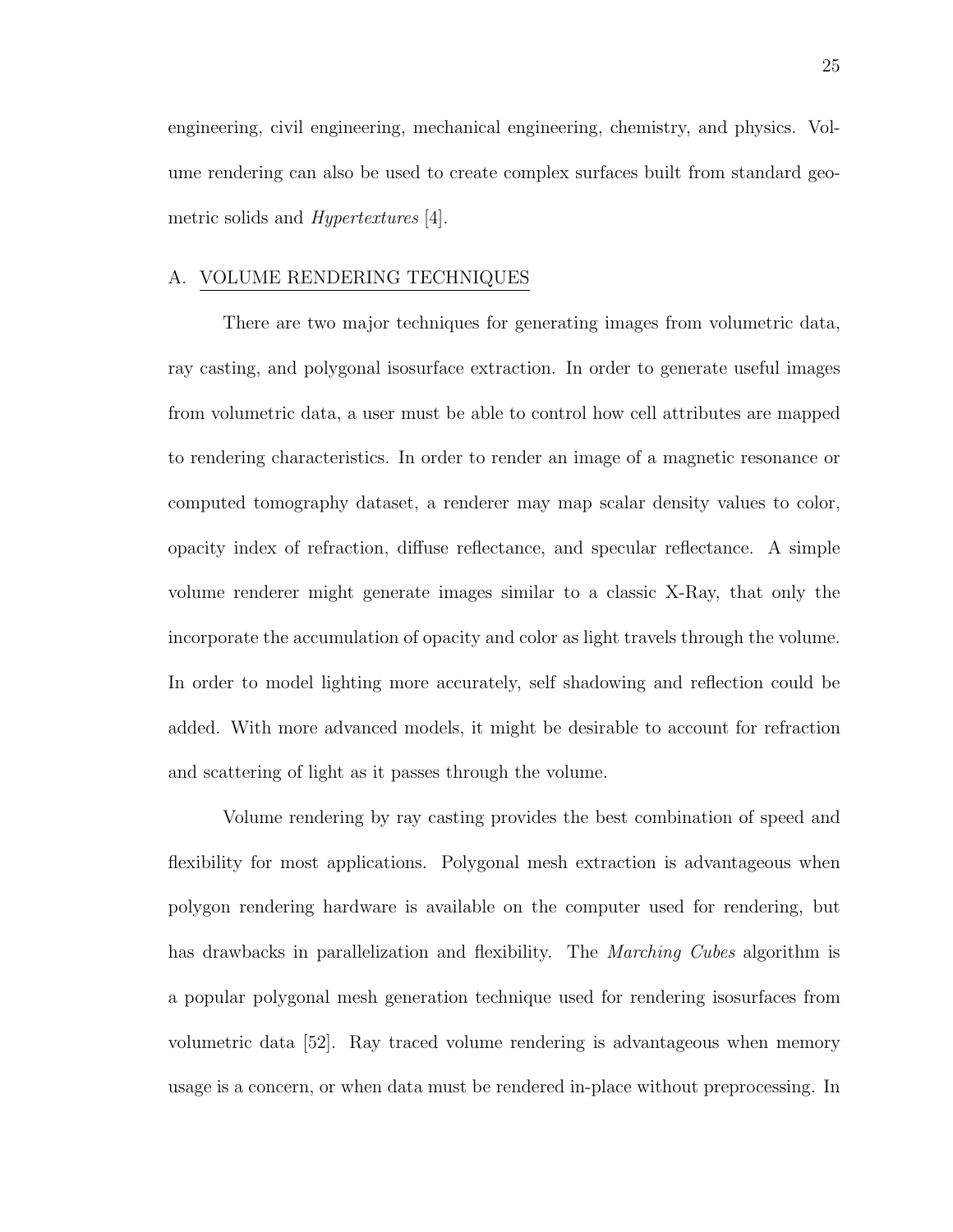all cases, rendering complexity should be controlled by the user, so that compromises between rendering quality and execution time may be tailored for the needs of a specific application.

#### B. VOLUME RENDERING USING RAY TRACING

The ray tracing algorithm can be easily modified for rendering volumetric data. The core of the algorithm works in the same way when rendering volumes as it does for rendering other primitives. A volume may be bounded, or infinite. If the volume is bounded, an intersection test is performed to determine if the ray pierces the bounds. If the ray pierces the bounds, then the entry point and exit point are used as the start and end points for voxel integration. If the volume is unbounded, then the start point is the ray origin, and voxel integration continues until the integrated voxels have reached full opacity. If the integrated voxels reach full opacity before the end point is reached, the algorithm exits early. If the integrated voxels have not reached full opacity when the end point is reached, a transmission ray is fired from the end point out into the rest of the scene. This method is simple, and doesn't account for the possibility of other objects inhabiting the same space as the volume being rendered.

In order to render multiple intersecting volumes or intersecting objects, more sophisticated algorithms must be used. Sobierajski and Kaufman have presented a method for rendering scenes containing both volumetric and geometric data [44]. To account of the possibility of geometric objects occurring inside of a volume, the ray tracer must determine the entry and exit points for the volume, and for the first geometric object that the ray intersects. In order to render a volume containing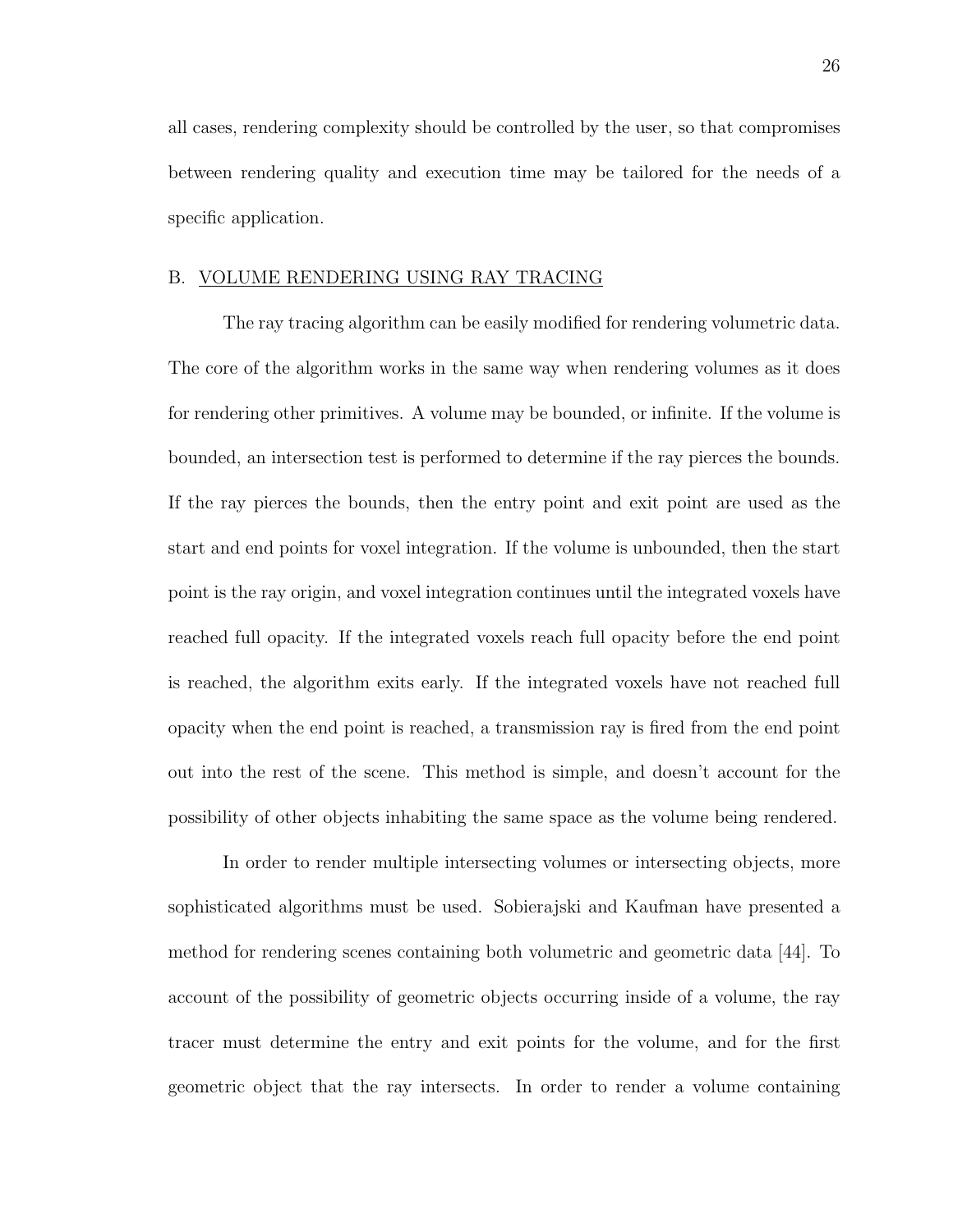geometric objects, voxel integration proceeds from the volume entry point until integration reaches full opacity, or until it reaches the entry point for a geometric object. If multiple volumes are allowed to inhabit the same space, there are several alternative methods for rendering them. One method for rendering a scene with overlapping volumes could assume that a ray may only be allowed to integrate through one such volume at a time. In this case, the ray is always integrating voxels in the volume most recently entered. Another method is to sum the voxel attributes of the intersecting voxels together while integrating. As the ray passes through the combined voxel space, it integrates opacity and color from all of the intersecting volumes at each step.

#### C. VOXEL INTEGRATION

As a ray passes through a volume, it is gradually attenuated by the accumulated opacity values of the voxels it passes through. At the entry point of a volume, this accumulated opacity is set to zero. As the ray passes through voxels, the opacity per unit length is multiplied by the distance the ray travels for each step, and is accumulated as a total opacity. When the opacity reaches 100 percent, voxel integration terminates, even if the volume exit point has not been reached.

As each voxel sample is taken, it is shaded according to its characteristics, and the resulting color is accumulated with the previous samples. The color is attenuated by the accumulated opacity of the voxels the ray has passed through up to that point. If the ray passes through the entire volume and it hasn't been completely attenuated by opaque voxels, a transmission ray is generated, to account for light entering the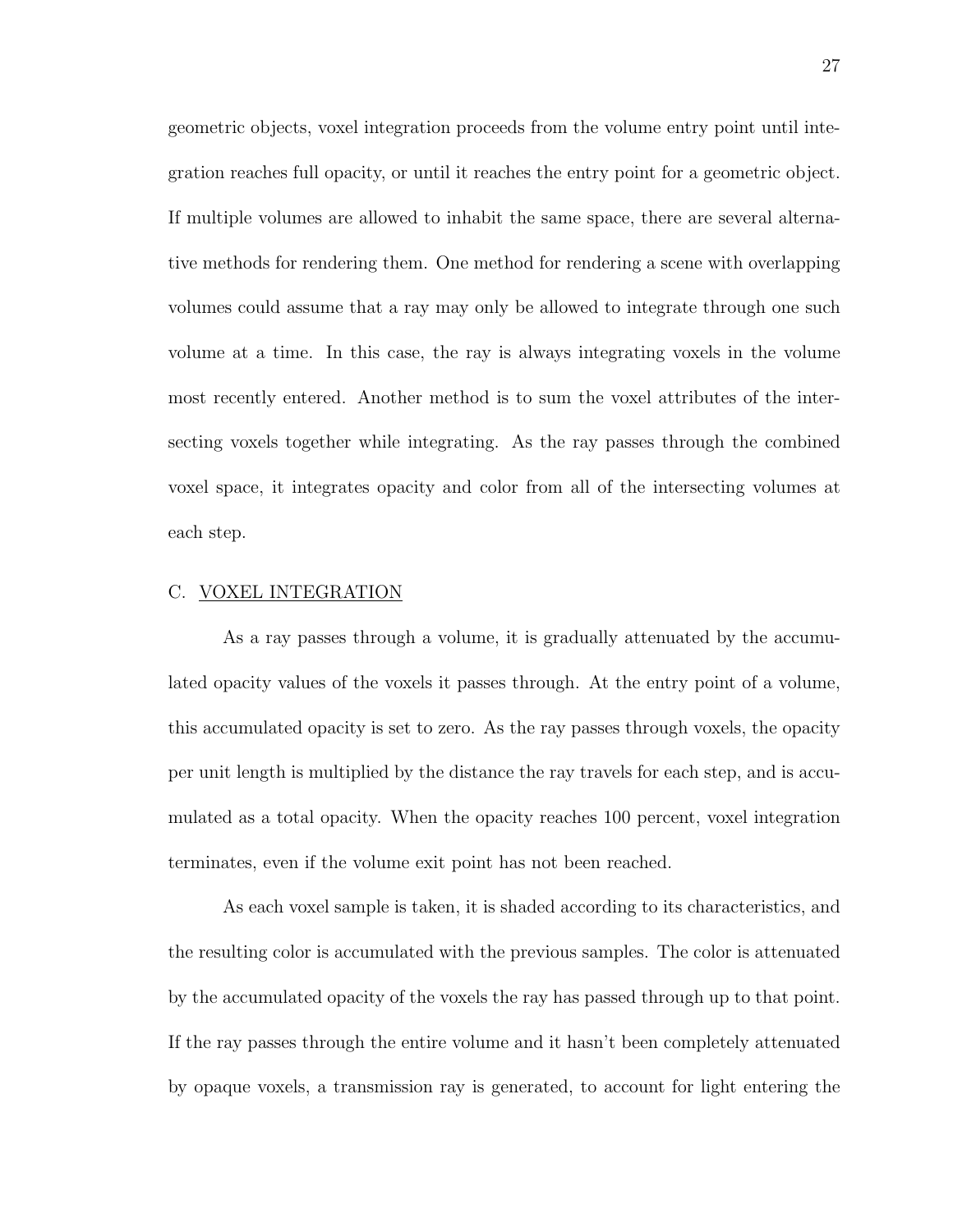volume from the other side. The color of the transmission ray is accumulated with the previously accumulated voxel colors, yielding the final color.

#### D. VOXEL SHADING

Depending on the type of volume being rendered, there are several approaches to voxel shading which give different visual results. In order to calculate a surface normal for a sample point, we can use a *volume gradient* [32] [52]. Given that N is the surface normal of a voxel and that  $D(x,y,z)$  is the density function for a voxel, the equation below calculates N.

$$
N_x = D(x + 1, y, z) - D(x - 1, y, z)
$$
  
\n
$$
N_y = D(x, y + 1, z) - D(x, y - 1, z)
$$
  
\n
$$
N_z = D(x, y, z + 1) - D(x, y, z - 1)
$$

Once a surface normal has been calculated for a voxel, diffuse shading, reflection, and other calculations may be done in the same way as they are done for geometric objects. The accuracy of the calculated surface normal is crucial to the generation of high quality images, discontinuities in the first derivative are easily perceptible by the human visual system. Moller et al. present a comparison of various normal estimation schemes, and their relative computational costs as applied to volume rendering in [32].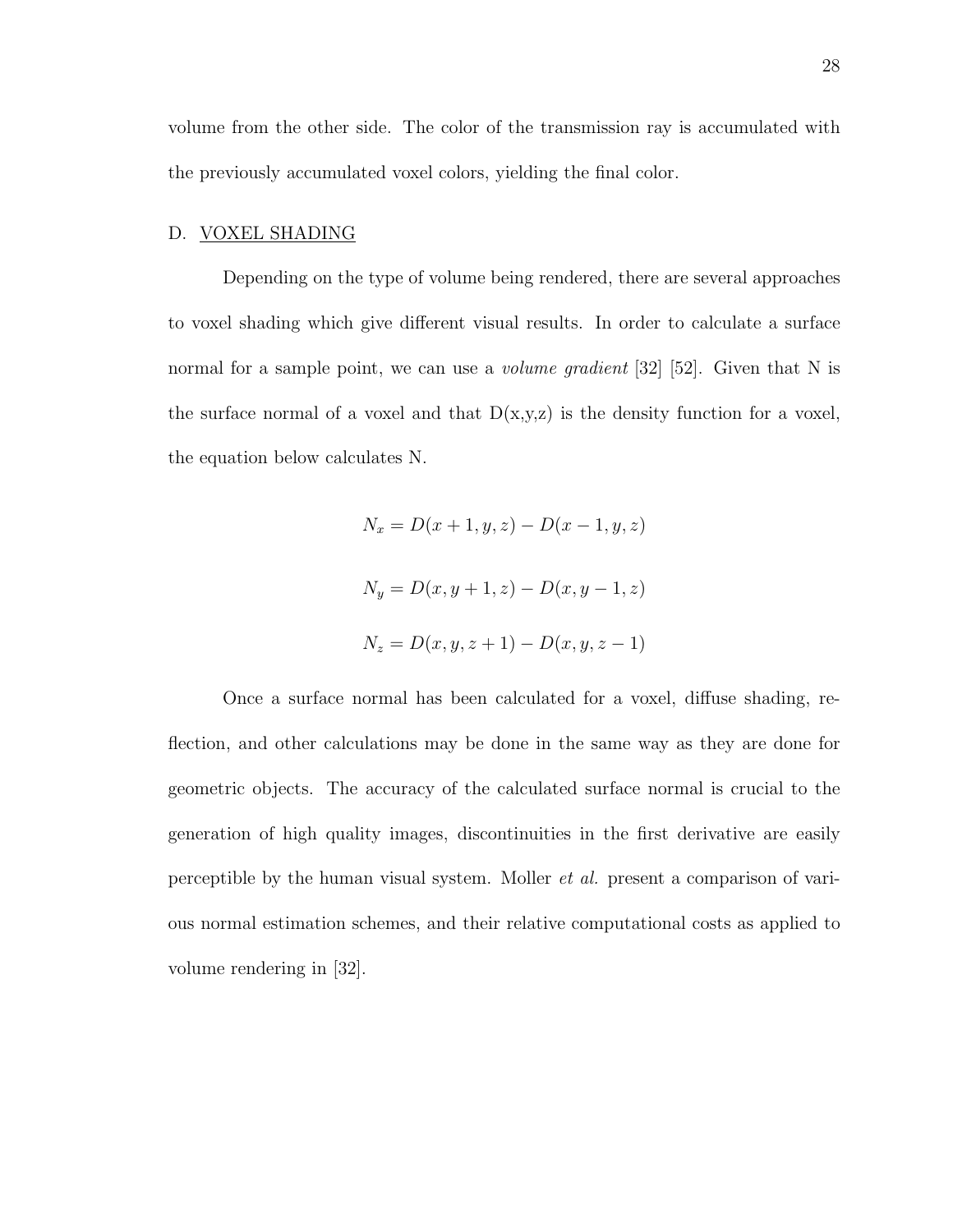## E. VOLUME FILTERING AND ANTIALIASING

As with the other sampling techniques used in ray tracing, volume rendering calculations are done with discrete samples of a continuous domain. Discrete sampling causes the familiar aliasing problem seen in many other graphics algorithms. Voxel aliasing problems can be minimized by using filtering techniques to better approximate the properties in the continuous domain. Voxel filtering adds additional overhead to the rendering process, but is necessary when highest image quality is a requirement. One of the simplest filtering methods is to use trilinear interpolation to approximate volume characteristics at a point in space rather than using the characteristics of the voxel closest to the sample point. It may be advantageous to implement an adaptive voxel sampling method to improve the execution speed for a given level of rendering quality.

Another way of improving rendering quality is to filter the volume data before the rendering process begins. Filtering the data may simply consist of applying gain to scalar values, or it may involve a complex convolution of many neighboring voxels. Volume filtering techniques are usually simple extensions of familiar two dimensional image processing techniques [26] [51].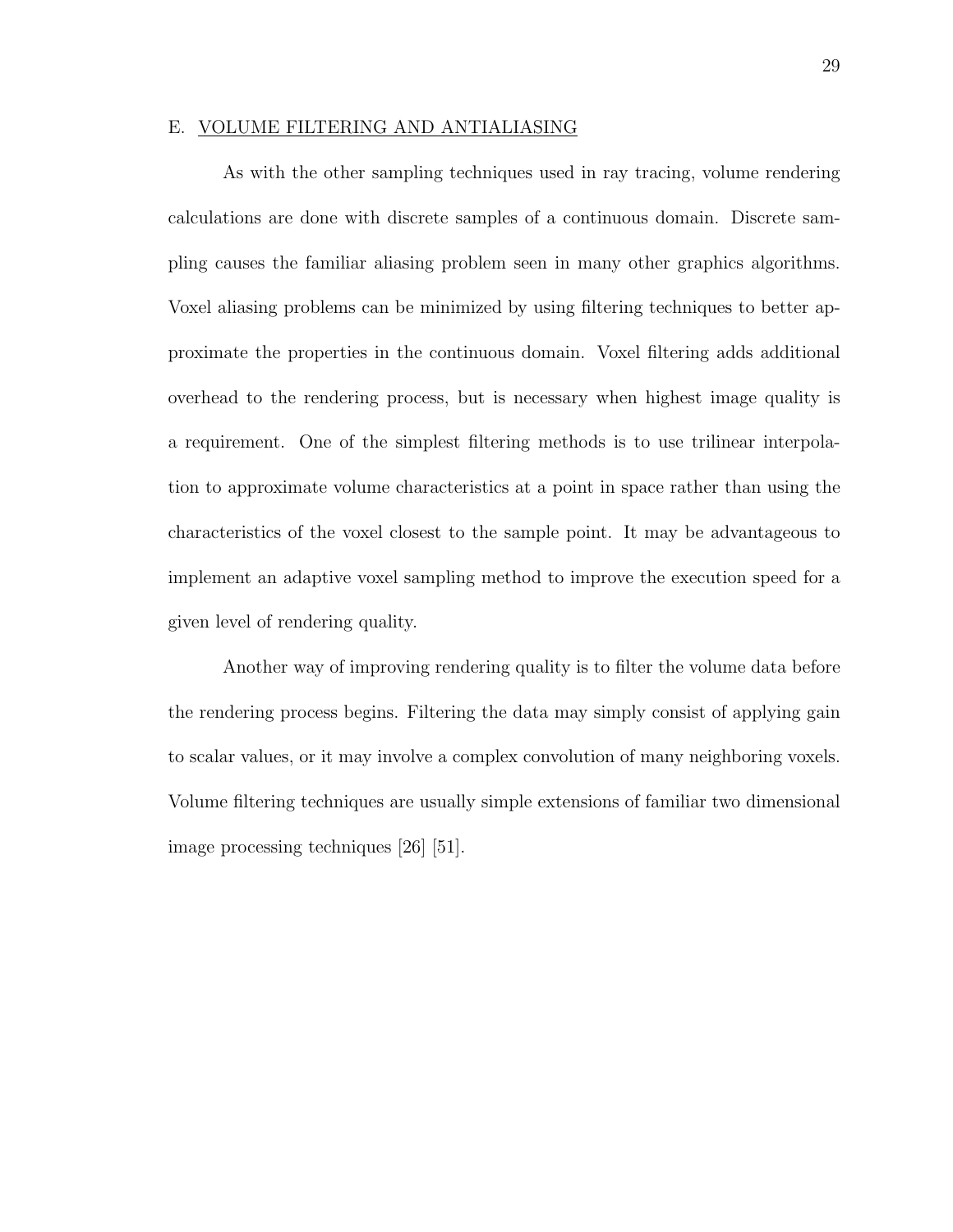## V. RAY TRACING ACCELERATION TECHNIQUES

Although the ray tracing algorithm provides a mathematically elegant method for rendering realistic looking scenes, it is also very computationally intensive. Without efficiency optimizations and techniques discussed below, a naive ray tracer will consume an immense amount of processing time rendering even relatively simple scenes. Nearly all of the run time in a ray tracer is spent performing intersection tests to determine surface visibility and shadowing [54]. In order to improve rendering speed, efforts should be focused on making intersection tests faster, or on reducing the number of intersection tests performed while rendering. Intersection tests can be made faster by employing algorithms which take advantage of the unique properties of geometric primitives. An intersection test with a sphere can be done a number of ways [9] [10]. Mathematically, a sphere is a quadric surface, and intersection tests can be performed by solving for an intersection between a ray, and the general quadric equation for a sphere. An alternative method for sphere intersection tests involves using the specific geometric properties of a sphere rather than solving a generic quadric equation. Designing optimized intersection algorithms for each primitive yields a worthwhile performance increase, but only changes overall runtime by a constant factor. Optimized algorithms for intersecting several geometric primitives are given in the Graphics Gems series [10] [11] [12] [20] [35]. In order to increase performance beyond the constant factor afforded by primitive specific optimizations, techniques for reducing the number of intersection tests must be employed.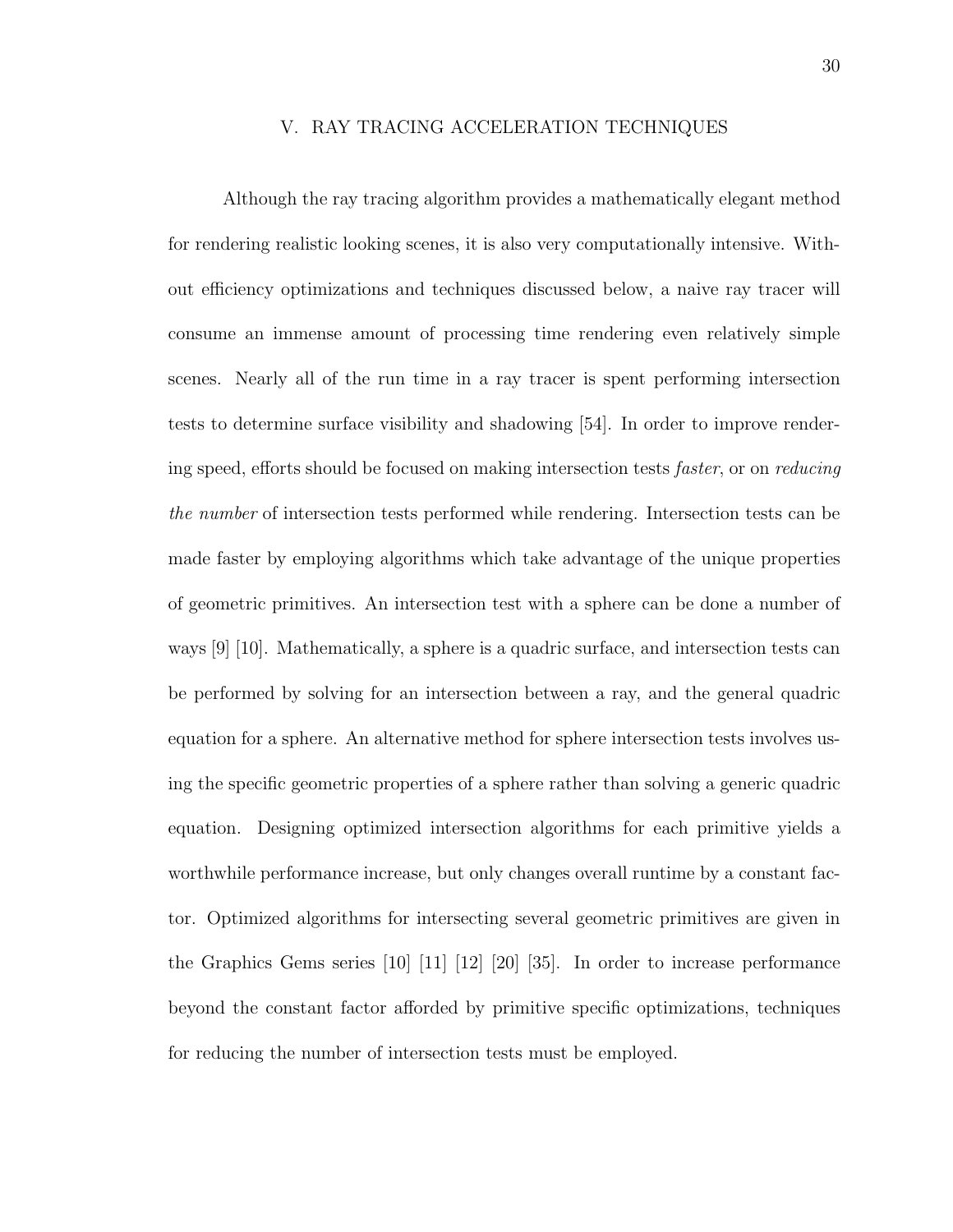## A. BOUNDING HIERARCHIES AND SPATIAL SUBDIVISION

Since ray tracers spend the majority of their time performing intersection tests [54], one of the most effective ways to accelerate the ray tracing process is to reduce the number of intersection tests performed. Bounding hierarchies and spatial subdivision techniques reduce the number of intersection tests performed by enclosing groups of objects within a bounding volume. Objects are only tested for intersection if they are unbounded, or if their bounding volume was successfully intersected. If a ray does not intersect a bounding volume, it cannot intersect the objects enclosed within the volume. In a similar manner, bounding volumes may be used enclose other bounding volumes, building a tree-like structure of bounding volumes, enclosed objects, and subvolumes. Whitted [54] originally used spheres as bounding volumes since they are one of the fastest shapes to test for intersections. Other shapes such as axis aligned bounding boxes [41], and parallel plane sets [28] may also be used. Weghorst *et al.* [53] point out that the effectiveness of a bounding volume is directly related to its *tightness of fit*, and its own *cost of intersection*. Through the use of hierarchical bounding volumes [41], ray tracing can attain logarithmic time complexity with the number of objects, rather than linear time complexity. This greatly improves the applicability of ray tracing to complex scenes.

Although bounding volumes provide an effective way to accelerate the ray tracing process, it is difficult to design heuristics which will choose good bounding volume hierarchies for a wide variety of scenes. Without sophisticated heuristics for balancing the relative intersection costs and tightness of fit criteria, it can be difficult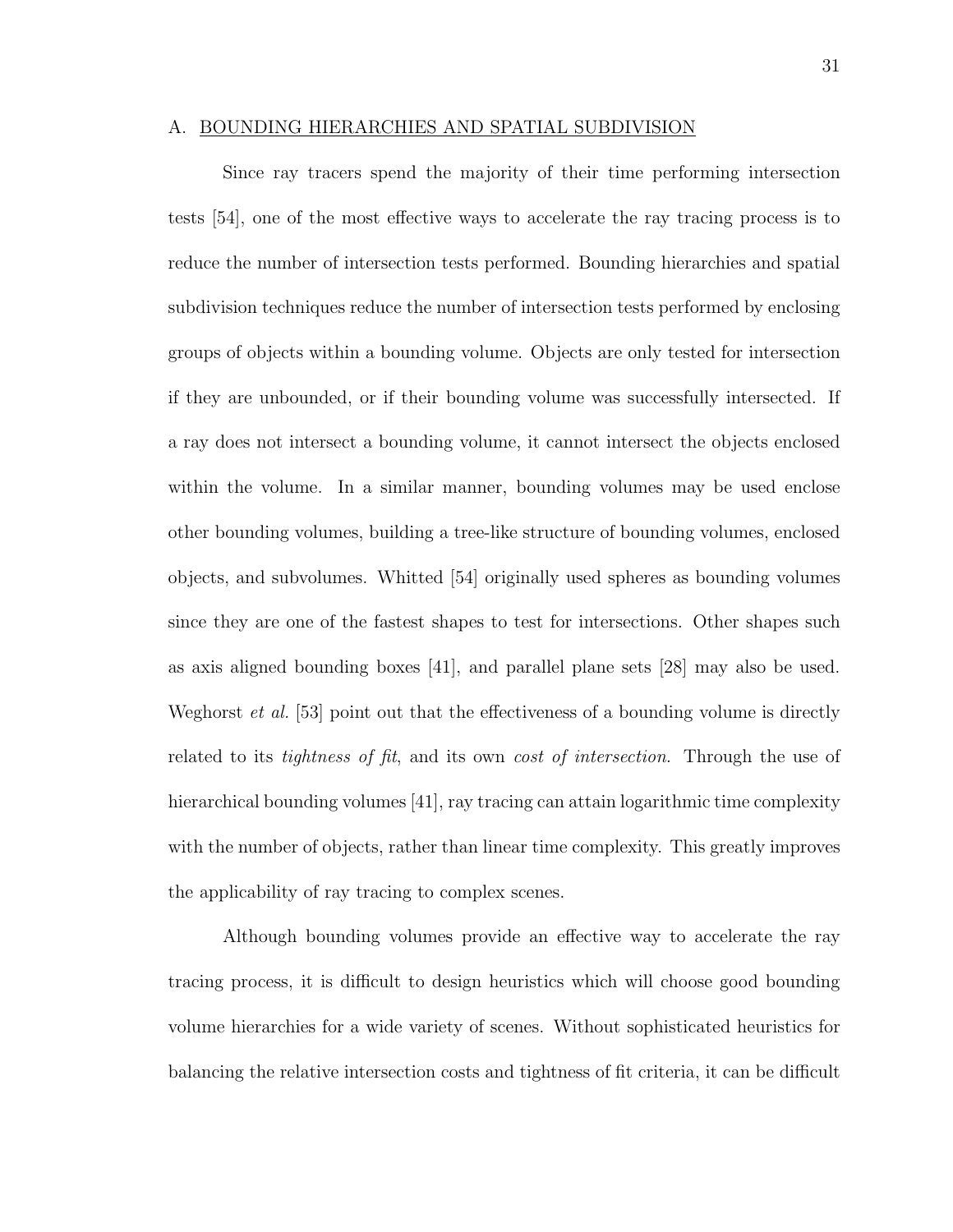to implement bounding volume hierarchies which perform well even in pathological cases. Spatial subdivision techniques are based on the same principles as bounding volumes, but they take a slightly different approach. Spatial subdivision techniques rely on auxiliary data structures which relate regions of space to objects which inhabit the space. Examples of these techniques are Octrees [13], Binary Space Partitions (BSP) [25], and Spatially Enumerated Auxiliary Data Structures (SEADS) [7]. The performance of spatial subdivision is highly dependent on the efficiency of auxiliary data structure traversal. The performance results in this thesis reflect the use of hierarchical bounding boxes, and hierarchical SEADS-like acceleration schemes.

## B. SHADOW CACHING AND LIGHT BUFFERS

Statistically, more intersection tests are performed for shadow determination than for primary rays, reflection rays or transmission rays. The number of shadow rays spawned is proportional to the number of light sources in a scene. In a scene containing three light sources, approximately 75% of the rays spawned are attributable to shadow tests. In this example, 25% of the rays cast are primary rays. For each primary ray that hits an object, surface shading calculations take into account whether or not each of the three light sources is in shadow. Two acceleration techniques specifically designed for accelerating shadow tests are the shadow cache, and the light buffer [19] [17]. Both techniques accelerate ray tracing by reducing the number of intersection tests performed for shadow rays.

A shadow cache operates on the assumption that consecutive rays share some amount of spatial coherence, and that statistically they tend to intersect objects at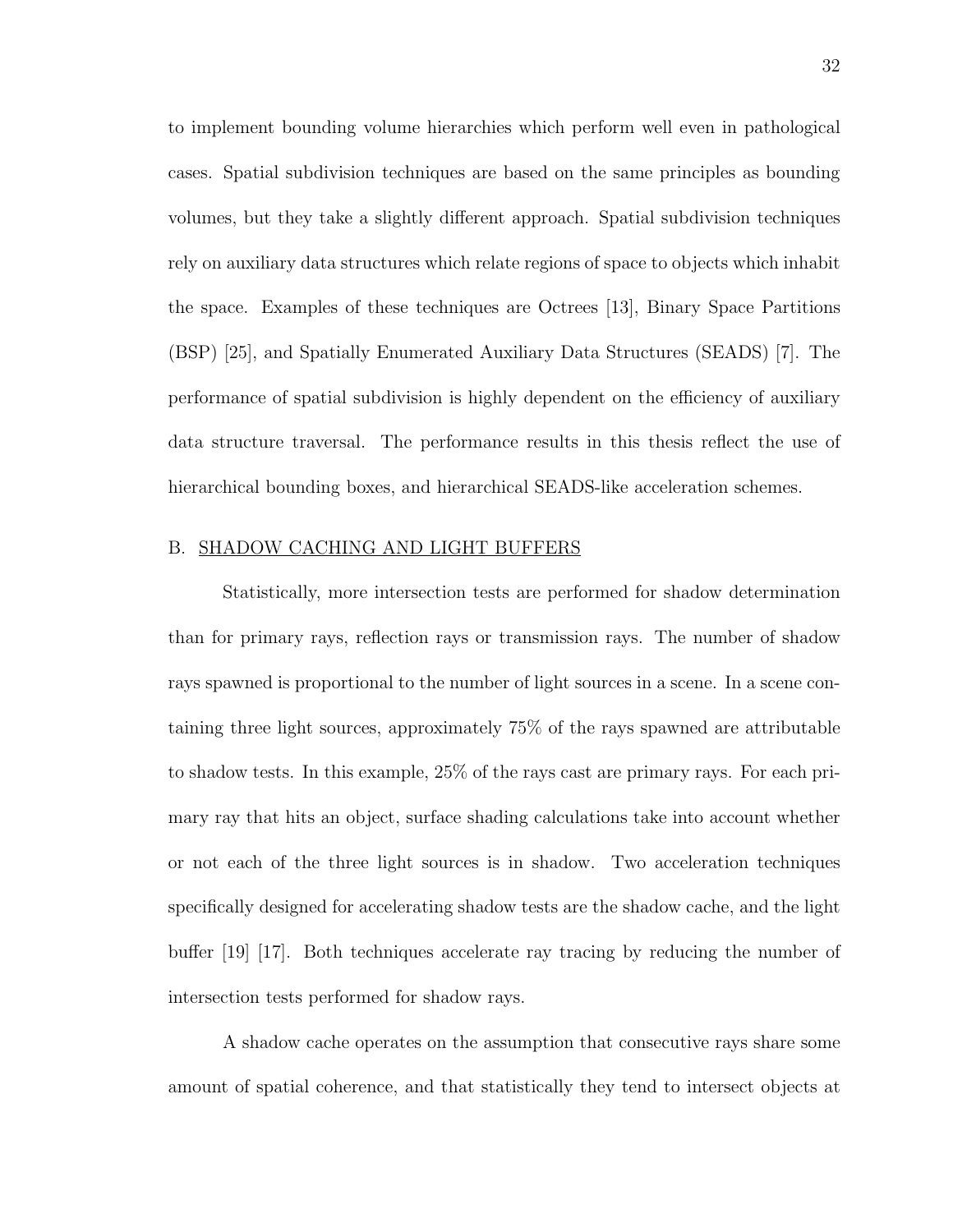points which are near previous intersections. Given these assumptions, shadow tests may be accelerated by keeping a cache of the most recent shadow casting objects for each light, testing the most recent shadow casting object immediately rather than traversing the object database in the usual manner. In a scene where the assumptions on ray coherence hold true, a shadow cache can greatly enhance rendering speed. The salient point about shadow caching, is that it only accelerates shadow tests when shadow rays tend to be coherent, and when objects in shadow are visible. If the shadow test on the cached object fails, then the ray tracer must continue testing the rest of the object database in the usual manner. If the shadow test on the cached object succeeds, then the ray tracer may terminate shadow testing early, skipping a potentially significant amount of computation. For ray tracers which implement caustic effects, or filtered shadows, only objects which are entirely opaque may be placed in the shadow cache.

Light buffers reduce the number of intersection tests performed for shadow tests by preprocessing the object database, and constructing a data structure which enumerates objects that lay in a particular direction relative to a light source. When the shadow ray is cast from a surface to a light, the data structure is referenced to retrieve a list of objects which lay in the direction of the surface relative to the light. A light buffer can be constructed by projecting the objects in space, onto the sides of a direction cube centered on the light. Each face on the direction cube is subdivided into a grid, which represents an infinite pyramid from the center of the light source, through the subdivision in the grid, out into space. During light buffer construction,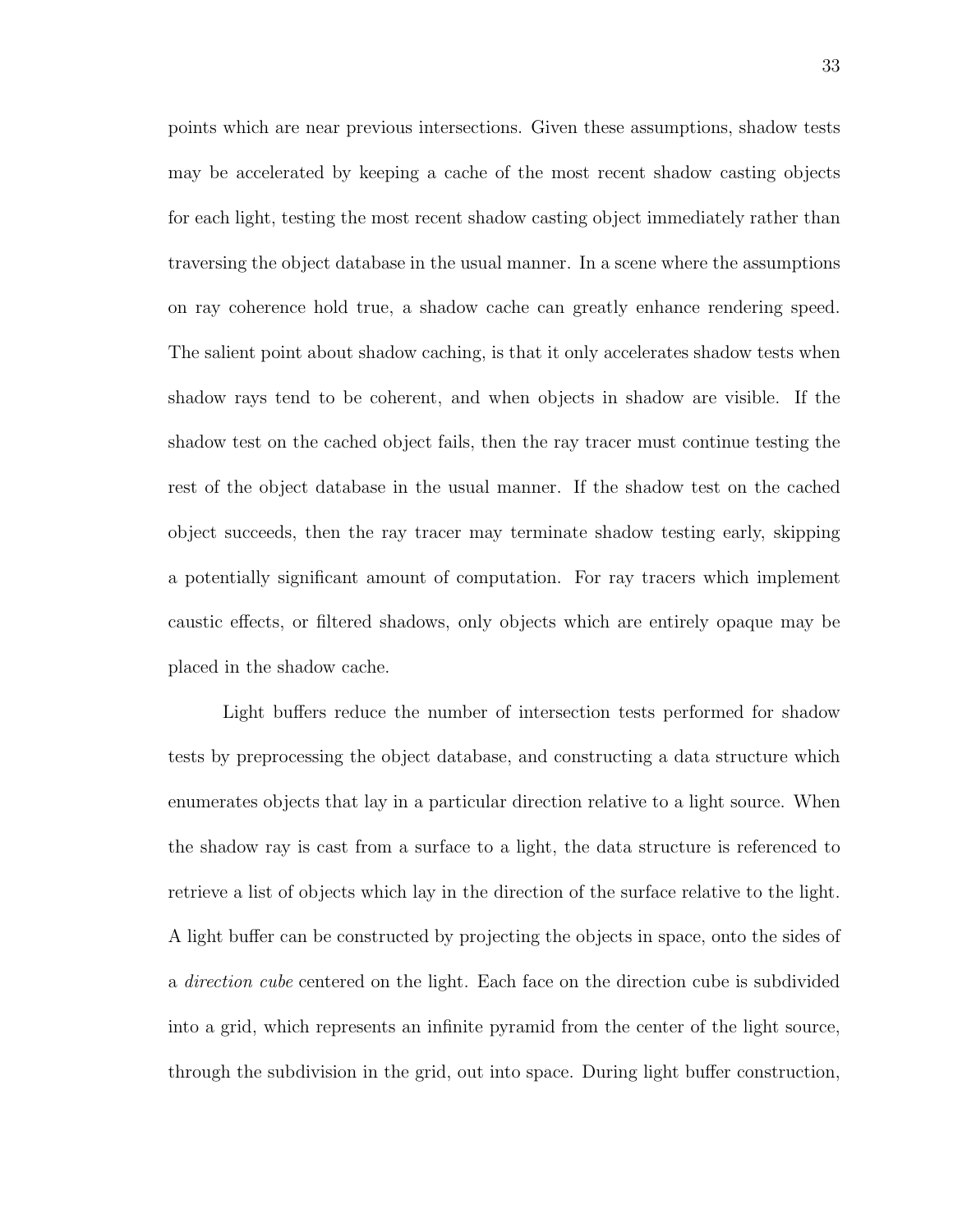each object in the scene is projected onto the faces of the direction cube. Each cell in the faces of the direction cube corresponds to an infinite pyramid which projects out into space. If an object inhabits space within a given cell's pyramid, it is added to a list of objects for that cell. During a shadow test, the shadow ray is projected onto the direction cube. A shadow ray will pierce exactly one cell on the sides of the direction cube. Once the appropriate cell is determined, each of the objects in the cell's list are tested for casting a shadow. Objects in the cell's list are tested in order of increasing distance from the light, up to the distance of the object being shaded. If any object is found to cast a shadow, testing may terminate early, providing improved runtime. Since objects closer to the light are likely to cast shadows over a larger percentage of the scene, they are tested first, in hopes of performing the least amount of shadow testing through early termination. Light buffer performance is not dependent on the spatial coherency of a ray with previously calculated rays.

Both the shadow cache and the light buffer offer performance enhancements for shadow ray acceleration. Although the shadow cache is an easy algorithm to implement, it has significant drawbacks when applied in a multiprocessor environment. In order to attain high performance from a shadow cache, it is critical to maintain a high level of spatial coherence between shadow tests. This requirement imposes limitations on the decomposition of work on a multiprocessor system. In particular, a shadow cache performs very poorly when rays are cast using a pixel-cyclic decomposition. In addition to this problem, the shadow cache must be kept separate for each processor in a shared memory system. If a shadow cache were to be shared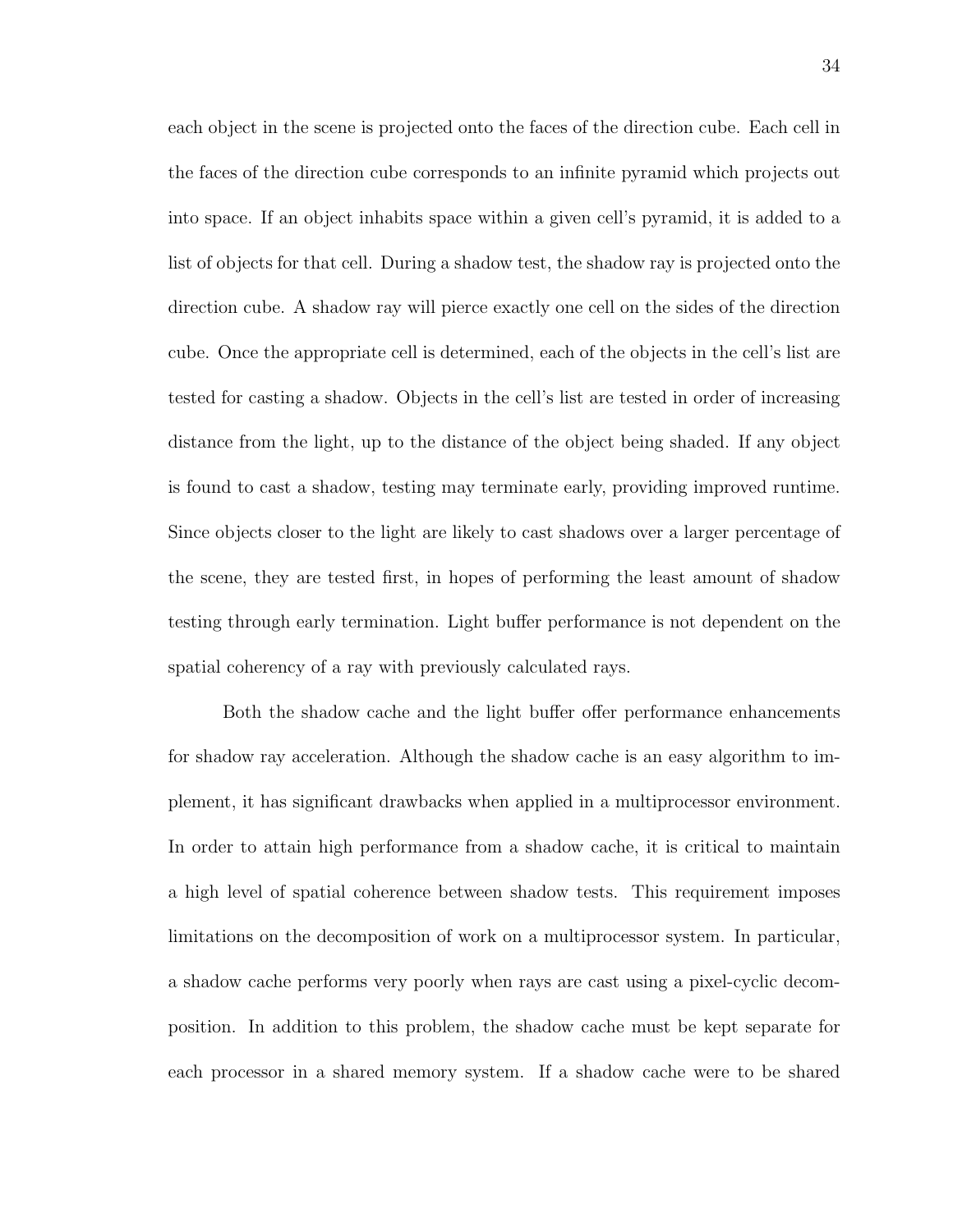among multiple threads of execution, mutual exclusion locks would have to be used to inhibit multiple processors from modifying the cache simultaneously. The easiest way to avoid this problem is to use separate shadow cache data structures for each processor, thereby avoiding the necessity for costly mutual exclusion lock operations which would otherwise severely limit performance.

The light buffer avoids many problems that exist with the shadow cache because it takes advantage of explicit ray coherence properties which are determined before ray tracing begins. Since a light buffer is created by preprocessing the object database, it is treated as a read-only data structure during rendering, and may be shared safely by any number of processors without the need for mutual exclusion locks. In addition, since the light buffer makes use of explicitly determined coherence properties which are stored in its data structures, it performs equally well regardless of the spatial coherence between consecutive shadow rays. Light buffers can be difficult to use with primitives that cannot be projected and scan converted onto the cells of the direction cube. A workaround for this problem is to project and scan convert axis aligned bounding boxes for such objects. This solves the problems that arise when projecting complex objects such as quartic surfaces and volumetric objects. Infinite objects for which no bounding box can be calculated must stored in a separate data structure and tested separately from the light buffer. As with all acceleration techniques, the light buffer has an Achilles heel. The basic assumption made in the construction of a light buffer is that objects projected onto the direction cube tend to be distributed into many of the grid cells on the cube, providing minimally sized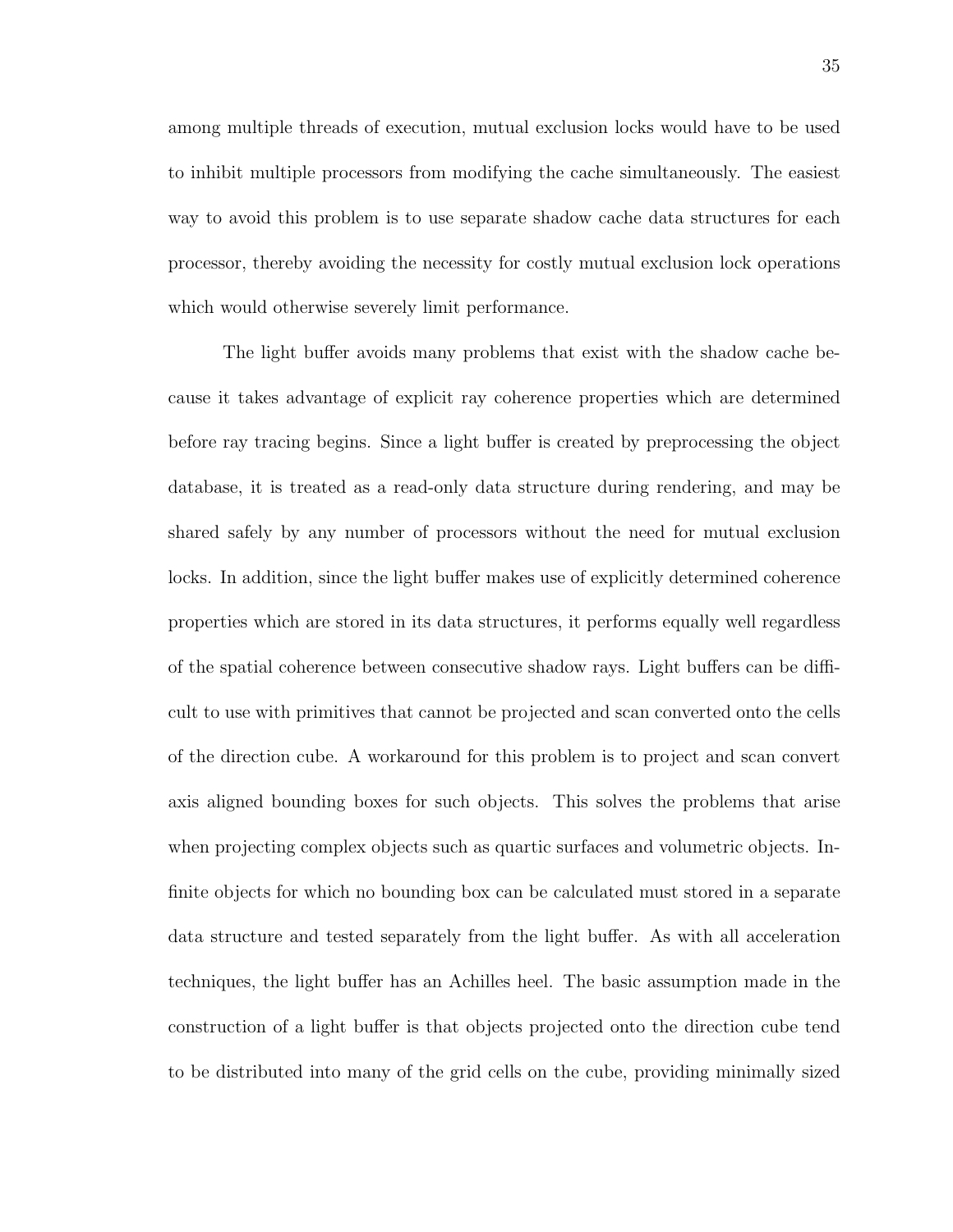lists for each cell. It is easy to construct a scene where this assumption does not hold. In a scene where the light is extremely far away from the objects being rendered, all of the objects in the scene will tend to be projected into a small number of the cells of the direction cube, limiting the performance enhancement derived from the use of the light buffer. Mathematically, if the light is infinitely far away from the objects in the scene, all of the visible objects will project onto a single cell of the direction cube, rendering the light buffer useless. In order to avoid this problem, the facets of the direction cube could be subdivided in a quadtree-like manner, subdividing over-full cells into sub-cells.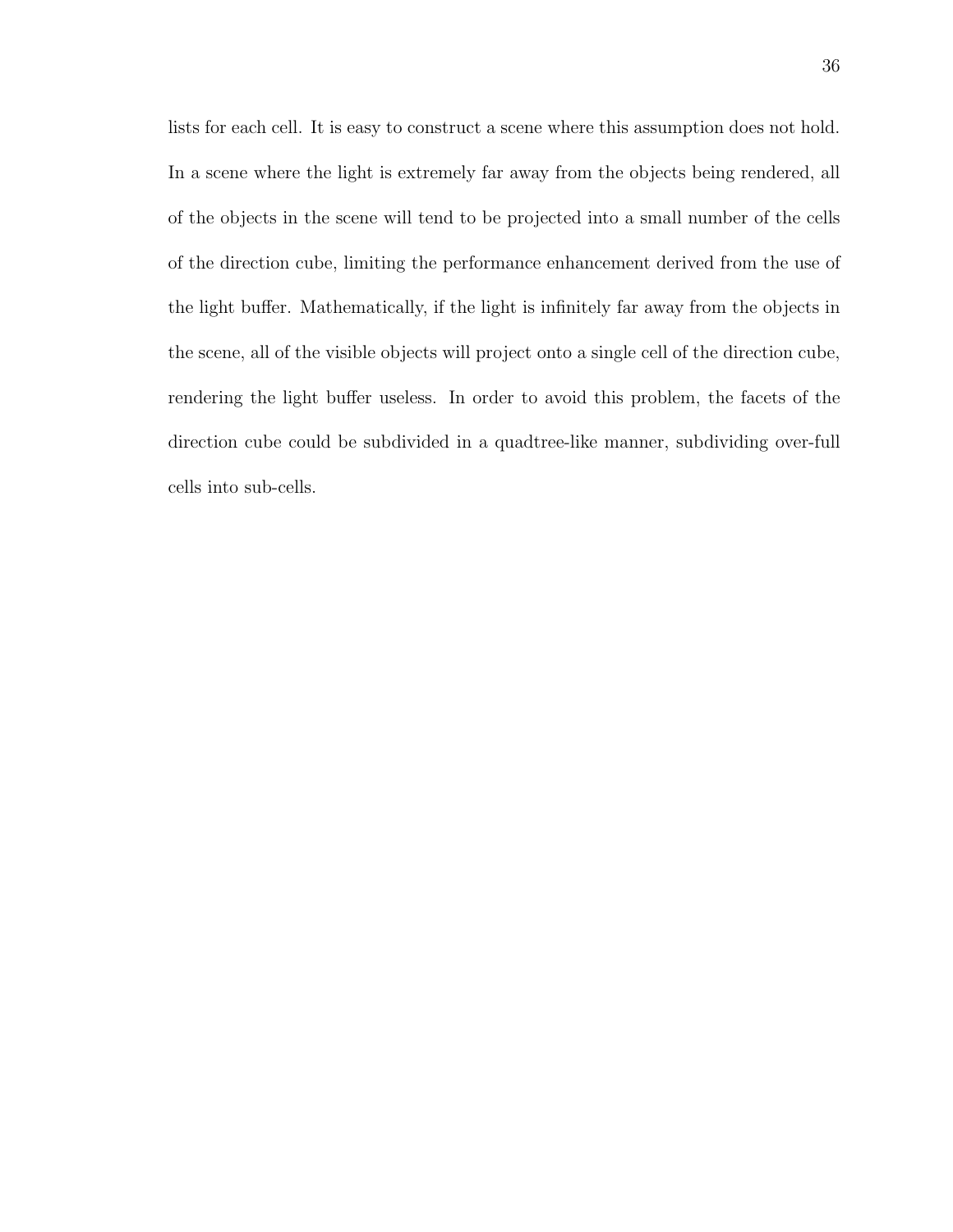# VI. PARALLEL RAY TRACING

Ray tracing efficiency schemes can drastically improve the execution time of ray tracing software, but they have limitations and may perform poorly under adverse conditions. When algorithmic efficiency schemes have reached their limits and are no longer able to provide necessary increases in performance, the only remaining option is to apply more processing power to the problem. The judicious application of parallel processing techniques to ray tracing can dramatically increase performance while retaining its elegance.

Ray tracing is especially well suited for parallelization. Each pixel in the ray traced image can be calculated independently of the rest of the pixels in the image. This property is known as data parallelism. Ray tracing is often placed in the category of algorithms that are sometimes referred to as *embarrassingly parallel*. Although naive ray tracing systems are trivial to implement in parallel, there are significant challenges involved in implementing an efficient photorealistic parallel ray tracing system. Many of the algorithmic efficiency schemes developed to increase ray tracing performance work against the scalability of a parallel ray tracing system. Load balance, and constraints placed on the accessibility of data in shared and/or distributed memory present problems that must be overcome in a high performance ray tracing system.

Photorealistic rendering tends to rely heavily on the use of texturing to provide convincing levels of realism in a scene. Many procedural textures can be designed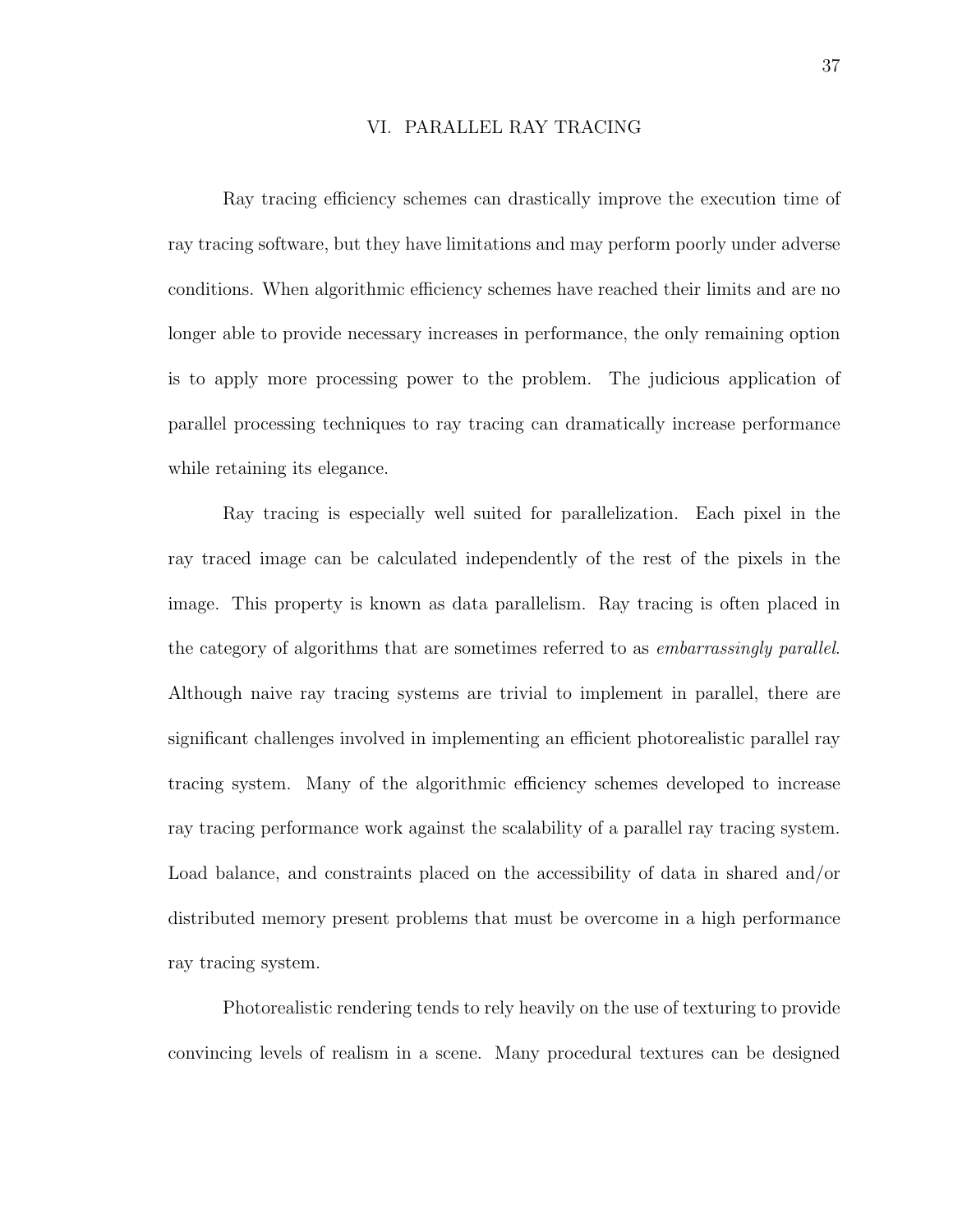and implemented with little difficulty in a concurrent execution environment. Problematic cases exist when texturing algorithms reference extensive modifiable data structures. Algorithms which attempt to optimize execution by deferring I/O or data structure generation until first reference can be difficult to parallelize efficiently. In a shared memory environment such algorithms must use mutual exclusion locks to avoid memory corruption. Excessive use of mutual exclusion locks can severely degrade performance in situations where many processors are competing for the use of a shared resource. In some algorithms, double buffering or caching of data structures may be necessary in order to avoid "hot spotting" and excessive mutex lock contention.

A simple example of parallelization problems which plague standard rendering software can be found in algorithms that make use of pseudo-random numbers. Some texturing algorithms depend on the reproducibility of sequences of pseudo-random numbers. In a distributed memory system, this problem can be solved by forcing all nodes to seed their random number generators with the same number. By seeding all random number generators the same way, all nodes will be able to generate the same sequence of random numbers. If the random number generators are not seeded correctly, procedural textures that depend on predictable sequences of random numbers will exhibit tearing effects along the boundaries of the work decomposition among nodes. In a shared memory system, the random number problem can be even harder to solve. The standard ANSI C library function rand() is not thread-safe on most systems. Because rand() was designed to store its seed in an internal static variable,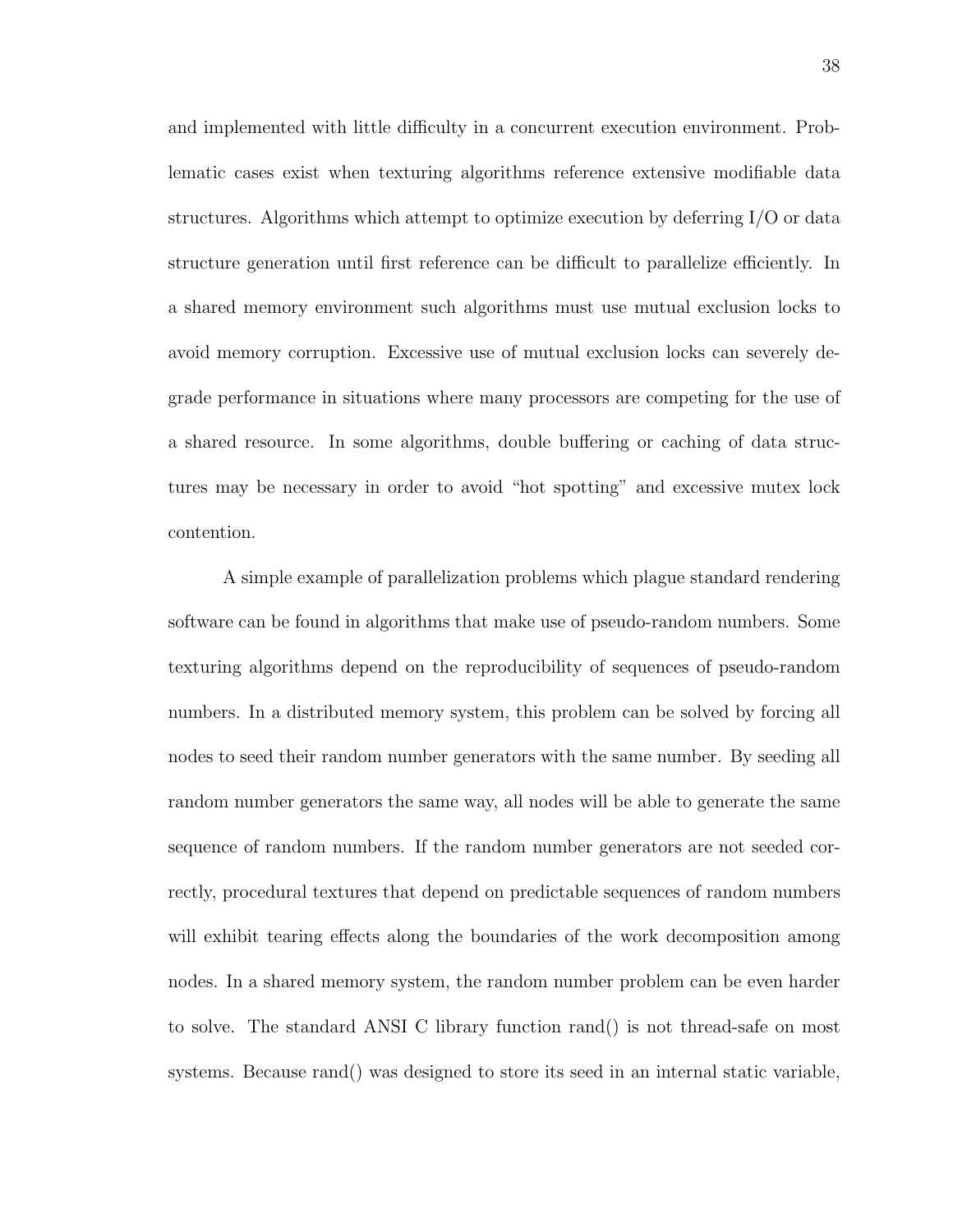concurrent calls to rand() will cause threads to get sequences of numbers which are not reproducible. This problem can be solved either through the use of a custom designed random number generator, or through the use of a newer thread-safe version of rand(). Unfortunately, since a thread-safe version of rand() is not universally available, portability concerns dictate the use of custom code to solve the problem. An alternate solution to building custom random number generators is to implement texturing algorithms which use precalculated tables rather than generating random numbers on-the-fly.

Since the ray tracing algorithm processes pixels independently of each other, a wide variety of problem decompositions are available for scheduling work on processors in a parallel computer. The choice of decomposition affects various aspects of ray tracing performance. Decompositions that retain some degree of ray coherence help ray tracing acceleration algorithms that use caching of previous results to improve ray tracing performance. Decompositions that work in larger blocks help improve I/O and communication performance since I/O requests and messages will happen less frequently. Scanline cyclic decompositions improve I/O performance since output routines only need to perform seek operations at the beginning of each scanline or group of scanlines. Figure 8 illustrates a scanline-cyclic decomposition of pixel calculations. Block cyclic decompositions have the best ray coherency, but tend to leave irregular sized areas at image borders which require special handling. Block cyclic decompositions also cause I/O routines to perform multiple seek operations when outputting completed pixel blocks. Figure 7 illustrates a block-cyclic decomposition of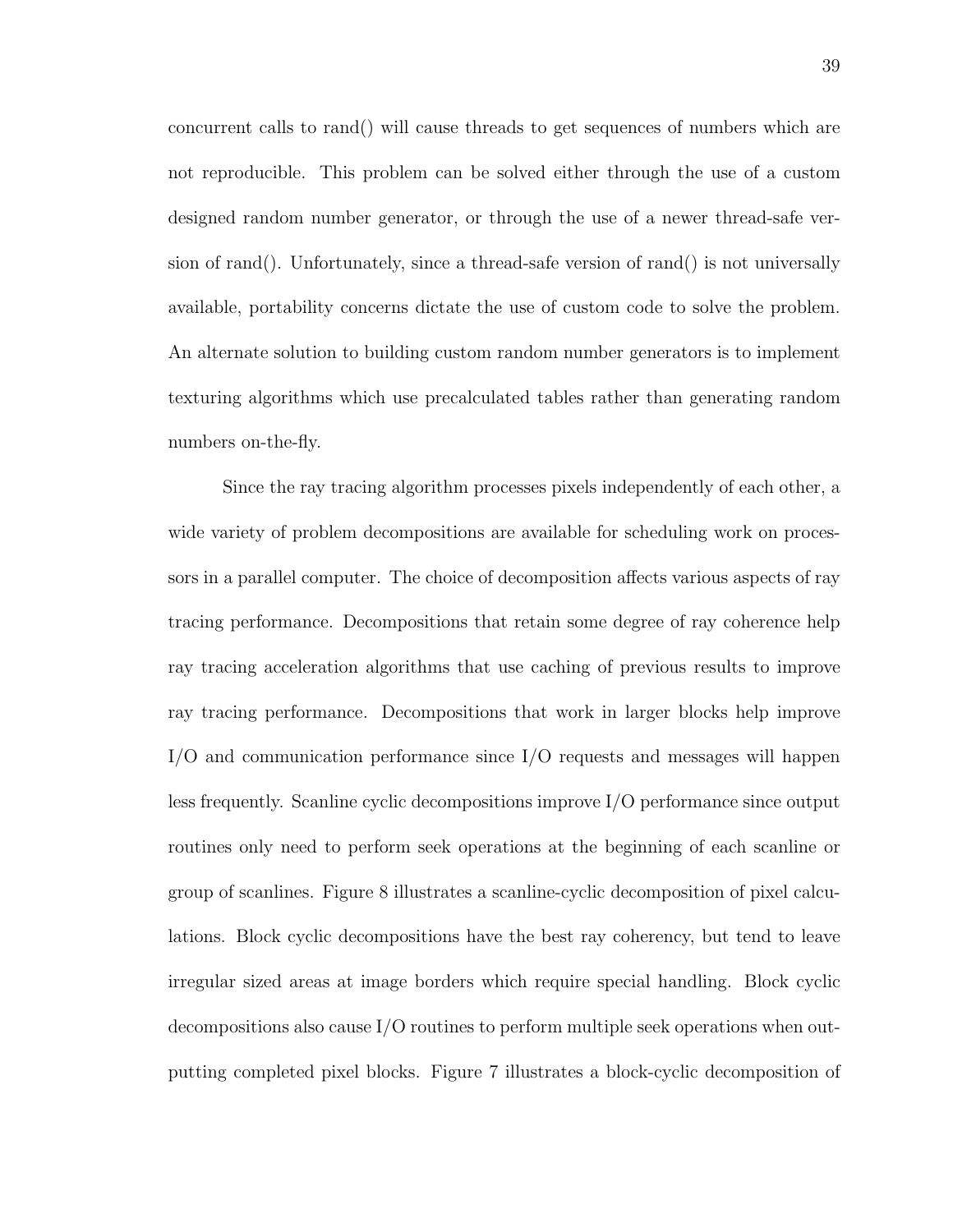pixel calculations. Pixel-cyclic decompositions provide the maximum degree of concurrency and scalability, but severely degrade ray coherency and add significantly to I/O and message passing overhead. All three of these static problem decompositions have their own advantages and drawbacks, depending on the factors under consideration. Utilizing combinations of these three decompositions, performance may be optimized within the limits of what a static decomposition can provide, for a variety of parallel execution environments.



Figure 7. Block Cyclic Ray Tracing Decomposition

#### A. DISTRIBUTED MEMORY RAY TRACING

For the last decade, the majority of parallel computing has been done on distributed memory parallel computers. Distributed memory parallel computers are typically built with large numbers of commodity processors, coupled by a high performance communications interconnect. Each node in a distributed memory parallel computer minimally includes one or more processors, memory, and some number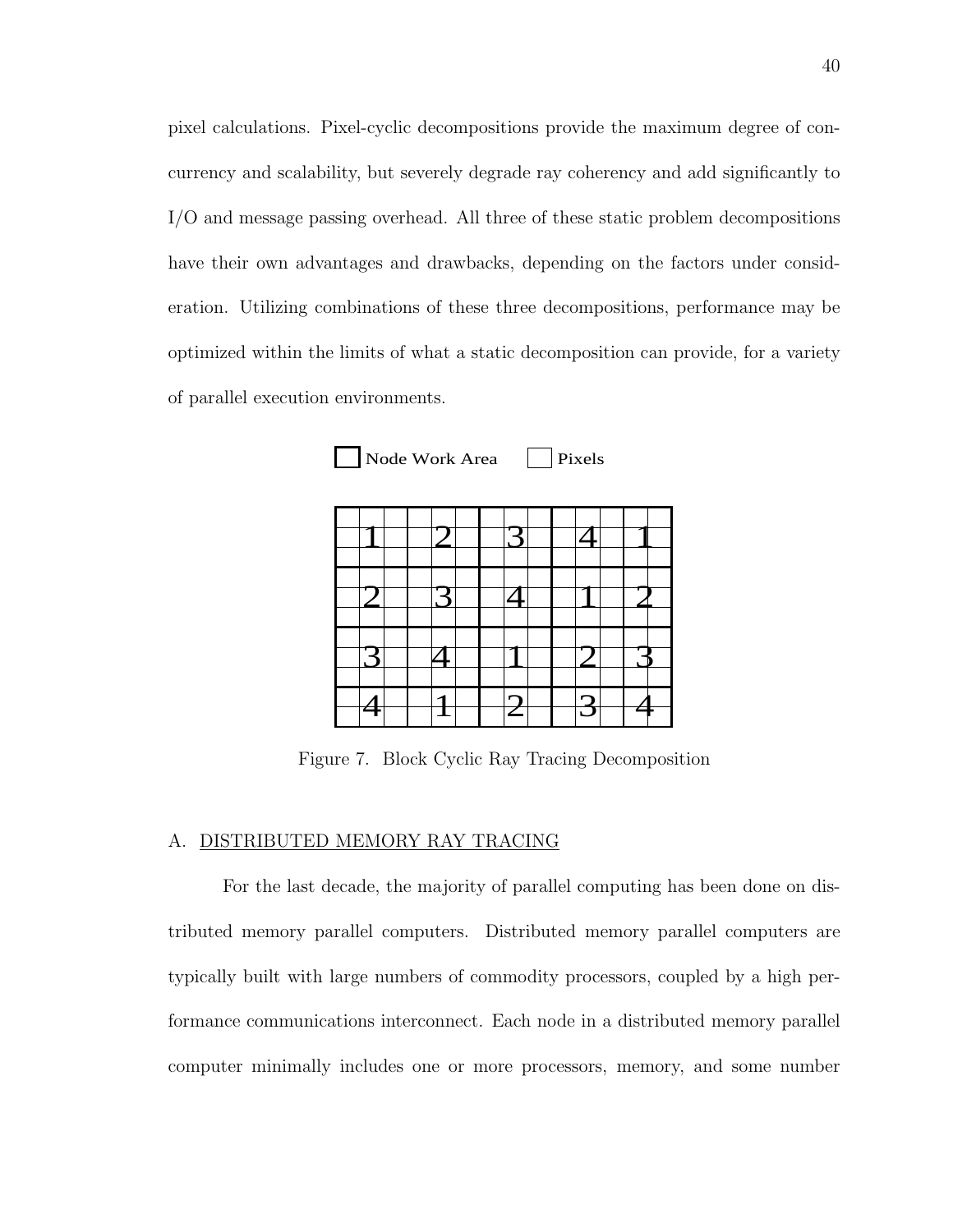| Node Work Area |  | $ $ Pixel |
|----------------|--|-----------|
|----------------|--|-----------|

|  |  |  | $\mathbf{1}$             |  |  |  |  |
|--|--|--|--------------------------|--|--|--|--|
|  |  |  | $\overline{2}$           |  |  |  |  |
|  |  |  | 3                        |  |  |  |  |
|  |  |  | $\overline{\mathcal{A}}$ |  |  |  |  |
|  |  |  | $\mathbf{1}$             |  |  |  |  |
|  |  |  | $\overline{2}$           |  |  |  |  |
|  |  |  | $\overline{3}$           |  |  |  |  |
|  |  |  | 4                        |  |  |  |  |
|  |  |  | 1                        |  |  |  |  |
|  |  |  | $\overline{2}$           |  |  |  |  |
|  |  |  | $\overline{3}$           |  |  |  |  |

Figure 8. Scanline Cyclic Ray Tracing Decomposition

1, 2, 3, 4 CPU Numbers



Figure 9. Pixel Cyclic Ray Tracing Decomposition

of high-speed, low-latency network interconnect ports. Distributed memory parallel computers have been built with many different network topologies including hypercubes, torii, rings, trees, and multilevel switches. Distributed memory parallel computers can support a high degree of scalability by scaling the interconnect as the number of processors is increased. Scaling the interconnect and processors together avoids creating bottlenecks in large systems. Recent distributed memory parallel computers have been built with as many as 9,216 processors in a single system [24].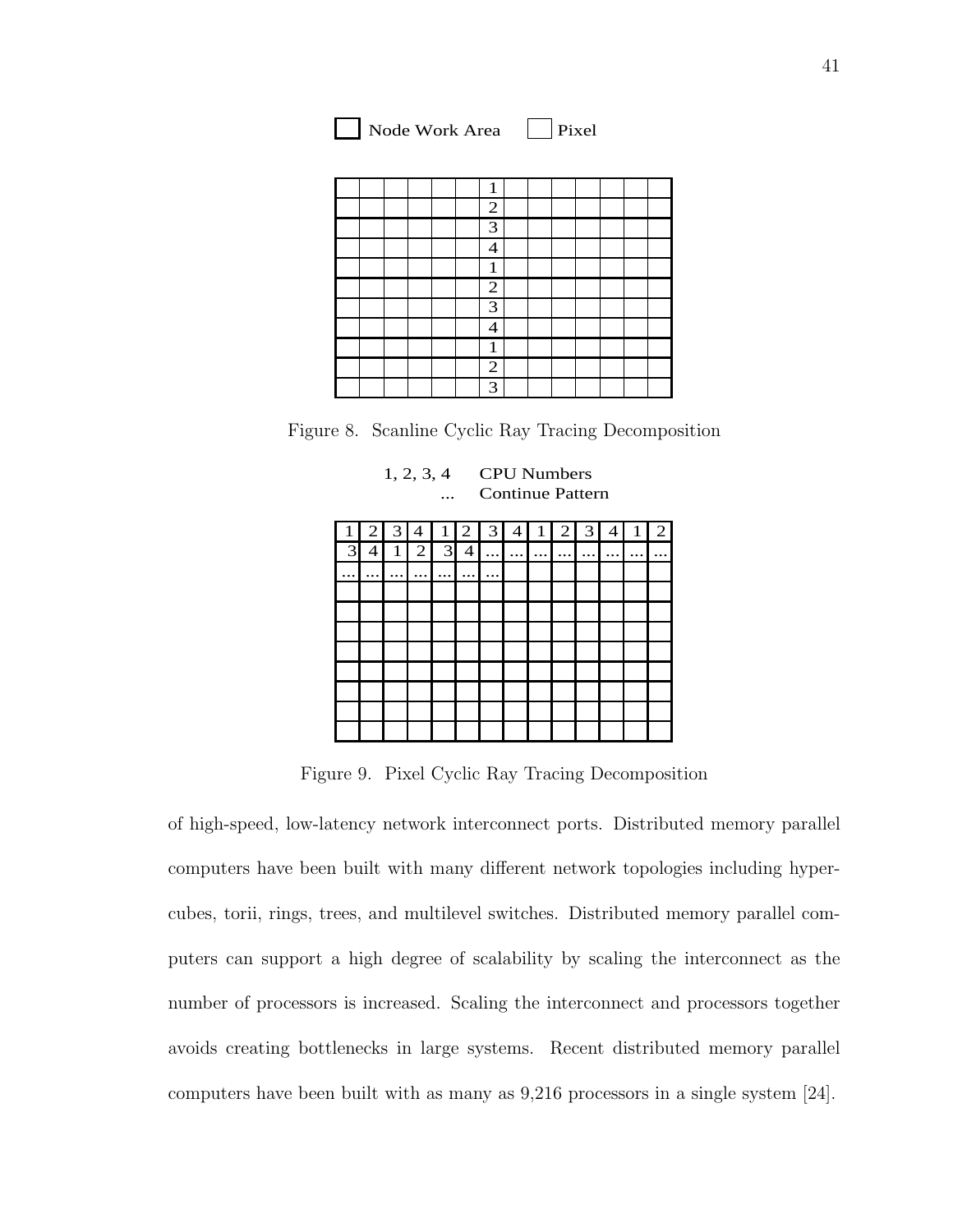At a simple level, a distributed memory parallel program can be thought of as a group of communicating sequential processes. Each process has its own address space, its own program counter, and a unique identity. Processes communicate with each other through message passing operations, utilizing unique ID numbers to coordinate messages. Typically, all of the processors in the group run the same program. The behavior of each process is derived from its unique ID number. Sophisticated communication operations can be built on top of basic point-to-point send and receive operations.

A significant problem encountered in the early years of parallel computing was writing portable programs that would run on the wide range of parallel computing hardware available. Some of the portability issues were due to the significant differences in early parallel computer architecture, the remaining issues were due to the incompatible programming interfaces on parallel computers. Portability has become an increasingly important issue since parallel computers constitute a large percentage of the Dead Computers Society [30]. Two separate projects have addressed many of the portability problems encountered in writing programs for distributed memory parallel computers. The Message Passing Interface (MPI) [16] [6] [42], and Parallel Virtual Machines (PVM) [8], are both portable parallel programming libraries for distributed memory parallel programming.

1. MPI. The first parallel implementation of the ray tracing software in this thesis was written on the Intel iPSC/860 using its native message passing system, NX. NX is Intel's proprietary message passing system for its iPSC, Touchstone Delta, and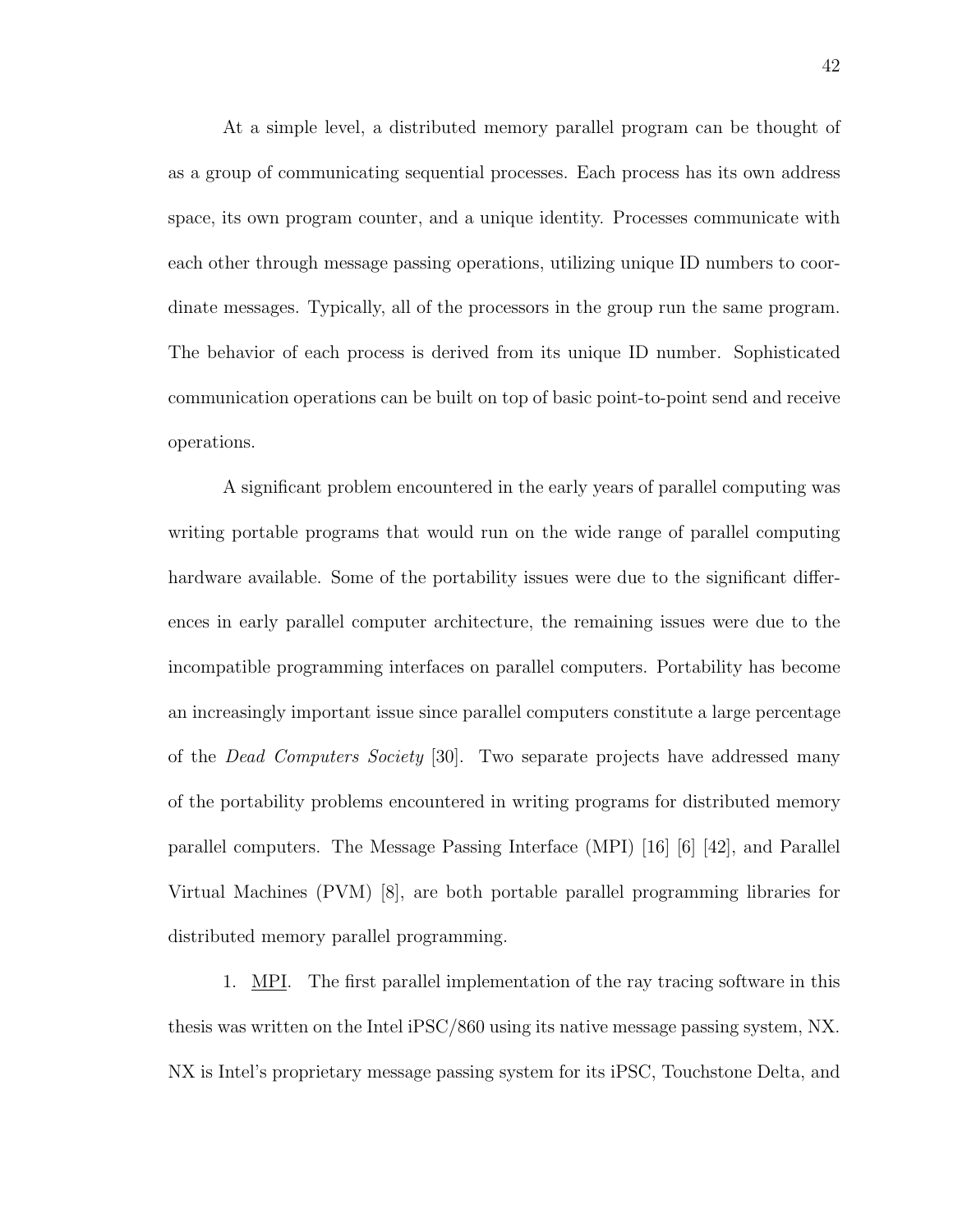Paragon series massively parallel supercomputers. After several months of work on the iPSC/860, it became clear that in order to be useful to others, the ray tracing software needed to be more portable. The core ray tracing software was already portable, so the only remaining concern was to add support for the myriad message passing systems, or to choose one of the new portable message passing systems. At that point in time, MPI was rapidly gaining acceptance, although PVM had been available longer. MPI more closely resembled the message passing syntax and semantics employed by NX, so it was the best choice at the time.

Time trials showed very little degradation in performance when using MPI instead of the iPSC/860's native NX library. From that point on [45], MPI was used instead of the native NX library [46] [47]. MPI supports a tremendous variety of distributed memory parallel computers, as well as some implementations optimized for shared memory machines. MPI is a standard specification, and there have been many different implementations by commercial vendors and researchers. MPI has excellent facilities for creation of parallel libraries [43], something that other message passing systems currently lack.

2. Distributed Memory Adaptation of Ray Tracing Algorithms. Most ray tracing algorithms are trivially adaptable to the distributed memory paradigm, given that some basic requirements are met. The simplest distributed memory implementation involves duplicating all data structures on each node in the system, and using a static decomposition for load balancing. In this scenario, the scene database, and all related rendering information are entirely replicated on each node. This approach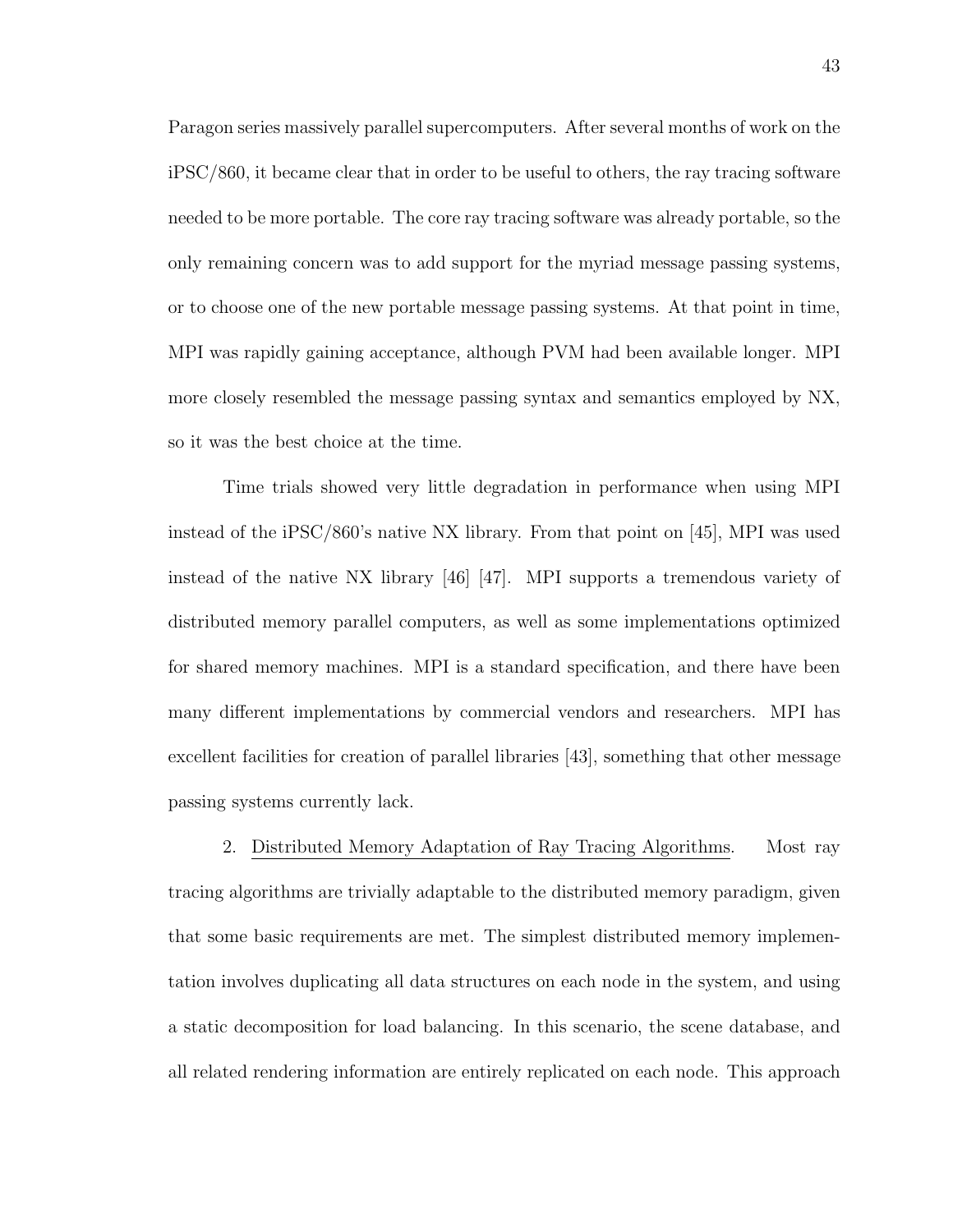wastes memory, since all data is duplicated. Some advantages associated with this approach are its ease of implementation, and its generality. Since each node contains a local copy of the entire scene database, message passing operations are only needed for file I/O and process synchronization. This replication approach also avoids numerous run-time deadlock issues which need to be handled in more advanced distributed memory ray tracing schemes. The only drawback to the fully replicated approach is the greatly increased memory requirements.

A more sophisticated approach to distributed memory ray tracing uses partial replication strategies in order to use memory more efficiently. In the partial replication strategy, each node replicates global scene parameters, lights and spatial subdivision hierarchies. The scene database is distributed among the nodes, so that each node receives an equal amount of geometry. The axis aligned bounding boxes for distributed objects are communicated to all nodes so that they may be used in local intersection tests. If a bounding box for remote objects is intersected locally, the local node may generate a request to the remote node to perform remaining intersection and shading calculations for the objects contained in the bounding box. Since ray tracing is a recursive process, the request may generate further requests in an unpredictable manner. This pattern may generate a tremendous amount of communication traffic, hindering performance. An improved solution to these problems would be to cache remote objects locally, up to the limits of available memory in order to reduce communication traffic. In addition to the generation of large amounts of rendering messages, it can be difficult to determine with absolute certainty when all nodes have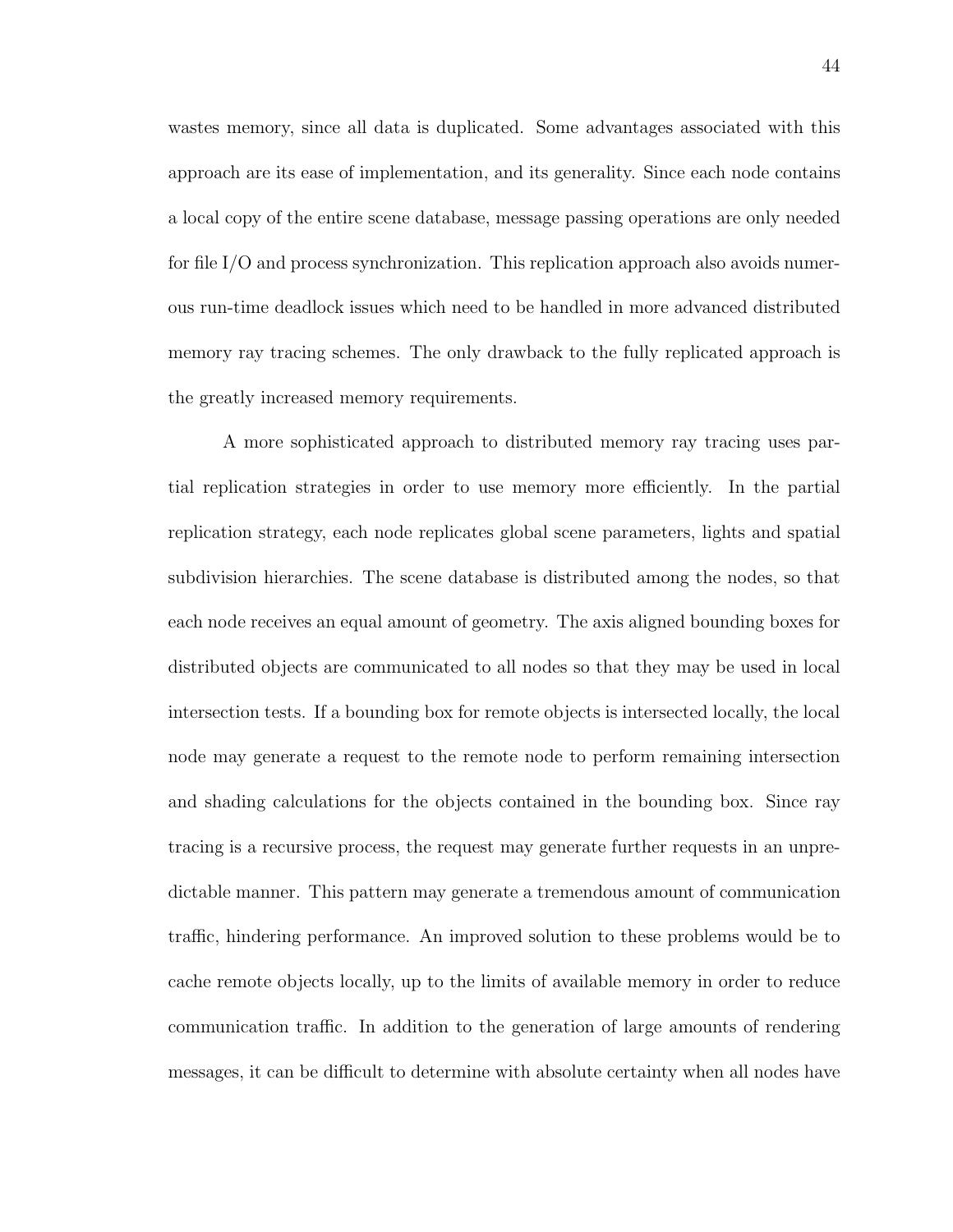completed rendering. In a situation where all nodes have completed rendering their own pixels, it is still possible that new work will be generated by on-the-fly requests from other nodes. Other complexities involved in the use of a distributed object database involve the handling of textures. Complex textures may require additional memory and may need to be replicated for high-performance. In a hybrid distributed memory and shared memory implementation, the difficulties in maintaining shared resources further complicate the distributed object database approach.

For most cases, the advantages of entirely replicating the scene database outweigh the disadvantages. The object database distribution approach is specific to distributed memory implementations, and is not useful in shared memory environments. In situations where memory use is constrained or scenes are extremely large, the use of dynamic geometry generation and object instancing can greatly improve memory efficiency. These techniques are also applicable to multithreaded implementations.

3. Concurrent I/O. Concurrent I/O is a feature available on some parallel computer systems which enables many nodes to perform file operations on the same file or files concurrently. The concurrent I/O facilities provide methods for several nodes to read, write, or modify file contents at different offsets without file corruption which would occur on systems without this feature. In order to save a ray traced image to an output file, all of the pixels in the image must either be gathered together into a single node, or file I/O operations must take place concurrently with each node writing out its own results. Concurrent I/O is an area of parallel computing that has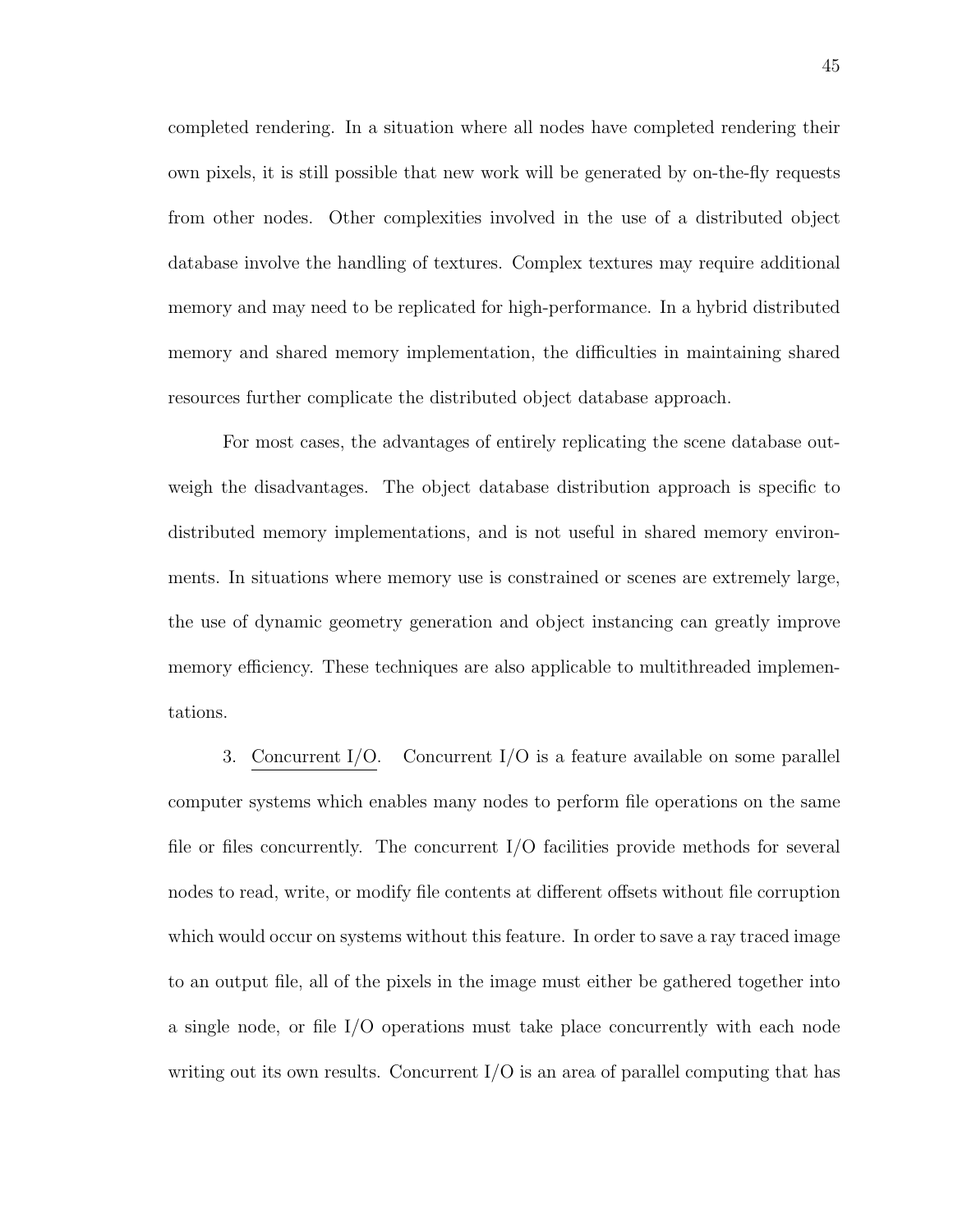received less attention than other issues because many parallel applications are able to get by without it. Although MPI provides communications services on distributed memory parallel computers, it does not include concurrent I/O at this time.

When using a large number of nodes, or when ray tracing a sufficiently simple scene, the parallel ray tracing process tends to become I/O bound. In these cases, I/O operations and related latency constitute a large percentage of overall execution time. Experiments on a 96 node (192 processor) Intel Paragon showed that for configurations of more than 64 nodes, time spent doing  $I/O$  starts to become a significant fraction of the overall execution time. The test scene used for these experiments was the balls scene from Eric Haines' SPD test database [18]. Through the use of concurrent I/O, nodes are able to independently write their individual results to the output file, thereby reducing bottlenecks associated with I/O aggregation on a single node. Alternatives to concurrent I/O that might provide similar levels of performance involve designating one or several nodes for I/O aggregation in a hierarchical fashion. These techniques have been used successfully in other I/O intensive parallel programs [38] [31].

4. Distributed Memory Scalability Results. Eric Haines' Standard Procedural Database (SPD) [18] ray tracing benchmark was used to measure execution time on several distributed memory systems. Each of test experiments was run at an output resolution of 512 by 512 on the balls scene containing 7381 spheres. Figure 10 plots the execution time versus the number of distributed memory nodes. Figure 11 shows the efficiency of the ray tracer versus the number of distributed memory nodes.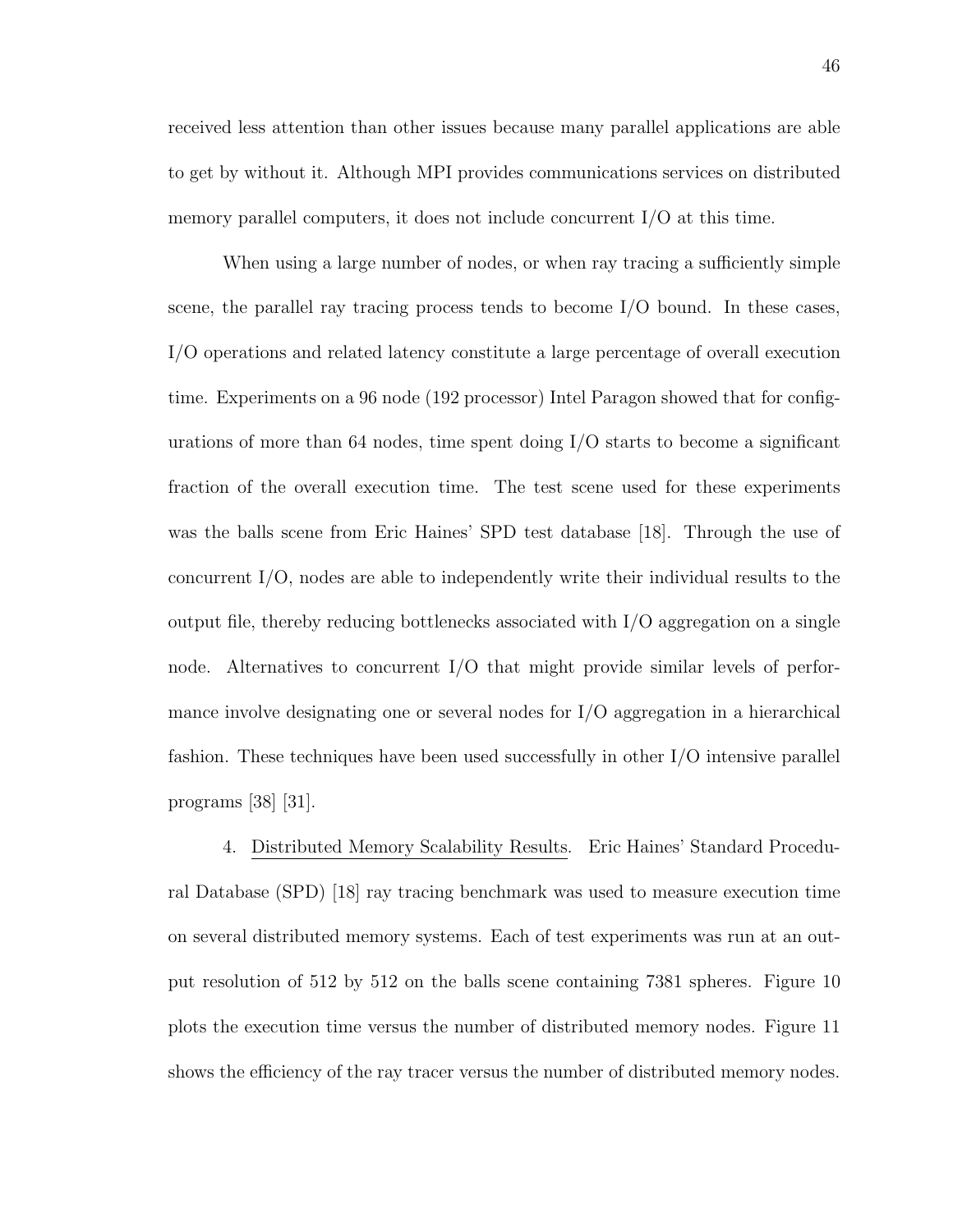

Figure 10. Plot of Execution Time for the SPD Balls Scene



Figure 11. Plot of Efficiency for the SPD Balls Scene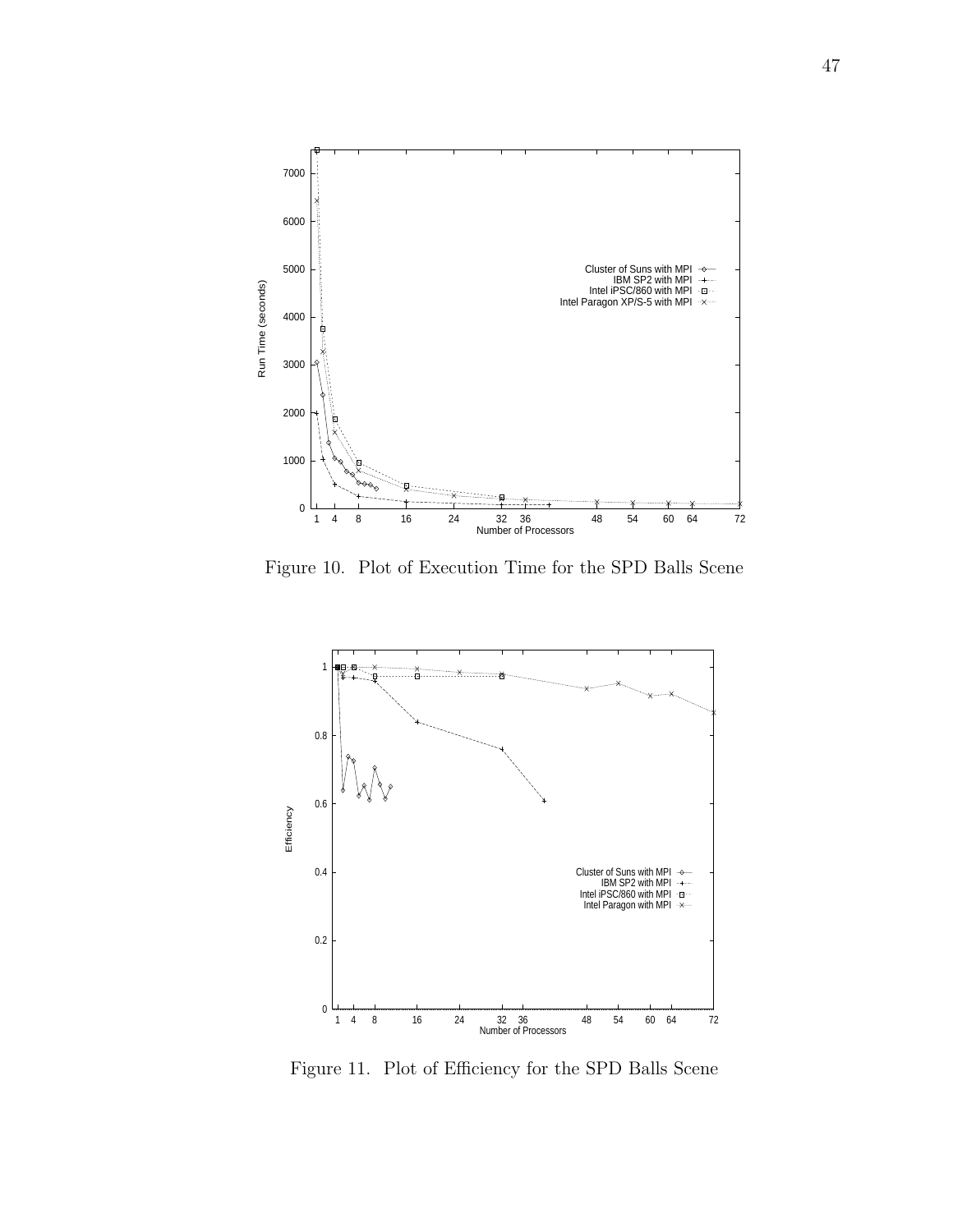## B. MULTITHREADED RAY TRACING

Multiprocessor computers utilizing shared memory have become increasingly popular in recent years. As shared memory multiprocessors have developed, so have the methods for programming them. One of programming paradigms which has come into widespread use is known as multithreaded programming. A thread is a context of execution within a process. A traditional process only has a single thread of execution, many modern operating systems have the capability of supporting multiple threads of execution within a process. The threads within a process can share resources owned by that process such as memory and file descriptors. A uniprocessor computer executes threads within a process using a time sharing scheduling system similar to the ones used for scheduling execution of entire processes. A multiprocessor can execute several threads concurrently. Multithreaded programming can improve execution speed of some applications even when running on a uniprocessor system by performing useful work while other threads are blocked in operating system calls doing I/O or similar tasks. The challenge offered by multithreaded programming is in controlling the use of resources which are shared by multiple concurrently executing threads. Sharing of read-only data is accomplished trivially, since no modifications are being made to the data, it is safe for all threads to access data structures concurrently. Sharing of writable data must be controlled through the use of mutual exclusion locks and condition variables.

In order to write multithreaded programs, a target system must provide operating system services and libraries for the creation and management of threads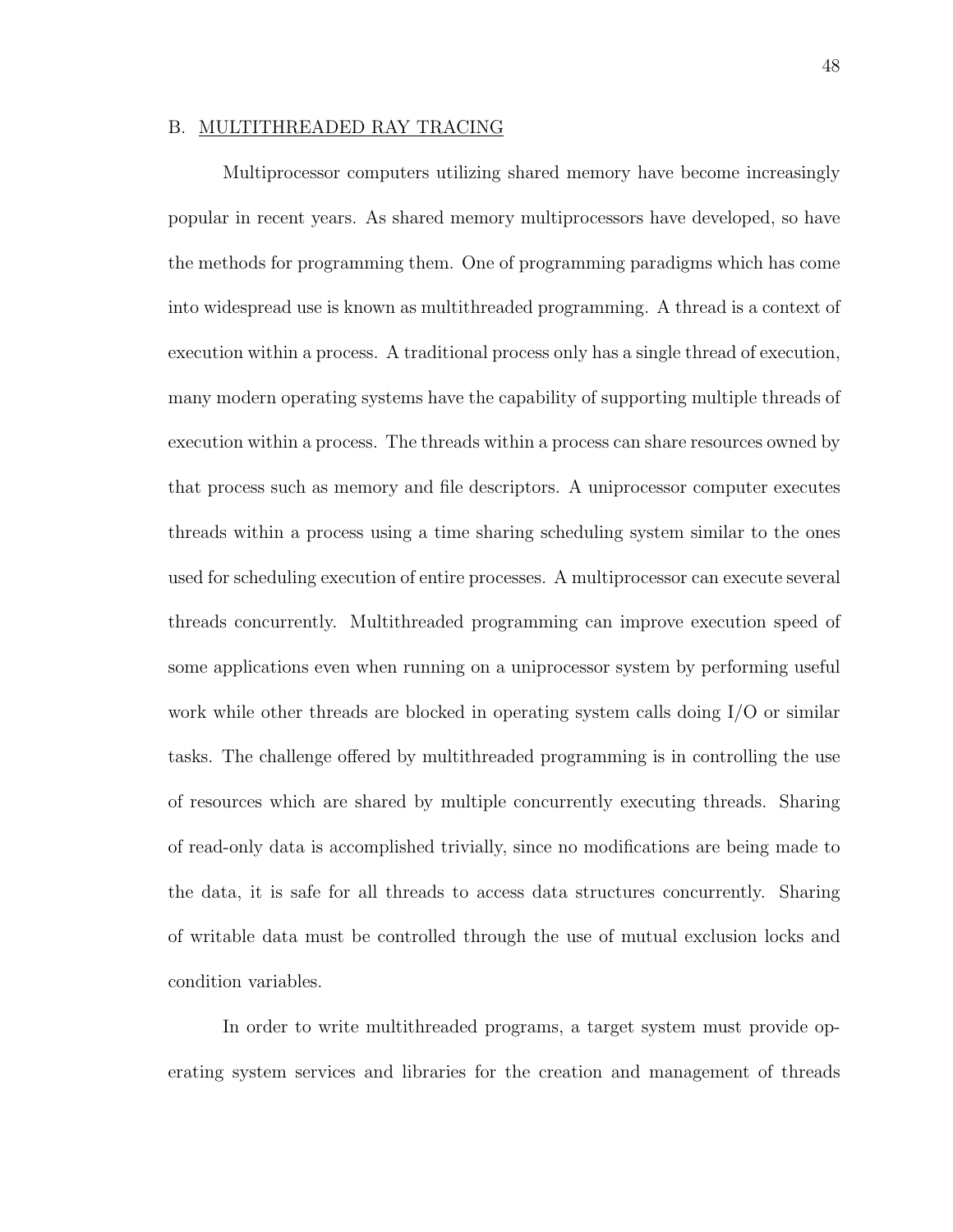and their resources. Thread interfaces in widespread use today include POSIX threads [29] [34] [42], and Unix International threads [48]. There is no universal multithreaded programming standard, but many thread libraries provide similar or identical functionality. The most basic services required for implementation of multithreaded programs are thread creation, thread cancellation, mutual exclusion locks, and condition variables. A machine independent threading interface can be constructed by abstracting implementation specific details within a higher level threading module. This technique allows a multithreaded program to be ported to a new system by writing the system specific code which implements the higher level module. Application code uses the high level threading module exclusively, and does not use system-specific thread interfaces.

Many of the standard ray tracing algorithms may be successfully implemented in a multithreaded environment if care is given to their design. The design decisions involved in adapting standard ray tracing algorithms for multithreading center on management of resources which are shared by multiple threads. In a ray tracer, shared resources typically include the object database, texture structures, images used by texturing procedures, volumetric data, run-time parameters and settings, and output image storage. Depending on how these shared resources are used during rendering, they may present problems in a multithreaded environment. Careful design decisions may avoid many of these potential problems.

Data structures which may present problems in a multithreaded ray tracer are those which are modified during rendering. Structures which are fully constructed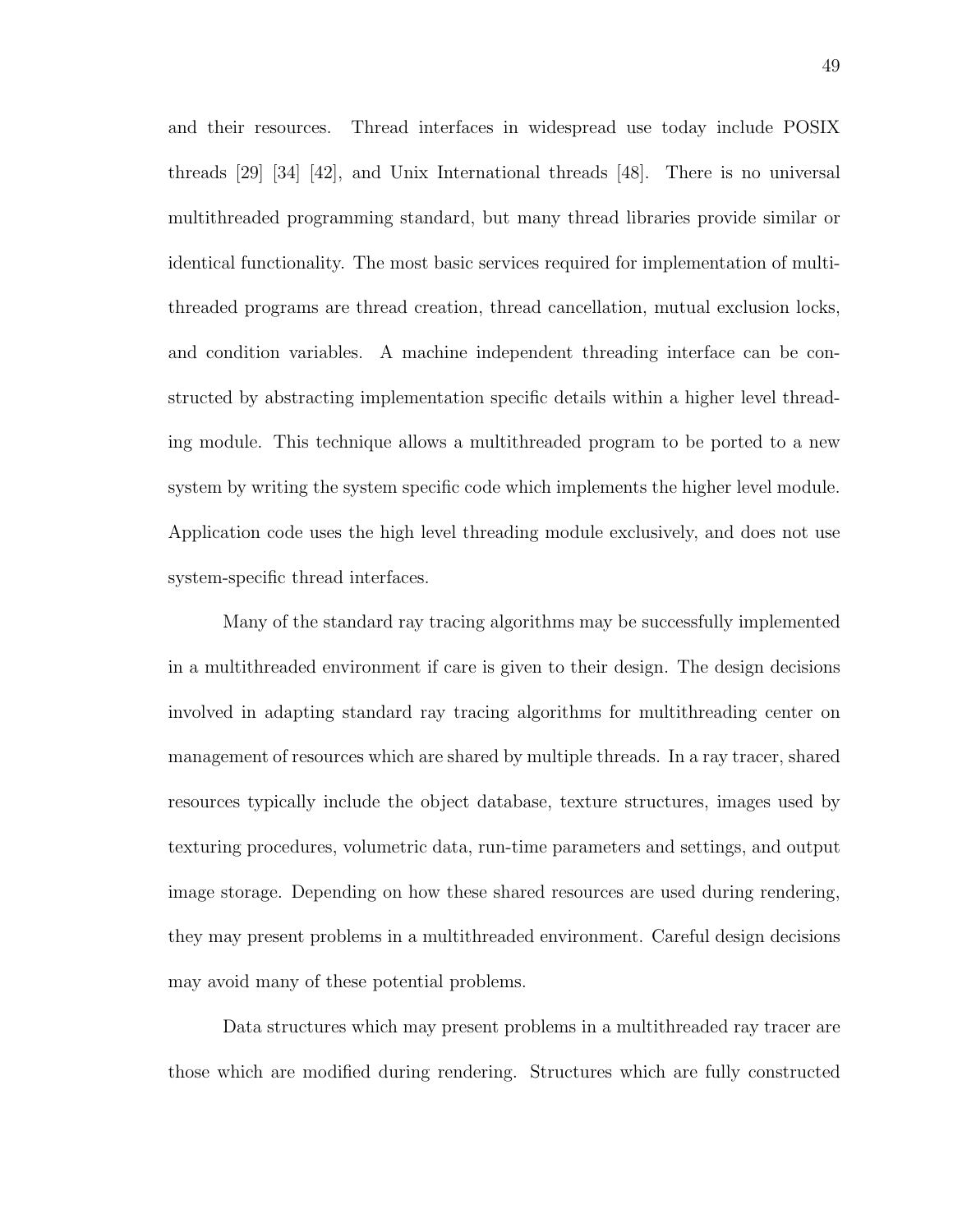prior to creation of child threads are ideal. Once multithreading begins it is advantageous for structures to be treated as read-only data. Structures which are considered read-only do not need to be protected with mutual exclusion locks or other access synchronization primitives. Modifiable structures need delicate handling, requiring access synchronization in order to prevent data corruption.

Every time a modifiable structure is accessed, a mutual exclusion lock must be granted before a thread may read or modify the structure. Without access synchronization, one thread may modify data while another thread is reading the same data. Modern shared memory multiprocessors do not guarantee that memory accesses are atomic. An example of this would be two threads accessing a double precision floating point variable concurrently. If one thread is reading and the other thread is writing, it is possible for the reader thread to end up with some bytes from the original value in the variable and some bytes from the value that is being written concurrently. The resulting value read is then corrupted, and both threads are completely unaware of the data corruption. Figure 12 illustrates memory corruption due to unsynchronized memory access. Synchronization primitives provide a mechanism for ordering operations so that structures are modified in a coherent manner. Through the use of synchronization primitives a program can maintain assertions and invariants that guarantee proper execution.

Although synchronization primitives provide the means for safe multithreaded execution, they must be used judiciously in order to maintain high levels of concurrency, which are required for achieving peak parallel performance. When access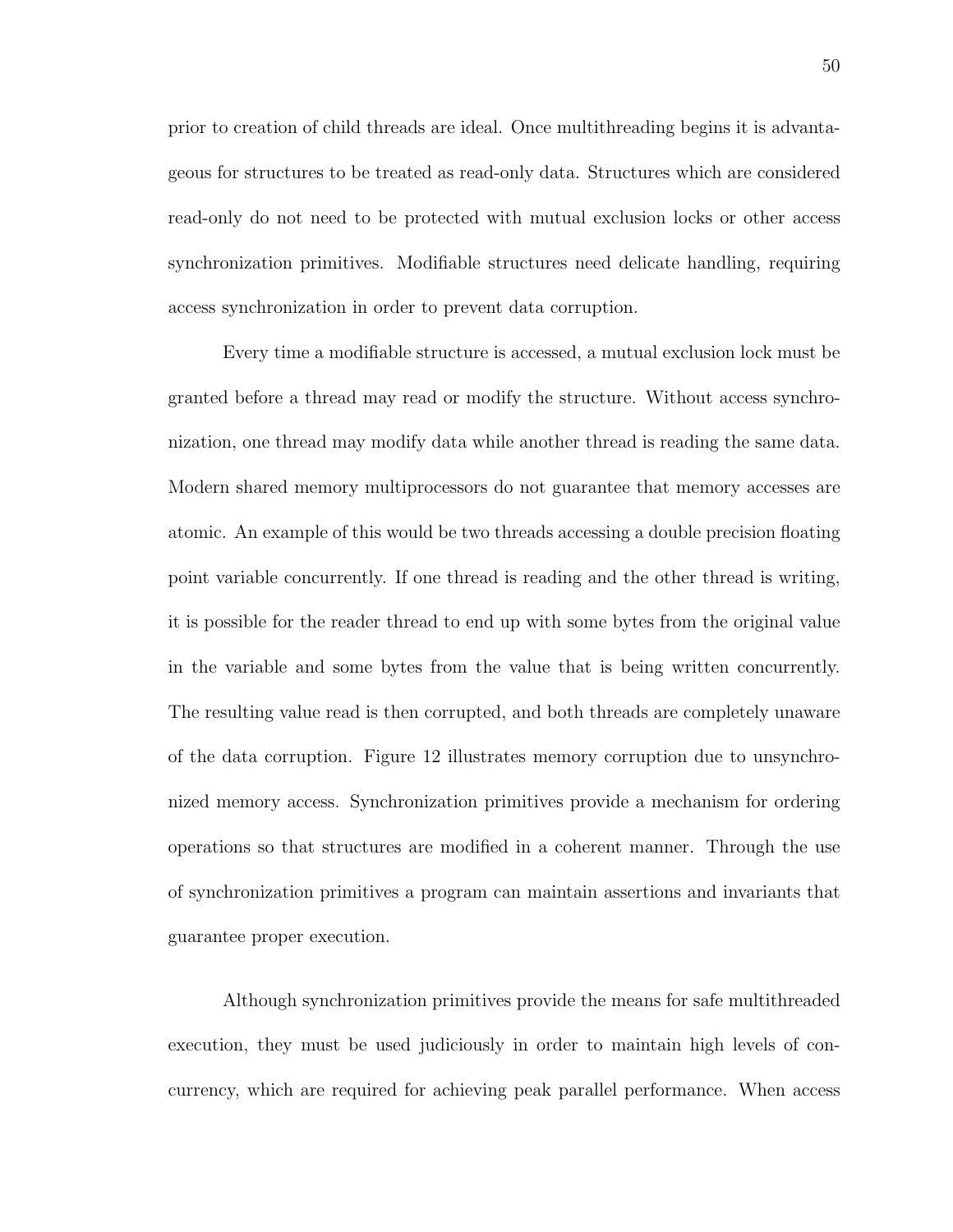

Figure 12. Data Corruption in Unsynchronized Concurrent Memory Access synchronization primitives are used on frequently referenced data structures, they become a performance bottleneck, severely limiting the concurrent execution of program code. A worst case example of this is a single mutual exclusion lock placed on the entire scene database, a circumstance where all concurrency has been eliminated. No matter how many threads are active, only one thread would be able to access the data at time, limiting concurrency to a single thread. In real-world implementations, thread synchronization imposes a small amount of overhead each time a synchronization operation is performed. In the worst-case example given above, the multithreaded code would execute significantly slower than non-threaded code even on a multiprocessor. Figure 13 illustrates the differences in granularity of mutual exclusion locks used to protect access to data structures. In order to provide high concurrency and thereby achieve high performance, synchronization primitives must be used on the smallest objects possible. By using fine-grained mutual exclusion locking, more threads may be active simultaneously.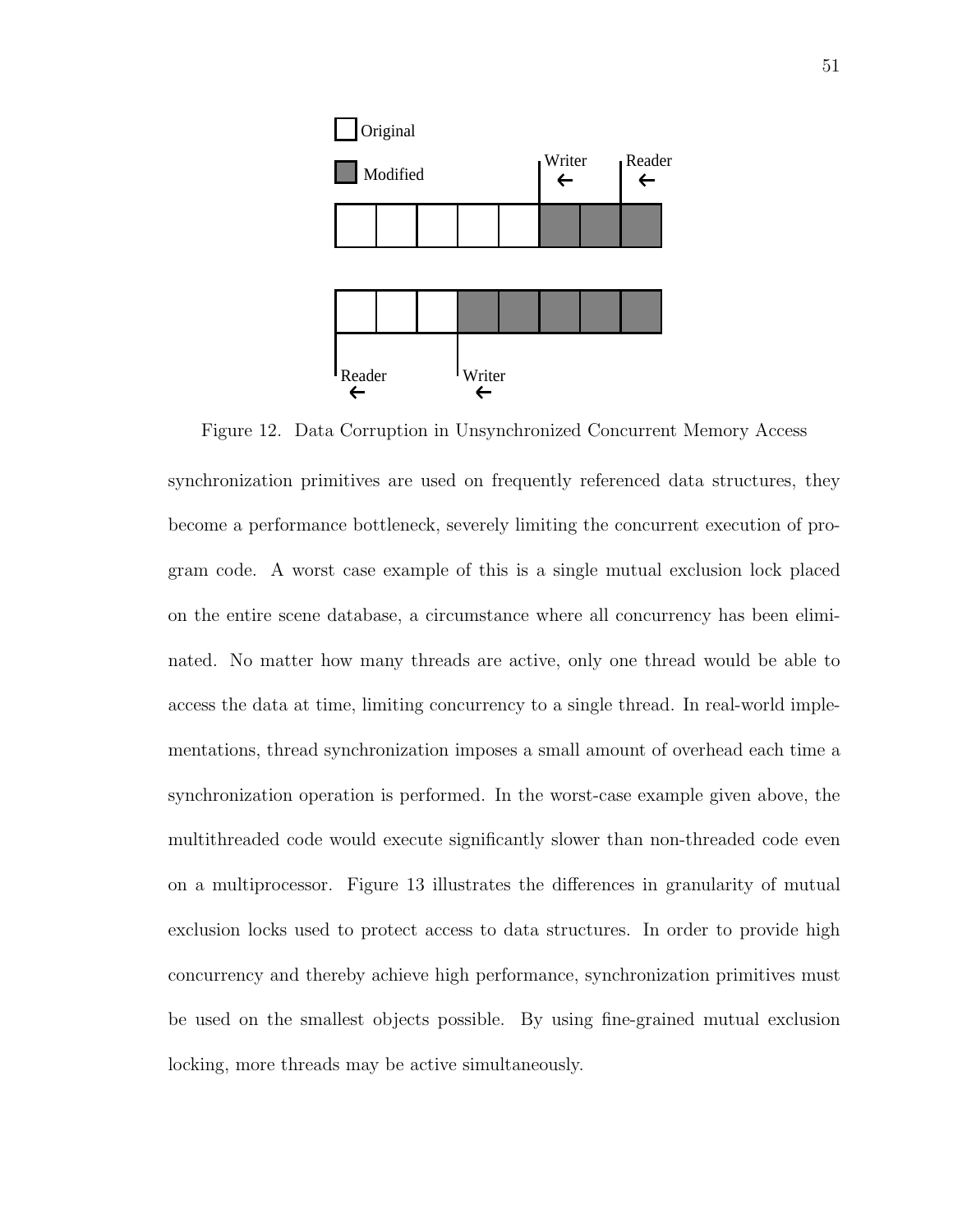

Figure 13. Multithreaded Locking Strategies

1. Multithreaded Adaptation of Ray Tracing Algorithms. Adaptation of sequential ray tracing techniques for multithreading can be a complicated process depending on the point in development at which multithreading issues are first considered. It is significantly easier to develop multithreaded software from the outset than to add threading to existing software. The primary area of concern in a multithreaded ray tracing system is the organization and use of shared data structures. Where possible, shared structures should be treated as read-only objects at rendering time, allowing all threads to access objects concurrently without the need for mutual exclusion locks or other access synchronization controls. Dynamic data structures which must be modified during rendering may be handled in one of two ways. Structures of large size may be shared through the use of mutual exclusion locks or similar access synchronization techniques. Objects which are small or are only meaningful in the context of one thread of execution may be implemented in a thread-specific memory area.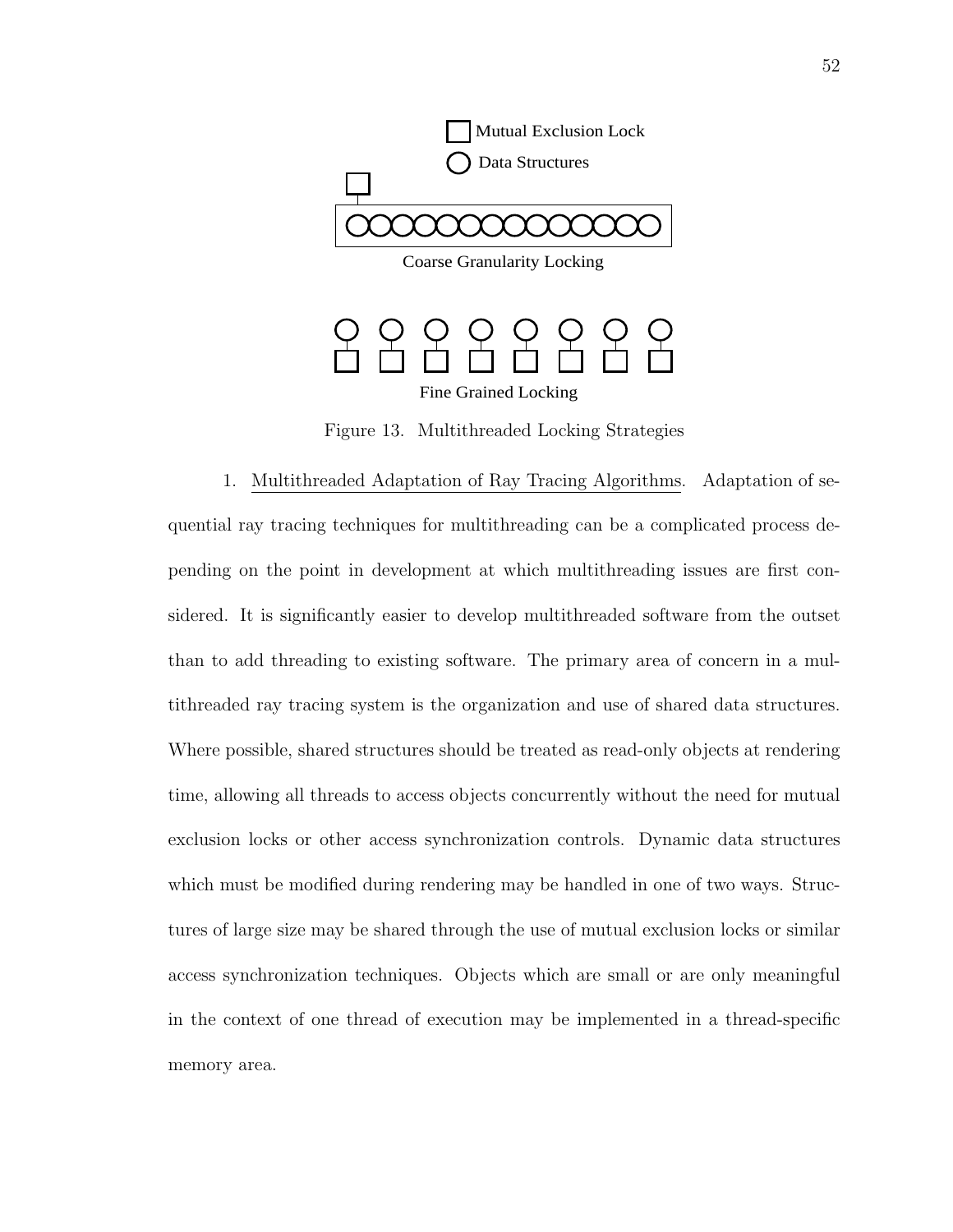Some examples of ray tracing algorithms which depend on dynamic structures are shadow caches, object mailboxes used by SEADS and other spatial subdivision schemes, and dynamic geometry creation or refinement algorithms. Since ray tracing is best parallelized by distributing rays to worker threads, it is convenient for ray structures to contain pointers to all thread-specific resources. Rays cast as children of parent rays may inherit the thread-specific properties of their parent ray at the time of their creation. This approach offers a great deal of flexibility in implementation, and requires no built-in capability for thread-specific data handling in the operating system supplied thread library.

2. Asynchronous I/O. Multithreading can help improve scalability by improving the overlap of computation and I/O operations. In experiments conducted on an Intel Paragon XPS/15, the use of threads for making I/O operations asynchronous improved parallel efficiency by as much as 10 percent on "average" test cases. Table I and figure 14 illustrate the increase in overall efficiency achieved through the use of asynchronous  $I/O$ . The test scene used for these experiments was the balls scene from Eric Haines' SPD test database [18]. Asynchronous I/O helps hide the latencies involved in initiating and completing the thousands of I/O operations when writing image blocks to disk. Although not currently implemented, asynchronous I/O operations could also be used to improve ray tracer startup time when rendering scenes with many image mapped textures, large volumetric data sets, or large numbers of object definitions stored in separate geometry databases.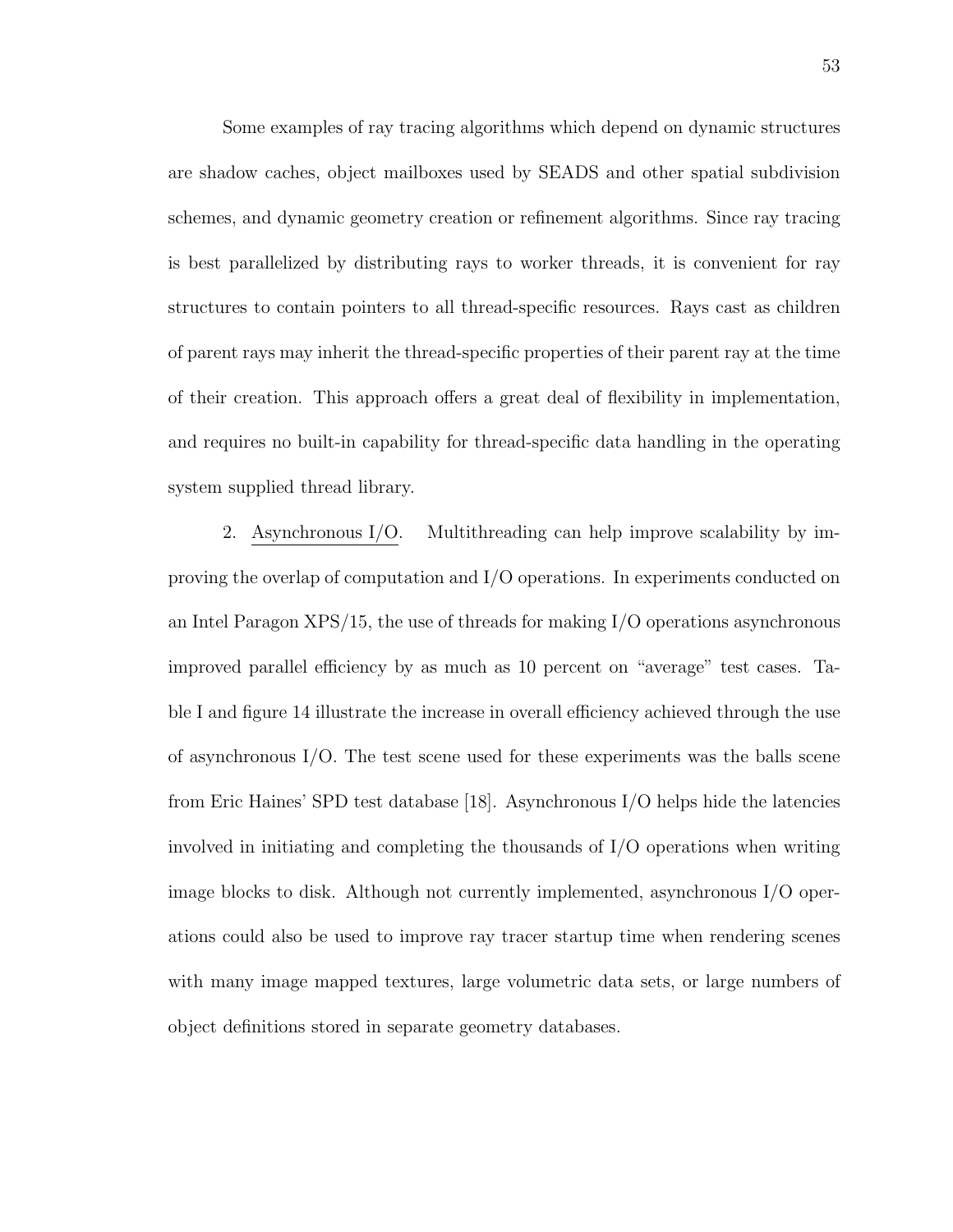| Number of  | Asynchronous     | Synchronous      |
|------------|------------------|------------------|
| Processors | $I/O$ Efficiency | $I/O$ Efficiency |
|            | 100.0            | 100.0            |
| 16         | 97.83            | 96.78            |
| 24         | 96.23            | 92.90            |
| 32         | 95.14            | 93.11            |
| 48         | 91.16            | 87.38            |
| 64         | 90.10            | 75.29            |
| 72         | 85.47            | 77.68            |
| 96         | 80.74            | 69.93            |

Table I. Efficiency of Asynchronous I/O versus Blocking I/O

3. Large Scene Scalability Results. One of the recent improvements to the ray tracing system has been the addition of a hierarchical uniform grid efficiency scheme. The multiprocessor adapted grid scheme works in the same basic manner as traditional grid based schemes. The bounds for the entire scene are calculated, and an axis aligned bounding box is calculated from these bounds. The space inside the bounding box is divided into grid cells. The number of grid divisions along each axis is based on the distribution of objects in space. The current implementation uses a simple heuristic which subdivides the axis with the greatest spread of objects higher than the others. If the objects are evenly distributed in space, then the heuristic uses the cubed root of the number of objects as the number of divisions on each axis. This yields one grid cell for each object in the scene. In special cases where the objects are planar or are extremely thin in one axis, the corresponding grid axis is not subdivided, and has only one cell along that axis. This heuristic helps to increase the number of cells along the axes which are most likely to improve rendering performance. After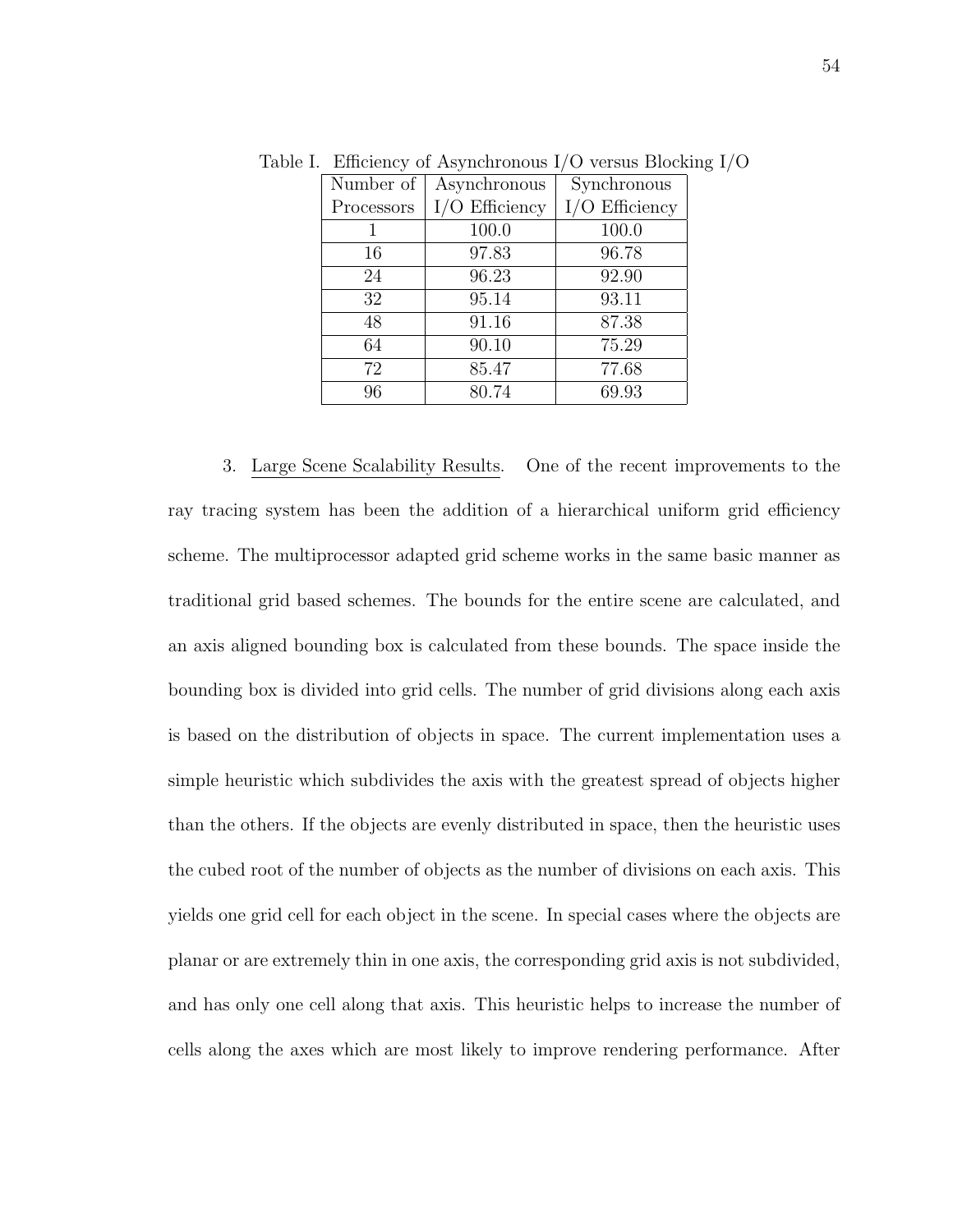

Figure 14. Efficiency of Asynchronous I/O versus Synchronous I/O

the grid is generated and grid cells are allocated, objects are added to linked lists in each of the grid cells they inhabit.

Once the top level grid is constructed, each of the cells in the grid is checked to find cells which have more than a certain number of objects in them. If a grid cell contains more objects than the threshold, the grid cell is subdivided by another grid. The subgrids only encompass objects which are entirely inside the space of the grid cell. This allows subgrids to shrink substantially below the size of the enclosing parent grid cell. In order to achieve high efficiency, grids must enclose their objects as tightly as possible. The grid cell subdividing process continues recursively into smaller and smaller grids until there are no more cells in any grid which contain more objects than the subdivision threshold. As with most spatial subdivision techniques, the hierarchical grid system uses *mailbox* tags for every object in the scene to avoid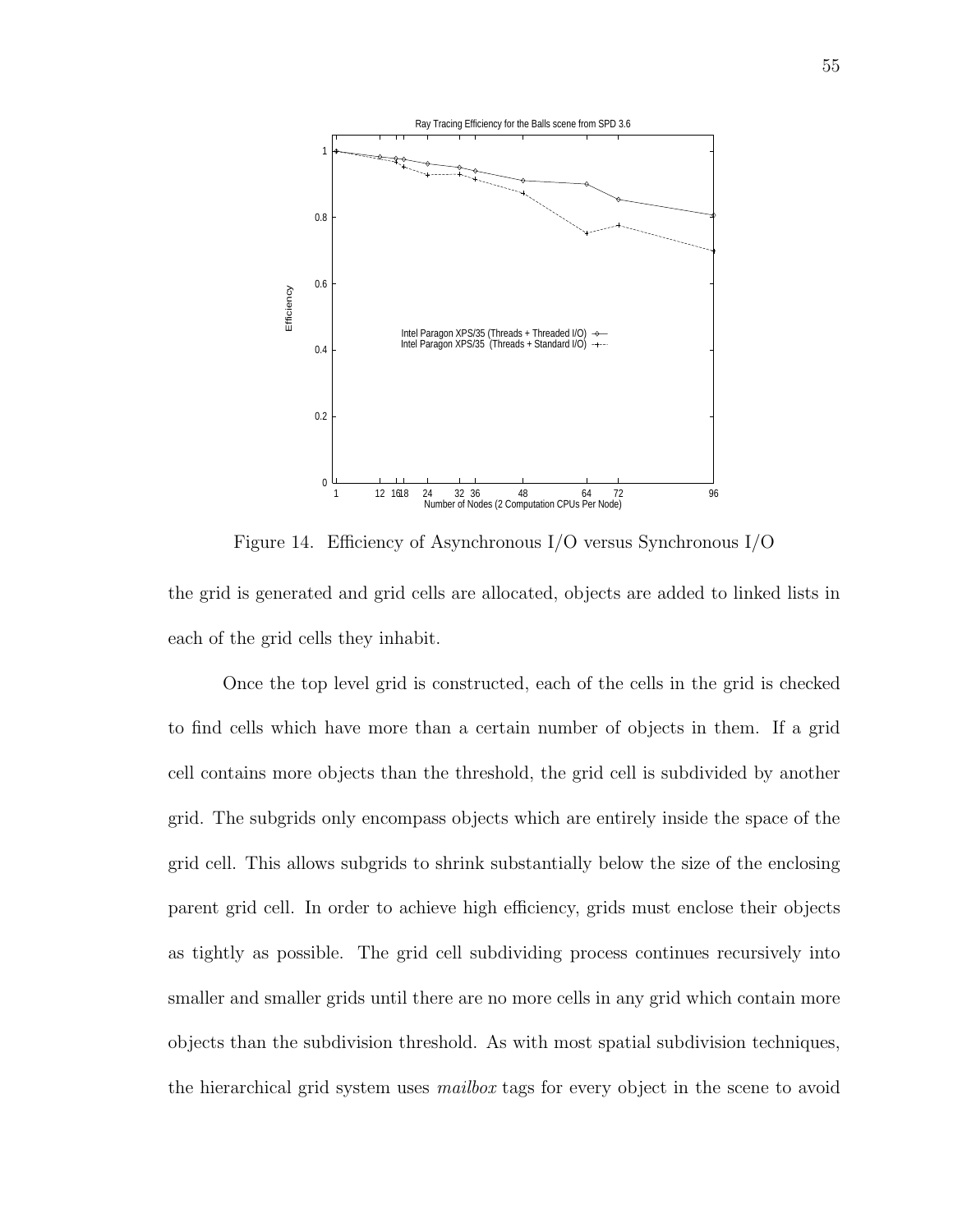repetitively testing objects that inhabit multiple grid cells. In order to make the grid system safe in a multithreaded environment, the mailbox structures are replicated for each processor, since they are modified during the course of rendering. Although replicating mailbox structures for each thread uses additional memory, it avoids the severe performance penalties which would otherwise be incurred due to hot spotting in mutual exclusion locks.

In order to test the scalability provided by the hierarchical grid scheme, a series of test scenes was rendered at varying levels of complexity. The test scenes were the SPD teapot, rendered at 512 by 512 resolution, with full shadows, reflections, and Phong highlights enabled. The scenes were generated at varying levels of complexity from a low of 250 objects to a high of 1.5 million objects. The test scenes were rendered on Sun ES3000 and Sun Ultra 2 workstations. The ES3000 was configured with 512MB of physical memory, and four 167MHz CPUs. The Ultra 2 was configured with 256MB of physical memory and two 167MHz CPUs. Test scenes were generated in increasing size up to the available physical memory on both systems. Figure 15 graphs the rendering time versus scene complexity for each of the scene sizes. As scene sizes grew larger, so did the time required to load the files from disk. Unlike the ray tracing algorithm itself, the scene parsing process that reads scene specifications from data files is a linear time algorithm. For the 1.5 million object test scene, the time to parse the scene description file was over 12 minutes. The rendering time for the scene was only 86.2 seconds. It is clear that in order to use such complex scenes for real work, a more efficient scene description language and parsing system is needed.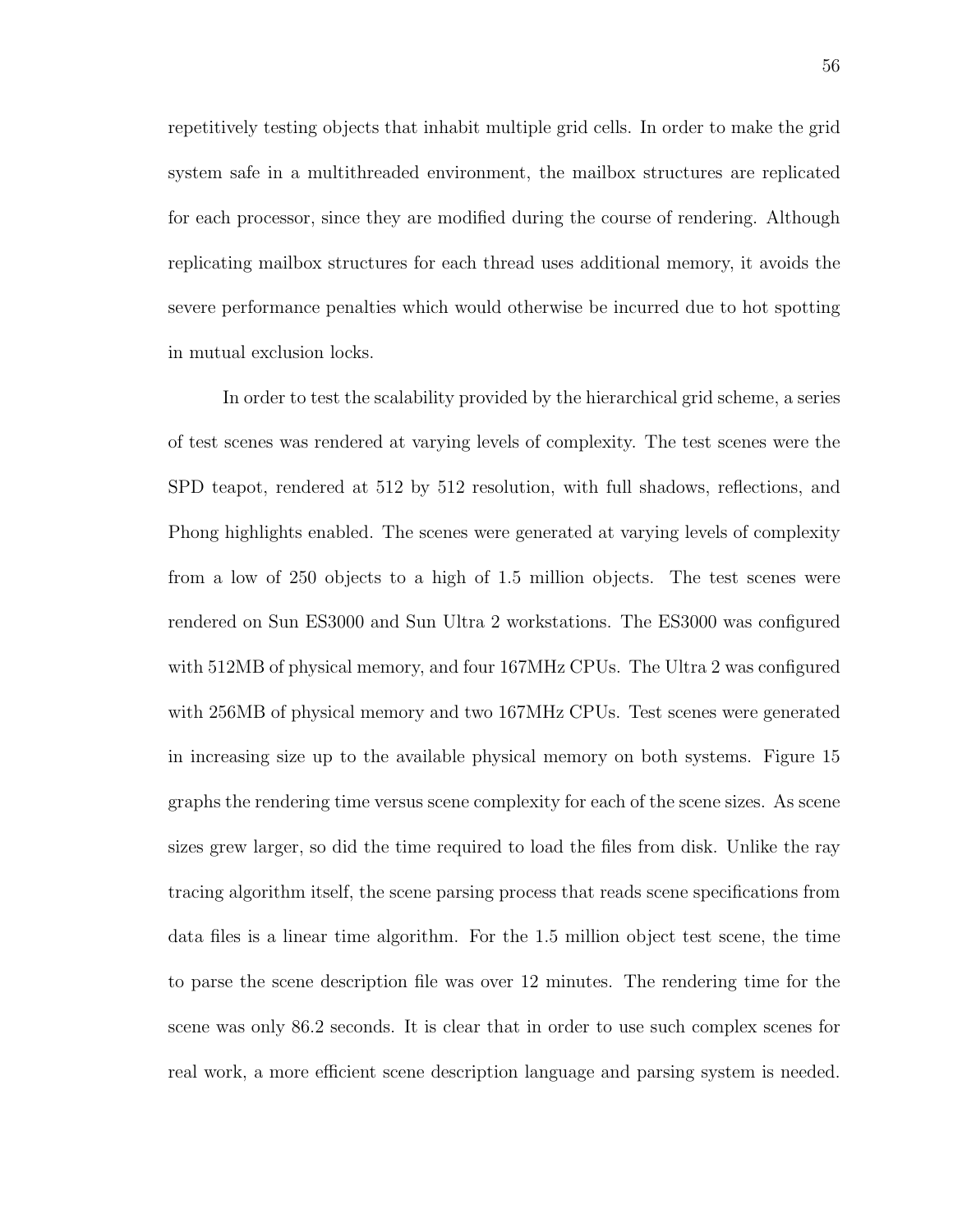Ideally, the use of threads would allow large scene files to be split into several smaller files, which could be parsed concurrently. The use of binary and compressed geometry formats may also improve the loading time for large scenes. On Unix systems, memory mapped files might provide the best performance of all.



Figure 15. Large Scene Scalability Results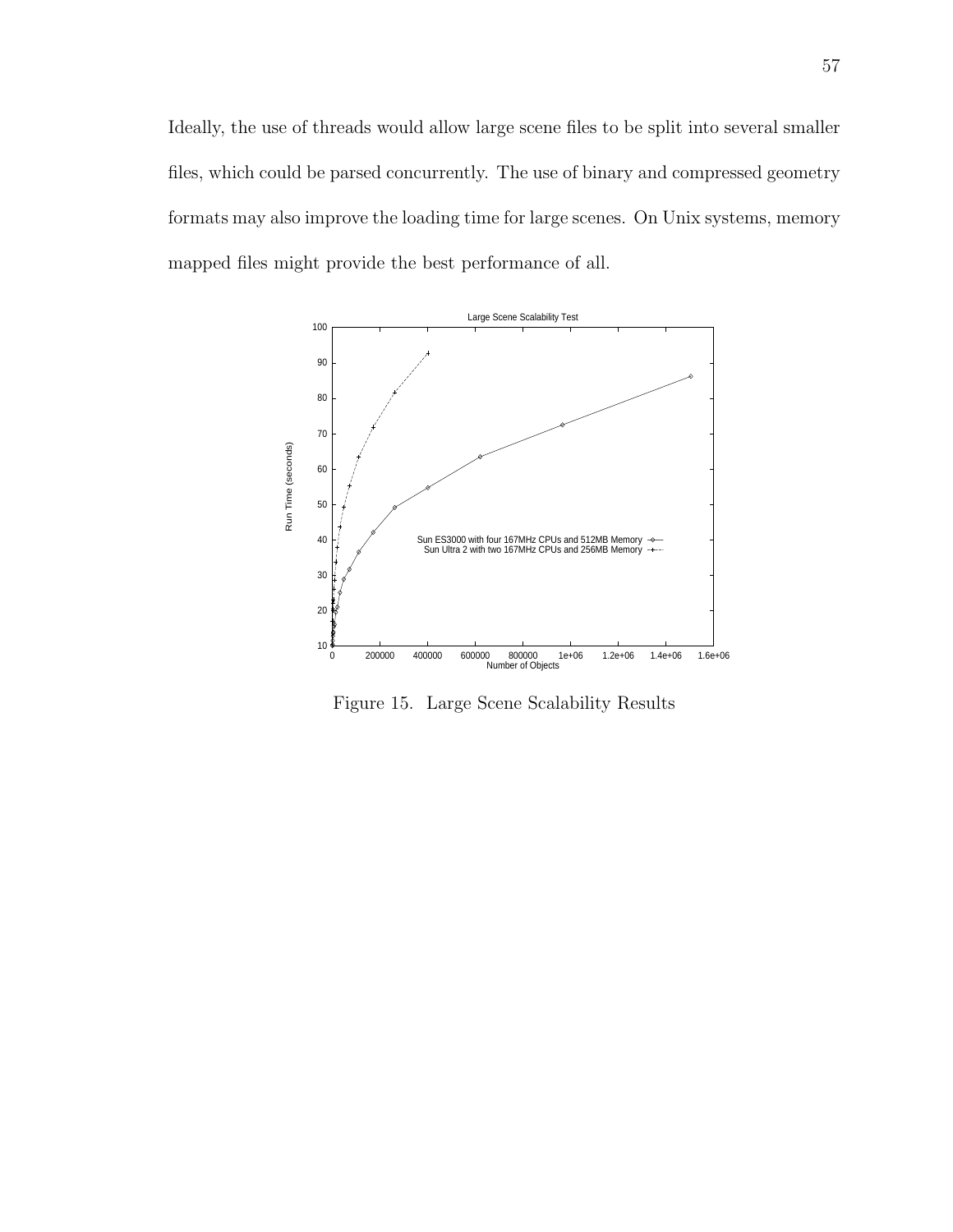## C. HYBRID THREADS AND MESSAGE PASSING

As the architectural features of supercomputers have trickled down to less costly commercial hardware, the line between distributed memory and shared memory architectures has blurred. Many high performance computing facilities now employ clusters of shared memory systems to provide computational resources, rather than traditional distributed memory supercomputers. Conversely, distributed memory supercomputers have begun to employ "fat" nodes which are actually small scale shared memory multiprocessor computers. In order to take advantage of both of these situations, a ray tracer must use algorithms which parallelize in shared memory and distributed memory simultaneously. In some cases, the "fat nodes" or shared memory computers in a cluster may be able to execute multiple distributed memory processes, thereby pretending to be a wholly distributed memory system, with a consequently larger number of nodes. In other cases, the only way to access the additional processors on the fat nodes is through the use of threads.

1. Paragon XPS/15. During July 1995, the Oak Ridge National Laboratory Center for Computational Sciences had an Intel Paragon XP/S-15 installed for testing, with 96 MP-3 nodes. A Paragon MP-3 node contains three Intel i860 processors, two for computation and one for accelerating message passing and other operating system functions. Paragon OS includes native support for POSIX threads, as well as MPI. This machine provided an opportunity to implement combined message passing, threads, and threaded concurrent I/O techniques in the ray tracing system. This was a unique opportunity to experiment with all of these techniques enabled simultaneously.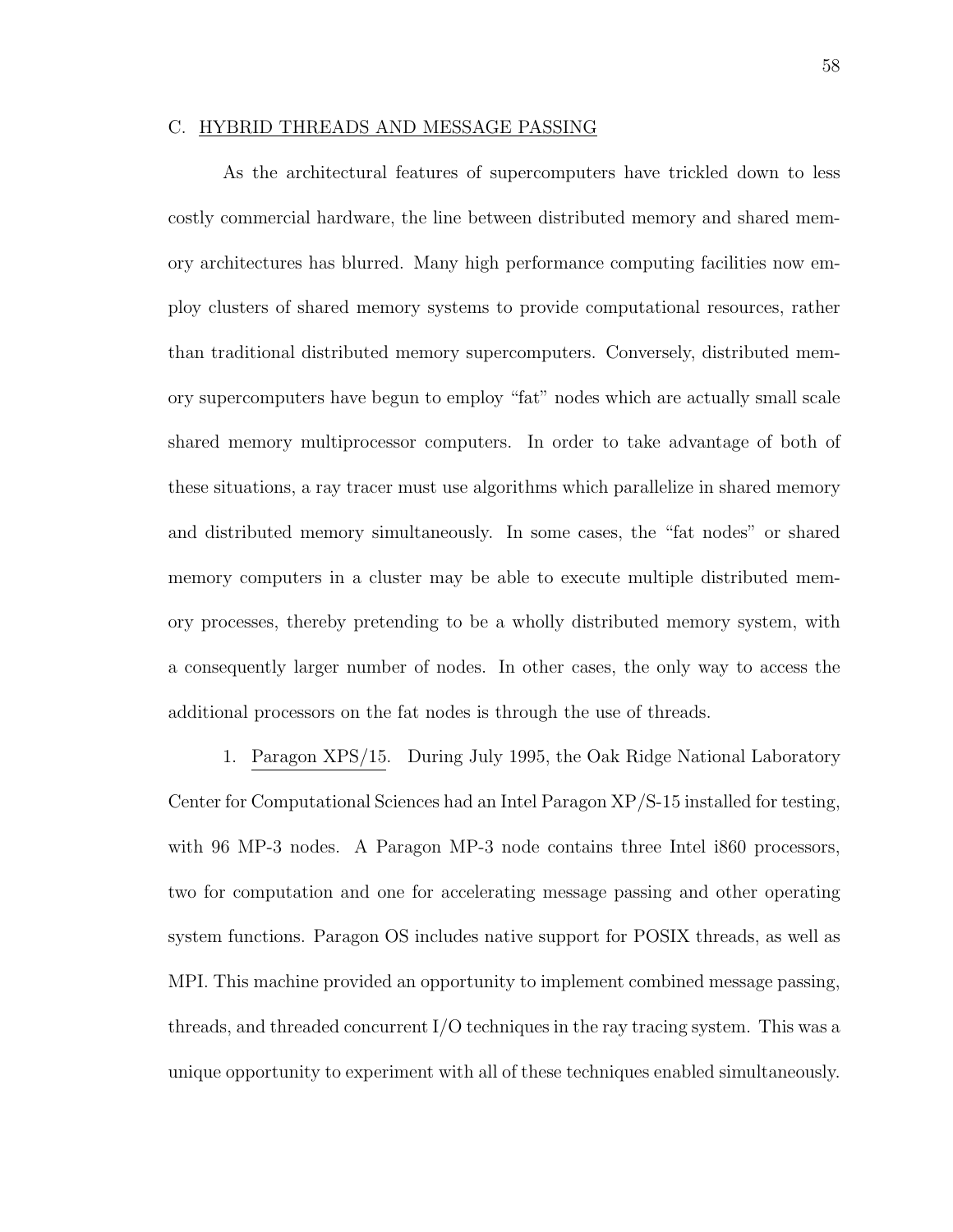Figure 16 illustrates the ray tracing decomposition that was used for hybrid threads and message passing. This hybrid decomposition schedules work scanlinecyclic across nodes, and pixel-cyclic across the processors within each node. This decomposition provides a high level of concurrency for both threads and message passing. The main thread handles MPI message passing calls in between doing its own ray tracing calculations. The second computation thread is focused solely on performing ray tracing, and does not perform any message passing or I/O. Since MPI is not thread safe, the main thread is the only thread that can safely send and receive messages. When the main thread completes its ray tracing for a scanline, it blocks, waiting for the secondary thread to complete its work. Once both threads have completed ray tracing their pixels on the current scanline, the main thread spawns a new thread which performs asynchronous concurrent I/O. The I/O thread is detached from the main thread, and the main thread begins the setup for the next scanline. This process continues until the entire scene has been rendered.



Figure 16. Hybrid Ray Tracing Decomposition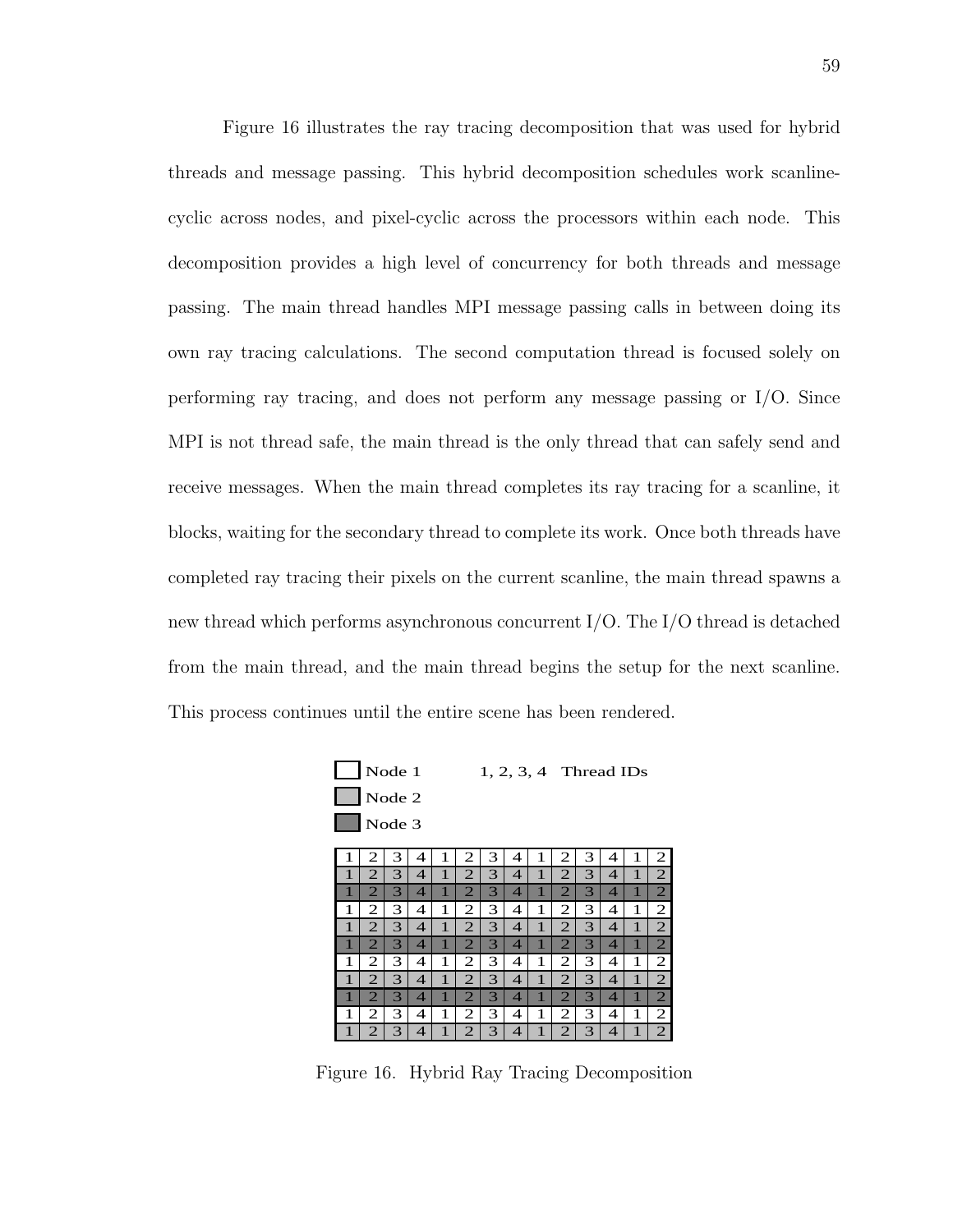2. Hybrid Parallel Scalability Results. Eric Haines' Standard Procedural Database (SPD) [18] ray tracing benchmark was used to measure execution time on the Paragon XP/S-15. Each of the test experiments was run at a resolution of 512 by 512 on the SPD balls scene containing 7381 spheres. The hybrid tests were conducted using an older version of the ray tracing system which used a hierarchical bounding box efficiency system. The performance results obtained using the bounding box system are lower than would be obtained with the newer hierarchical grid system, but are still representative from a parallel efficiency point of view. Since the Paragon at ORNL was only available for the summer months of 1995, tests have not been conducted using the newest version of the ray tracing system. Figure 17 plots the execution time versus the number of distributed memory nodes. Figure 18 shows the efficiency of the ray tracer versus the number of nodes. Since each node consists of two computational processors, the largest test case of 96 nodes corresponds to 192 processors working on the problem.

As increasing numbers of processors are used, disk I/O latency becomes a larger factor in the overall execution time. The use of  $I/O$  threads improved execution speed dramatically, but due to limitations in the Paragon operating system, the maximum number of concurrent I/O threads per node is limited to six. For the test cases with high numbers of processors, the ray tracing process starts to become I/O limited. Processors are able to ray trace scanlines faster than the I/O subsystem can write them to disk. This problem was more evident with the hybrid test case than with any other, since a much larger number of processors was available on the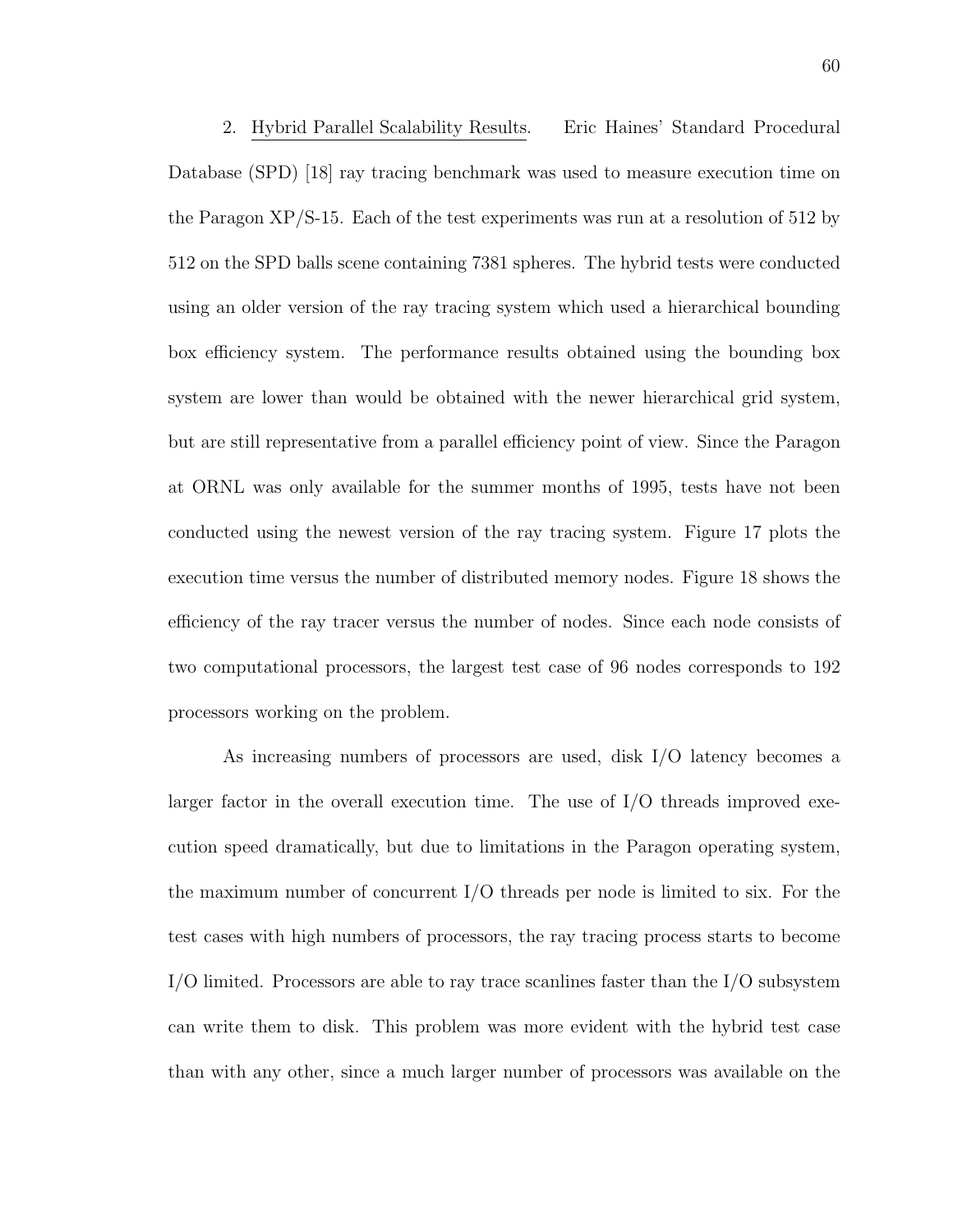

Figure 17. Plot of Parallel Speedup for the SPD Balls Scene

Paragon XP/S-15 than on any other machine tested. Future versions of the ray tracing system will attempt to reduce I/O bottlenecks through the use of more extensive in-memory scanline buffering. Modern disk subsystems have made great progress in increasing maximum I/O bandwidth, however I/O latency has not decreased appreciably. In order to maximize performance, it may be necessary for the ray tracing system to dedicate one or more compute nodes to the purpose of gathering completed scanlines and performing I/O operations on the behalf of the rest of the system. This technique is already required on systems which lack facilities for concurrent I/O, such as workstation clusters.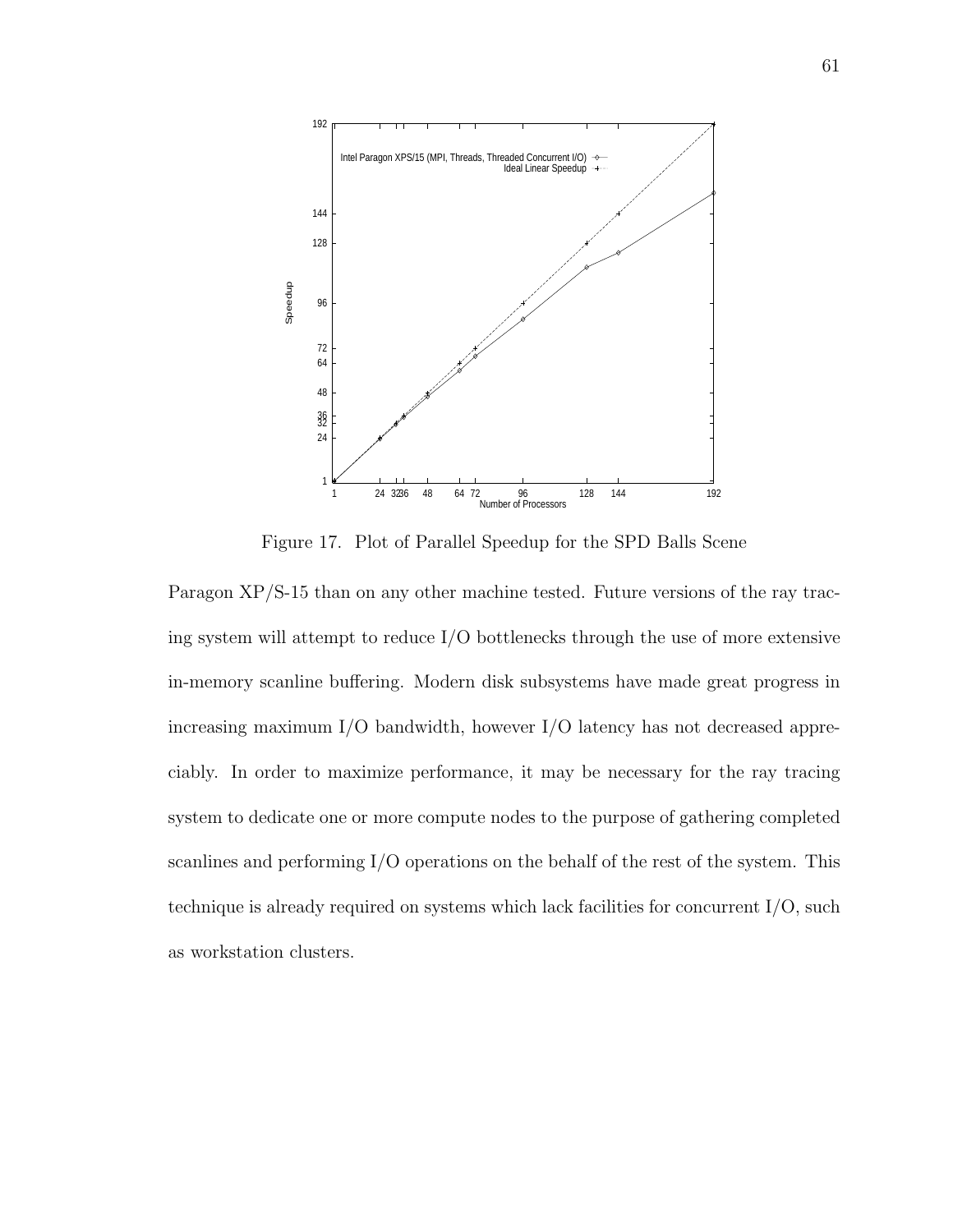

Figure 18. Plot of Parallel Efficiency for the SPD Balls Scene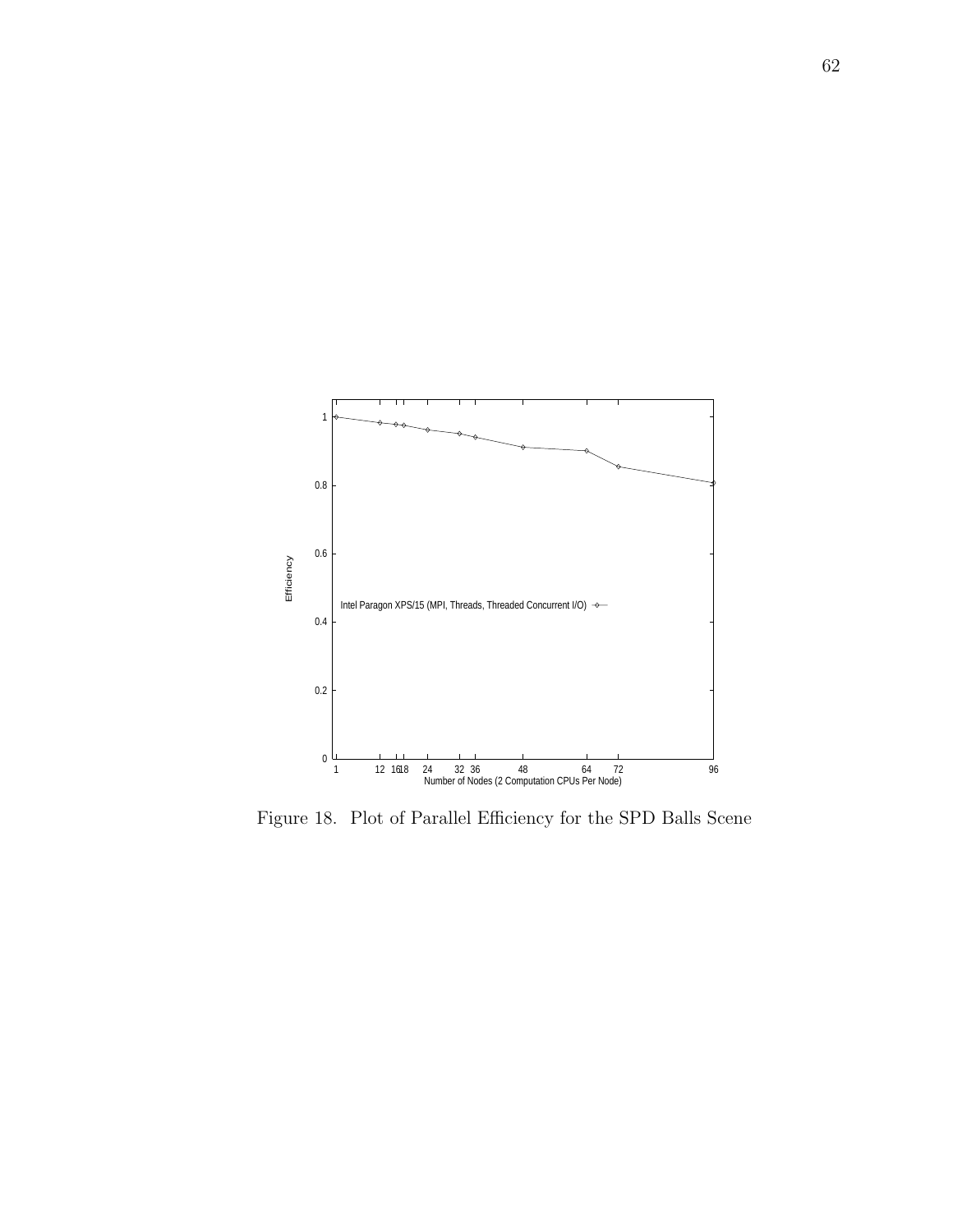# VII. RAY TRACING APPLICATIONS

## A. ARCHITECTURE

Architectural rendering has become an increasingly useful tool for architecture firms. Architectural walkthroughs have proven especially useful in the design phase of large or complex architectural projects. Ray tracing can provide realistic images of interior and exterior spaces, especially when combined with radiosity techniques for computing realistic lighting. Figure 19 illustrates the use of ray tracing for rendering architectural scenes.



Figure 19. Conference Room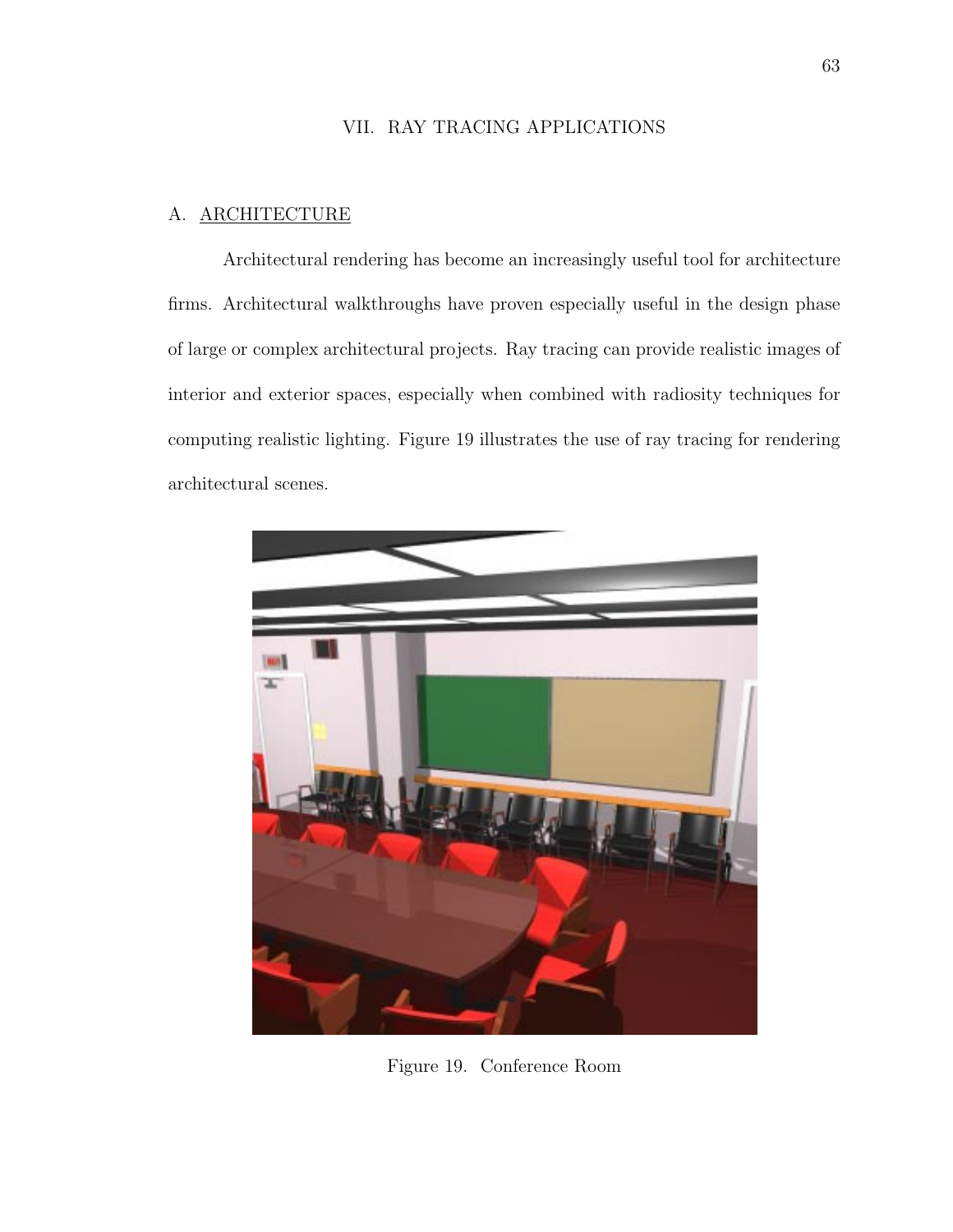# B. CAD/CAM

Ray tracing is a powerful technique when applied to rendering mechanical parts, especially when effects such as reflection, and refraction are important. Ray tracing implementations that include constructive solid geometry features can be particularly powerful, often having significant memory usage advantages over polygonal surface representations. Figure 20 shows a model of an "X-Wing Fighter".



Figure 20. X-Wing Model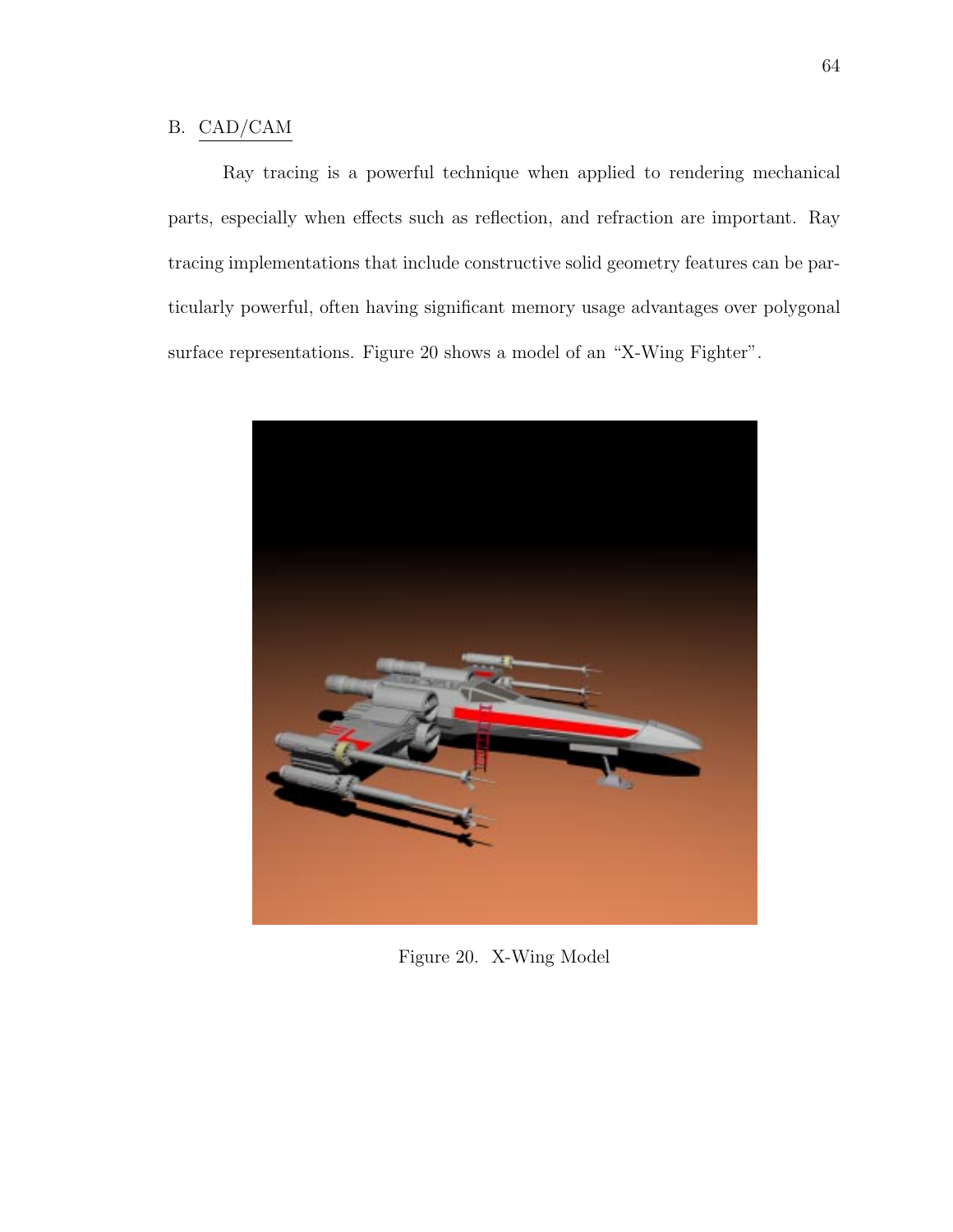### C. MOLECULAR VISUALIZATION

Chemists and physicists researching atomic interactions and biological processes commonly use computers for running molecular dynamics simulations. The results of these simulations can be daunting to interpret without the aid of computer graphics. Ray tracing can provide superior images for these tasks due to its excellent handling of curved surfaces such as spheres. When combined with complex texturing and other features, ray tracing can be used to create meaningful images of complex atomic interactions. Figure 21 illustrates an example of ray tracing used for molecular visualization.



Figure 21. Molecular Visualization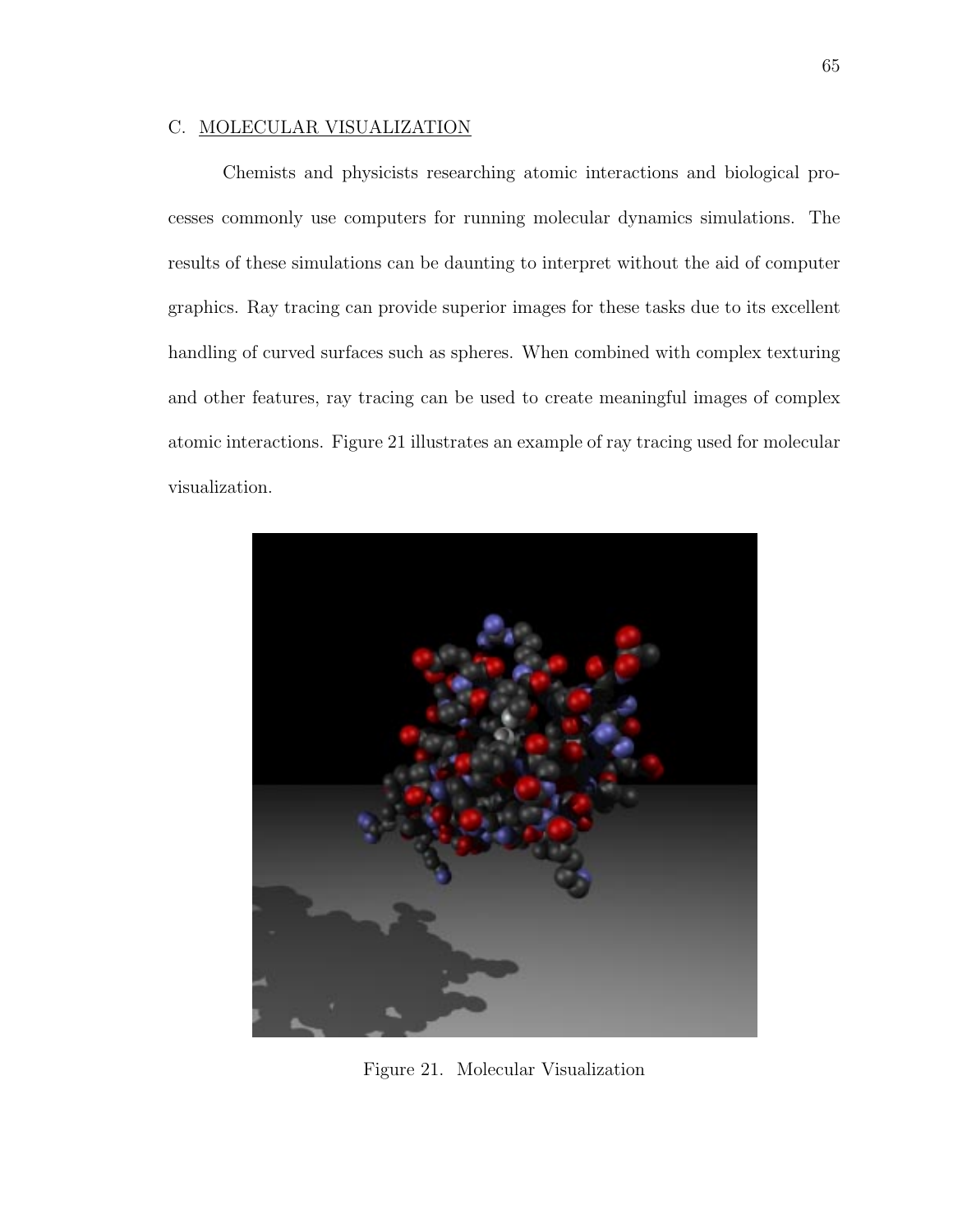# D. MEDICAL IMAGING

As medical techniques have become more sophisticated, computers have seen increasing use for medical visualization, and analysis. Magnetic Resonance Imaging and Computed Tomography play an important role in neurological analyses, and especially in current research in image guided surgery, and augmented reality applications. Figure 22 shows an MRI scan of a human head, rendered using volumetric ray tracing. Ray tracing enjoys significant advantages over polygonal rendering techniques when rendering volumetric data, since vector fields may be rendered without requiring any pre-processing steps.



Figure 22. Volume Rendered MRI Scan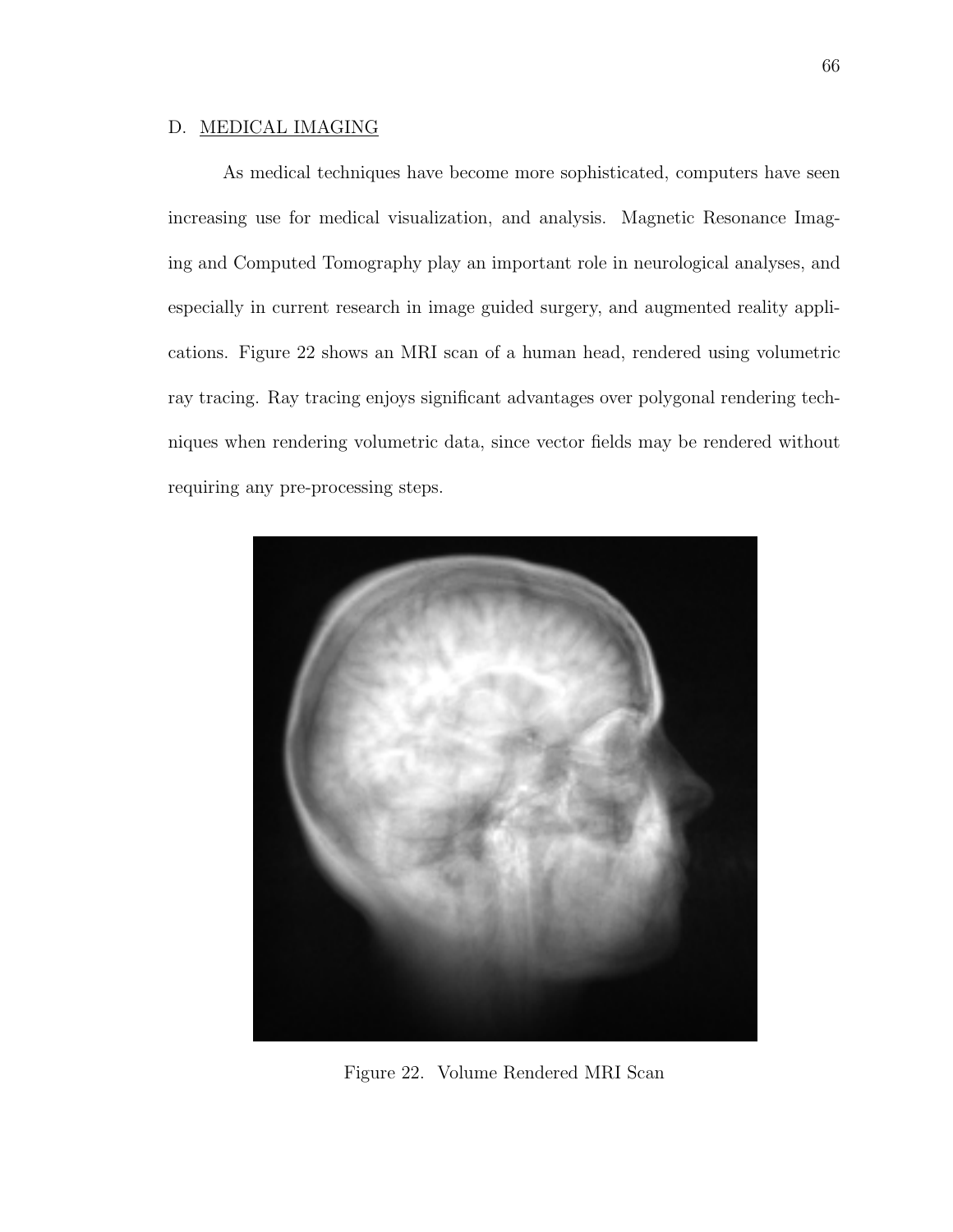### E. FLOW FIELD VISUALIZATION

Many scientific simulations today involve solutions of three dimensional vector fields. Vector fields typically contain factors such as density, temperature, pressure, and velocity. Computational fields can be visualized using volume rendering techniques. Ray tracing is one of several techniques that can be used to render three dimensional flow field data. Computational fluid dynamics simulations make extensive use of vector fields, and are amenable to parallel implementation [49] [50] [39]. Since parallel simulations generate huge amounts of data, traditional multi-stage data reduction techniques require massive amounts of I/O and temporary disk storage. The potential gains in overall execution speed and reduced I/O requirements make a compelling case for run-time visualization of CFD simulations [47]. Figure 23 illustrates a schematic of a simple CFD simulation of hypersonic air flow over an injector.



Figure 23. Conceptual Schematic of an Injector Flow Field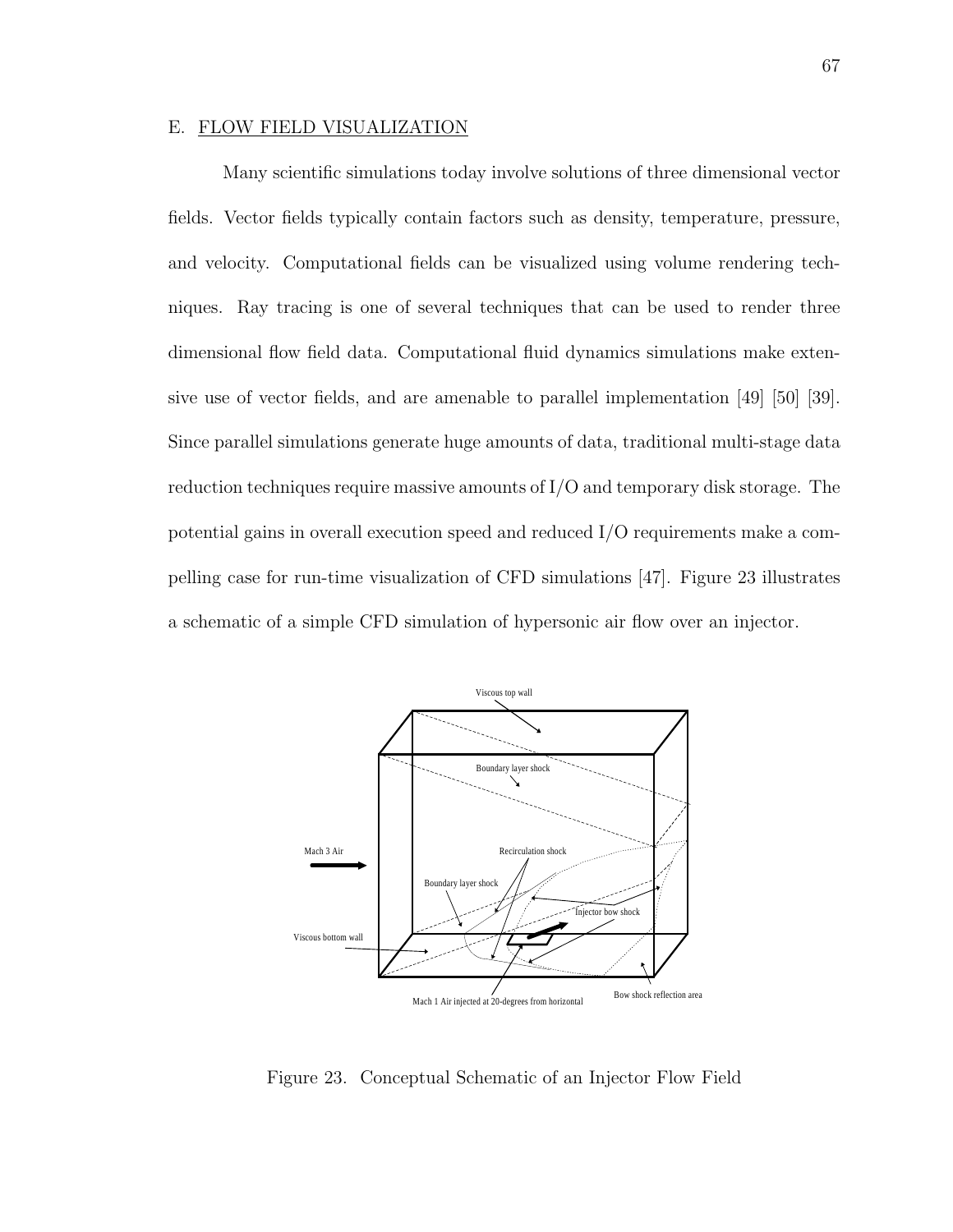The image in Figure 24 shows a visualization of the flow field pressure after several thousand iterations of computation. The image was rendered at run-time, by using a parallel ray tracing system as an integral part of the simulation application. The pressure contours in the flow field are easily visible in Figure 24. A CFD simulation typically produces pressure, temperature, velocity, vorticity and many other indices for each grid cell. An advanced visualization application could use sophisticated coloring and texturing schemes to visualize multiple aspects of a flow field simultaneously.



Figure 24. Volume Rendered Injector Flow Field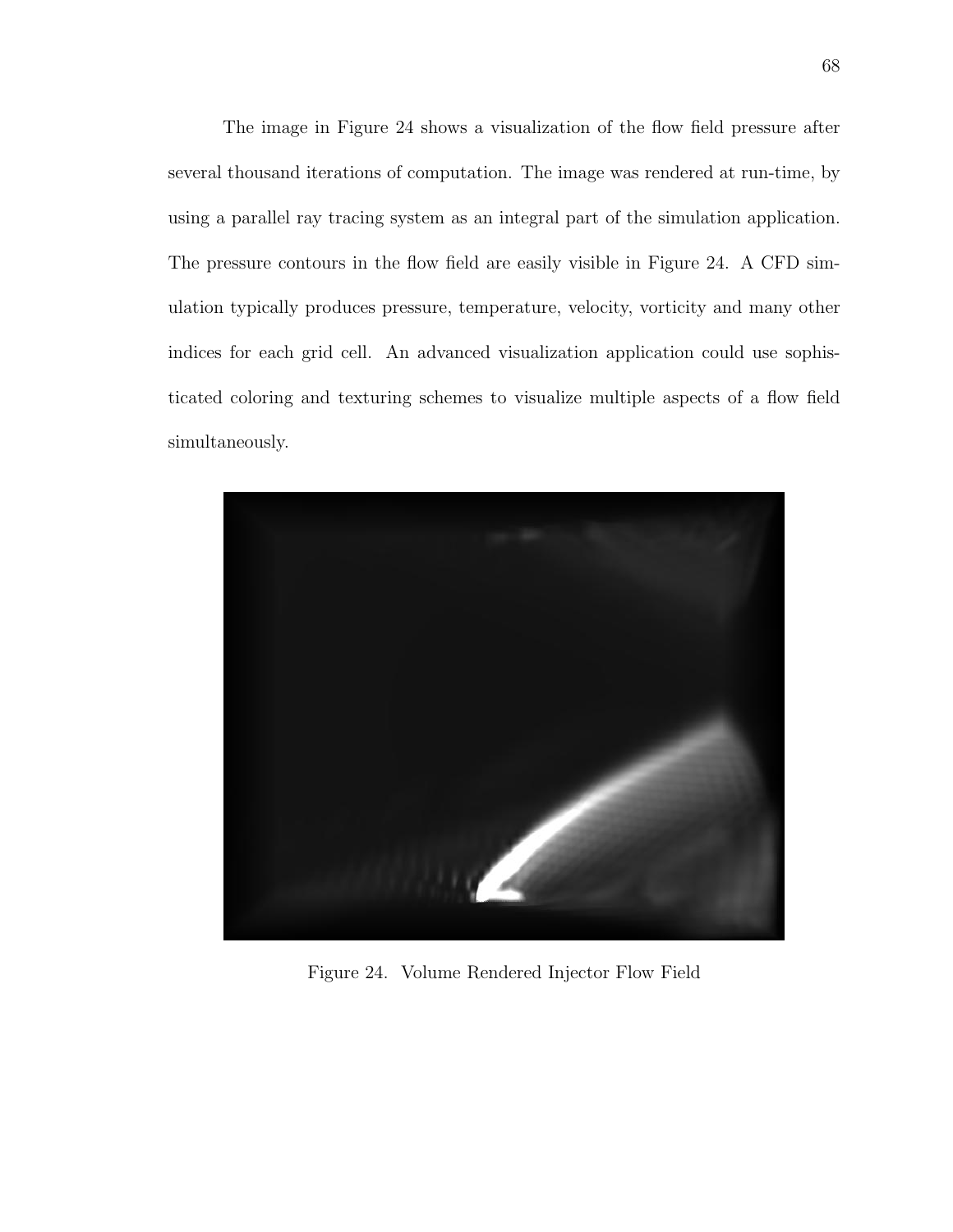### F. STANDARD PROCEDURAL DATABASE IMAGES

Throughout the development of the ray tracing system, Eric Haines' Standard Procedural Database (SPD) test scenes were used for performance benchmarking. The SPD benchmarks provide programs which can generate arbitrarily complex scenes based on simple repeated patterns. These test scenes can be used to compare the performance of different ray tracing systems, and to help test the proper operation of experimental ray tracing software. Figure 25 is an image of the SPD teapot scene. Figure 26 is an image of the SPD balls scene, also known as the "Sphereflake" scene. The benchmark results reported in this thesis were performed using the teapot and balls databases.



Figure 25. SPD Teapot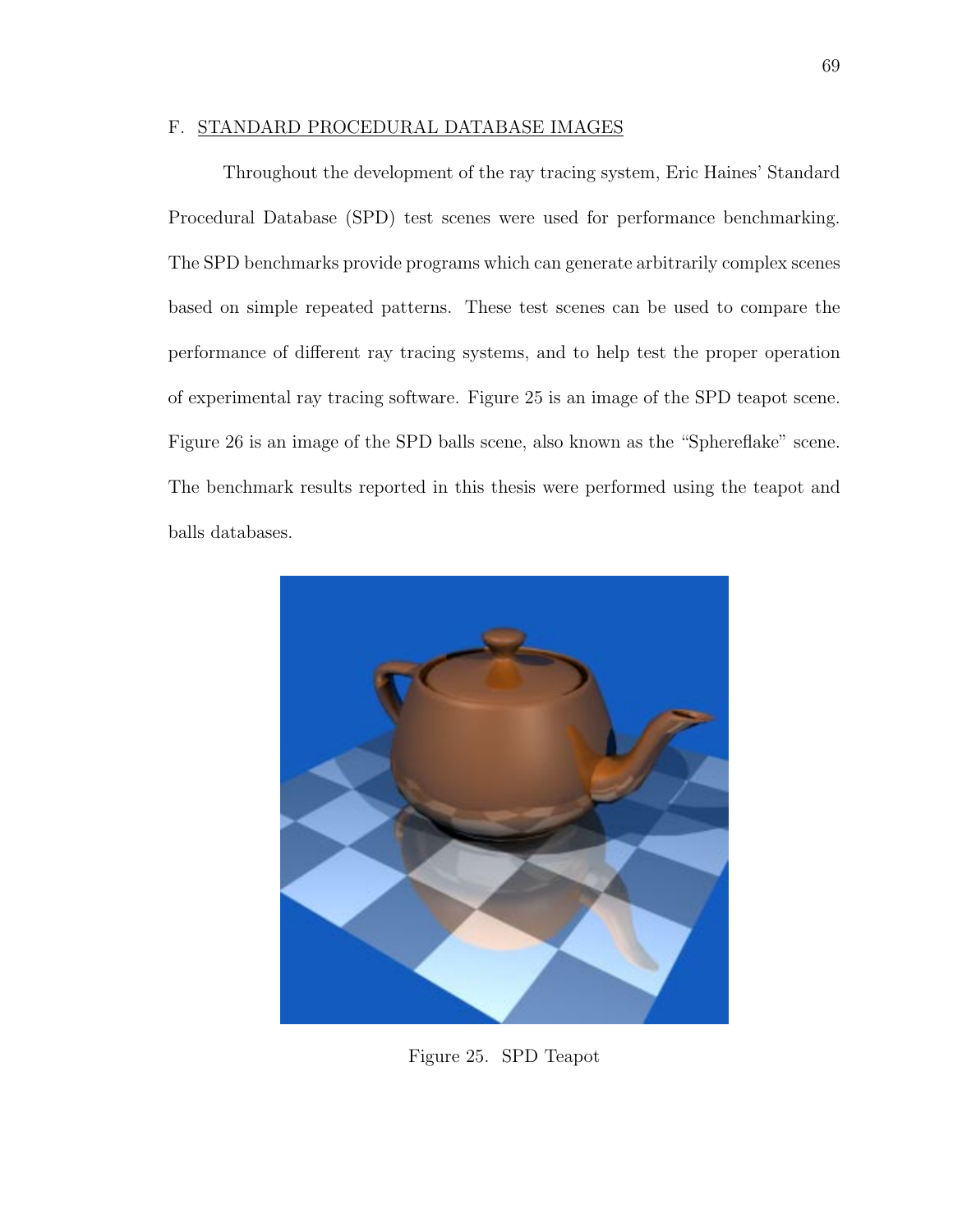

Figure 26. SPD "Sphereflake"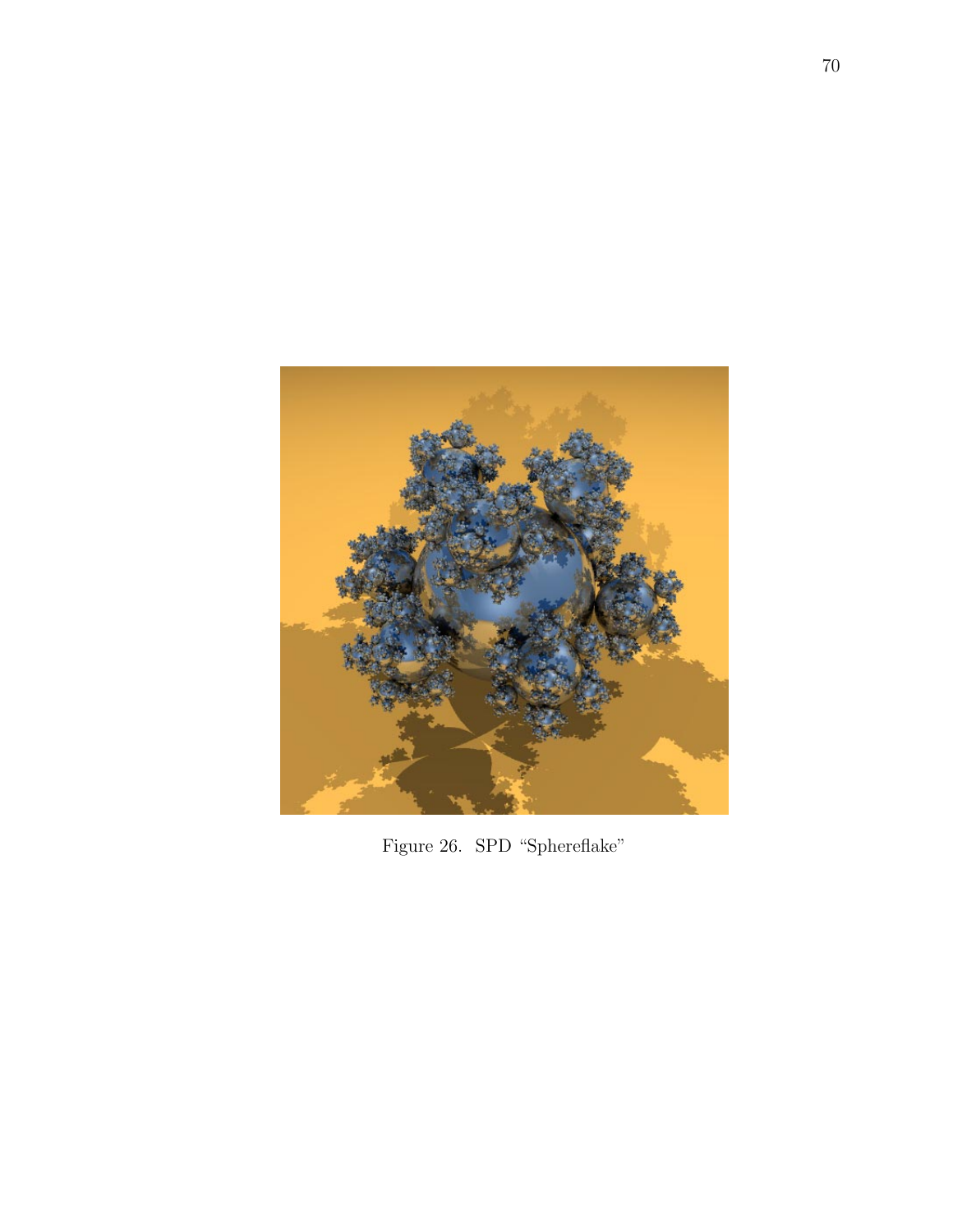### VIII. CONCLUSIONS

Ray tracing is an effective technique for rendering a variety of geometry, and lends itself to complex material properties and surface texturing. The recursive nature of the ray tracing algorithm makes the algorithm both elegant and powerful. Despite its relatively high computational requirements, judicious use of ray tracing acceleration and efficiency schemes make it suitable for a wide range of uses. Parallel processing offers a tremendous improvement in ray tracing performance and scalability, allowing extraordinarily complex scenes to be rendered in a small amount of time. The performance results presented in this thesis illustrate that parallel ray tracing algorithms can be implemented on both shared memory and distributed memory parallel computer architectures with high efficiency. Many standard ray tracing acceleration and efficiency schemes can be modified to work in a parallel execution environment with minor design changes.

The design of an effective parallel ray tracing system encompasses a great many issues. Many times during the course of this research it was necessary to make compromises between portability and performance. Parallel computers differ substantially in their performance characteristics, operating systems, and libraries. Some parallel systems provide the same levels of operating system functionality normally found on Unix workstations. Other parallel systems provide very limited operating system functionality, instead concentrating on providing the highest possible performance, sacrificing features for performance. In order to develop parallel software that runs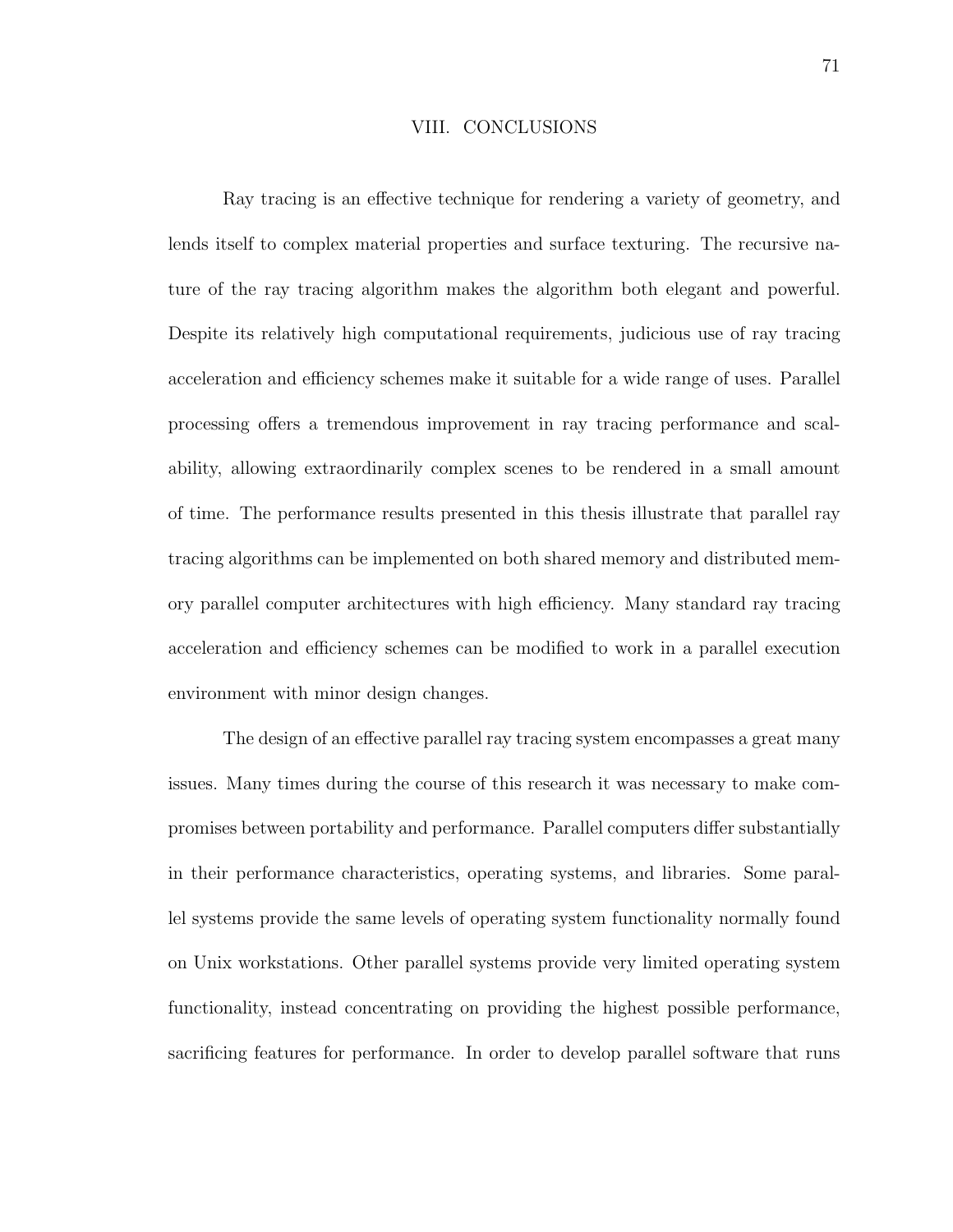well in a wide variety of parallel computing environments, significant effort must be spent in writing algorithms which perform well in each of these environments. For example, some systems provide concurrent I/O facilities, making it easy to write software which performs I/O from the compute nodes. Other systems provide no  $I/O$  capabilities at all to the compute nodes, or  $I/O$  capabilities which are so limited that they may not be useful for some kinds of applications. In order to provide peak performance in each environment, a parallel application must have strategies for employing advanced capabilities when available, and fall-back mechanisms when they are not. Operating system features such as memory mapped files are commonly available on desktop Unix workstations, but not necessarily so on some parallel computers. A truly portable parallel program must adapt its behavior to take advantage of the features available in any given runtime environment. After all, the whole point in writing parallel software is to achieve performance greater than would be possible in a sequential execution environment. The need for portable, adaptive parallel software places great importance on the software engineering issues involved in parallel programming.

#### A. FUTURE RESEARCH

The results presented in this thesis are very encouraging. Ray tracing can be a tremendously effective rendering technique. When combined with sophisticated efficiency schemes and parallel processing, it can be practical alternative to traditional depth buffered polygon oriented rendering techniques. Many areas of research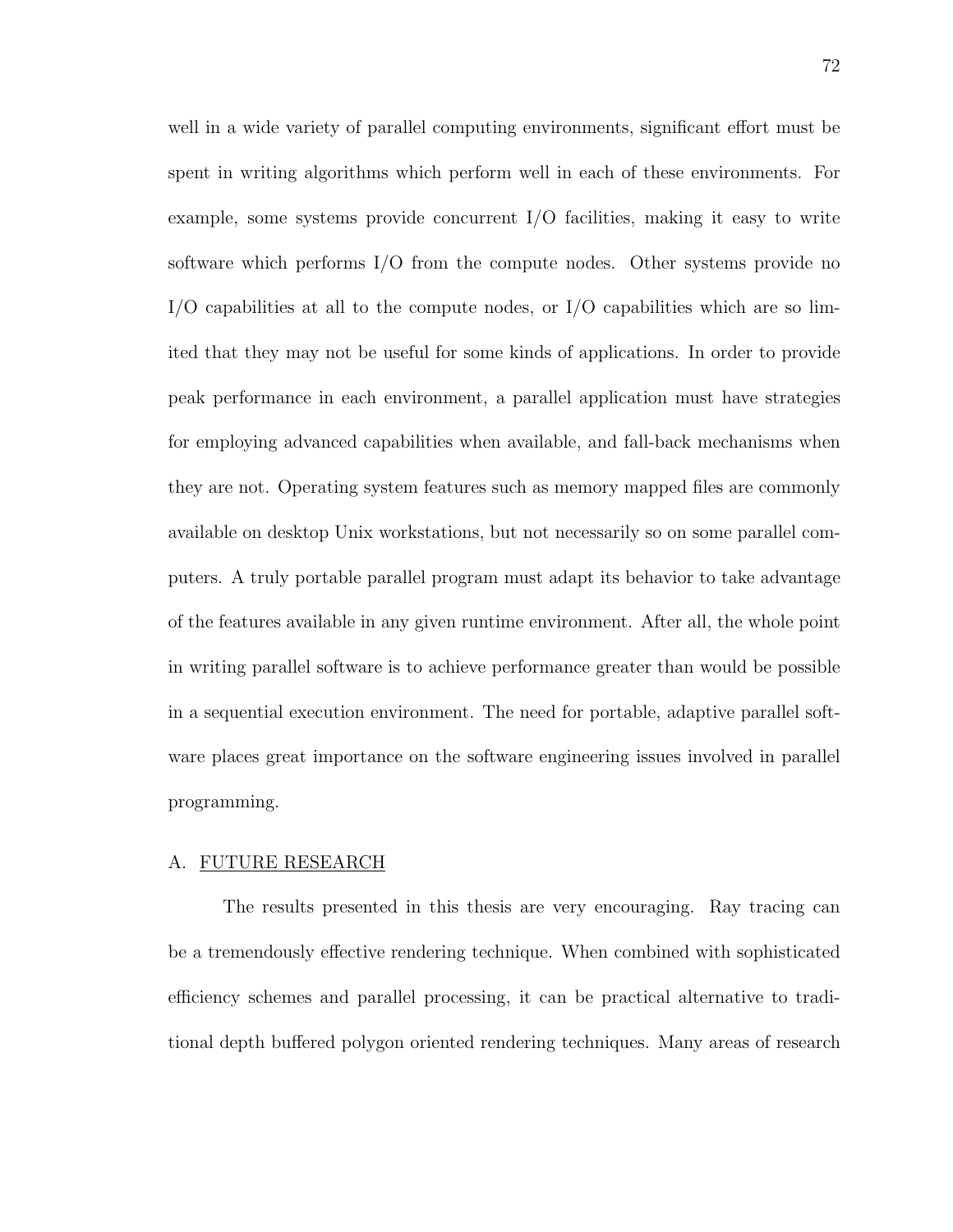remain for applying ray tracing techniques to new problems with different requirements. With the advent of high performance networking, modern personal computers and workstations now have the necessary requirements for coarse granularity parallel processing.

The research presented in this thesis focused on performing ray tracing on tightly coupled parallel computers using embedded communication channels and shared memory. In order to achieve high efficiency on relatively loosely coupled workstation clusters, different decomposition and load balancing techniques are needed. Issues which are pertinent to workstation clusters which have not been addressed by this research include dynamic load balancing, communications between heterogeneous processor architectures, adaptive dynamic processor allocation, and others. Other areas of particular interest today center on using large clusters of workstations or supercomputers for rendering animations of the length required for feature films. These clusters, commonly known as *renderfarms*, bring many new complications to light.

The performance tests run on large scale parallel computers indicate that the ray tracing system scales very well up to the point of saturating the available I/O capabilities of a given system. Future modifications to the ray tracing system will attempt to significantly improve I/O performance by using more extensive in-memory scanline buffering, improved threading models for asynchronous I/O, and collective scanline gathering operations. Along similar lines, I/O performance and parsing speed is crucial to the setup time involved in rendering high complexity scenes containing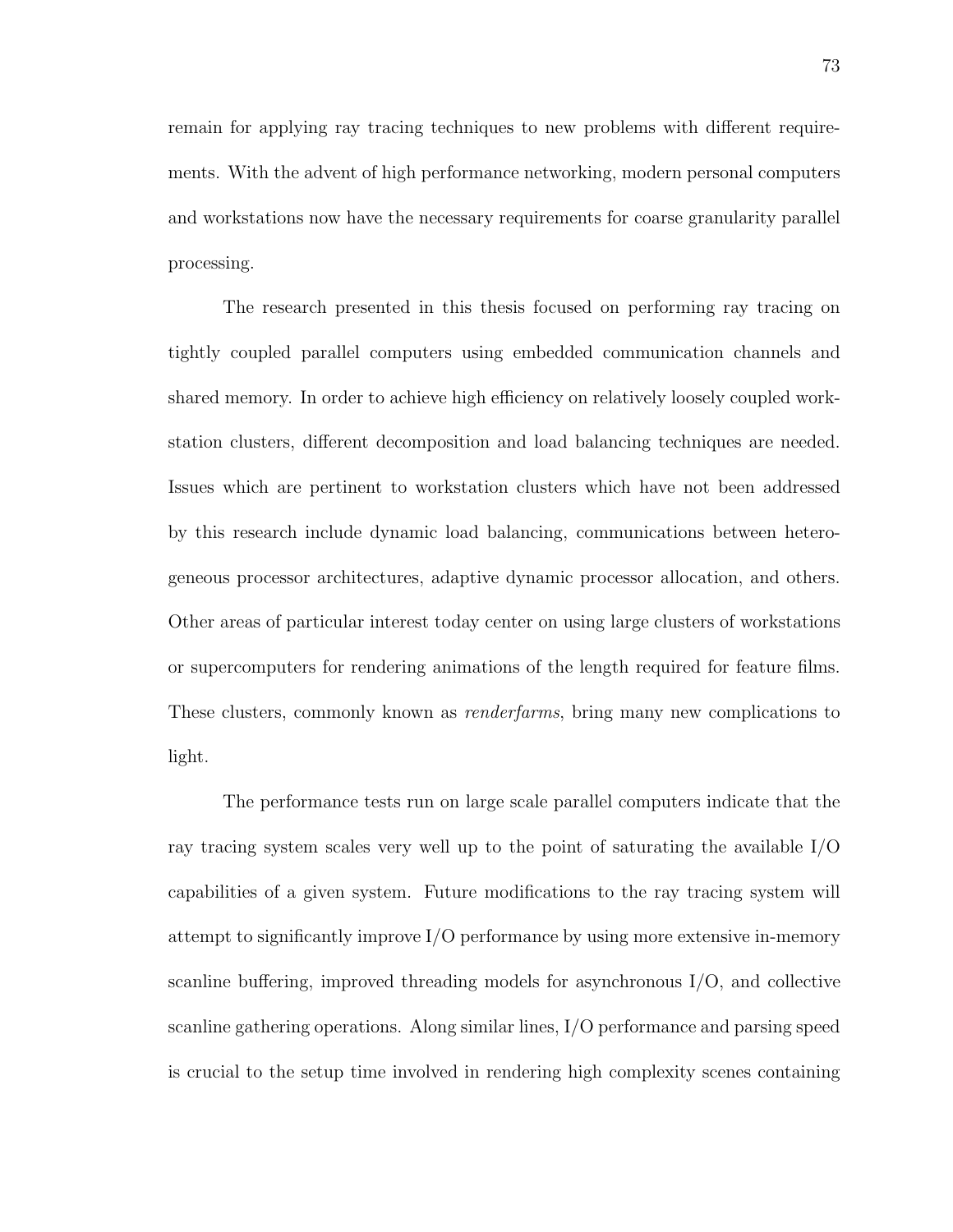millions of objects. Binary and compressed geometry file formats will significantly reduce the size of scene databases, thus reducing I/O requirements at run time. Further speed increases may be possible through the use of memory mapped files on systems that support it. Memory mapped file optimizations have been used in database applications to improve random access performance in large files. These techniques could be used to improve image I/O performance for texture map images, volumetric data sets, and output files. Memory mapped I/O could also be used for explicit memory paging on extremely large scenes, potentially outperforming the the operating system's standard virtual memory paging behavior.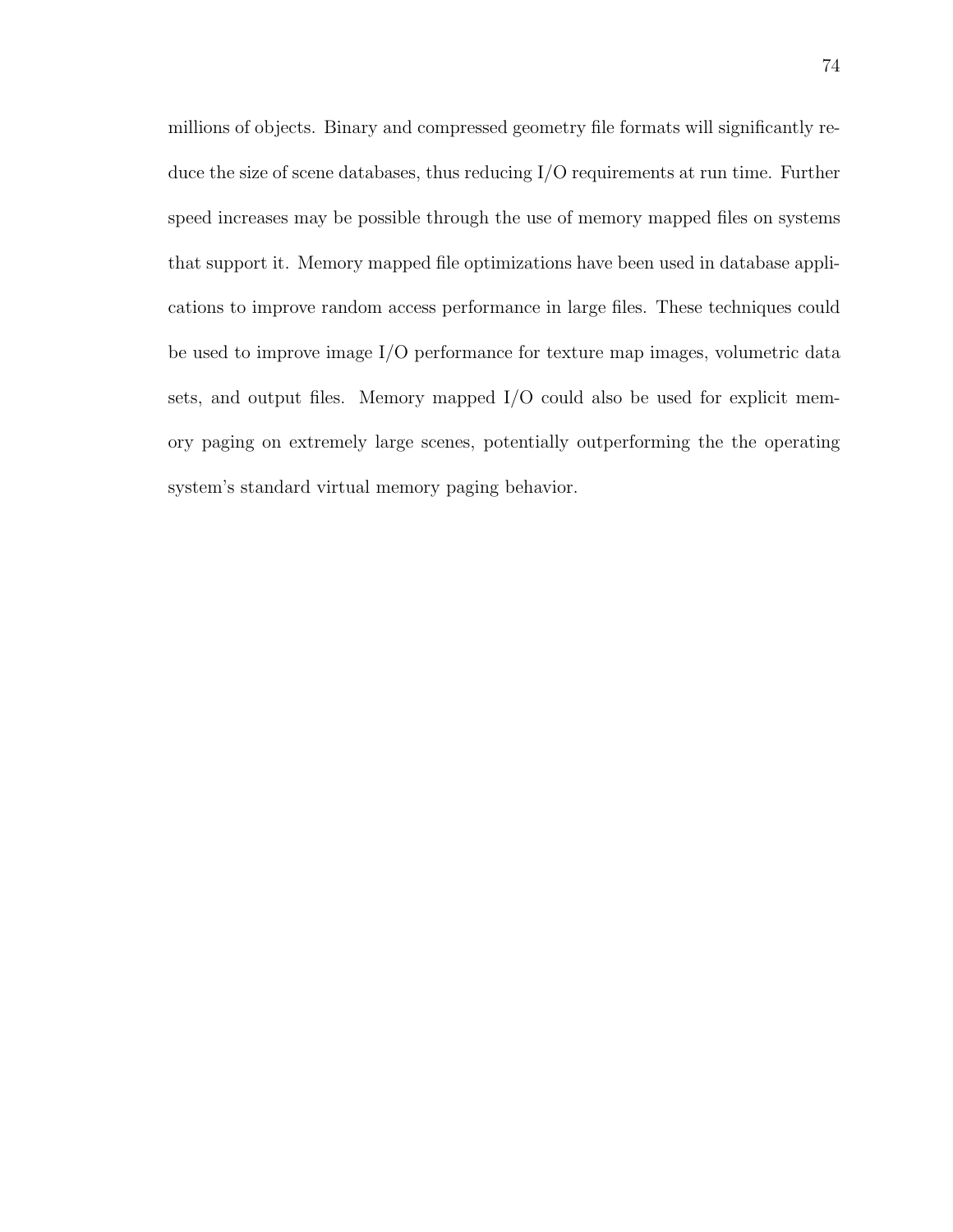#### BIBLIOGRAPHY

- [1] Arthur Appel. Some techniques for shading machine renderings of solids. In AFIPS 1968 Spring Joint Computer Conference, pages 37–45, 1968.
- [2] J. F. Blinn and M. E. Newell. Texture and reflection in computer generated images. CACM, 19:542–547, 1976.
- [3] F. C. Crow. Summed-area tables for texture mapping. Computer Graphics, 18:207–212, 1984.
- [4] Ebert, Musgrave, Peachey, Perlin, and Worley. Texturing and Modeling, A Procedural Approach. Academic Press, 1994.
- [5] E. A. Feibush, M. Levoy, and R. L. Cook. Synthetic texturing using digital filters. Computer Graphics, 14:294–301, 1980.
- [6] Message Passing Interface Forum. MPI: A message-passing interface standard. Technical Report Computer Science Department Technical Report CS-94-230, University of Tennessee, Knoxville, TN, May 5 1994. To appear in the International Journal of Supercomputing Applications, Volume 8, Number 3/4, 1994.
- [7] A. Fujimoto, T. Tanaka, and K. Iwata. ARTS: Accelerated ray tracing system. IEEE Computer Graphics and Applications, 6(4):16–26, April 1986.
- [8] Al Geist, Adam Beuelin, Jack Dongarra, Weicheng Jiang, Robert Manchek, and Vaidy Sunderam. PVM: Parallel Virutal Machines, A User's Guide and Tutorial for Networked Parallel Computing. MIT Press, 1994.
- [9] Andrew Glassner, editor. An Introduction to Ray Tracing. Academic Press, 1989.
- [10] Andrew Glassner, editor. Graphics Gems. Academic Press, 1990.
- [11] Andrew Glassner, editor. Graphics Gems II. Academic Press, 1991.
- [12] Andrew Glassner, editor. Graphics Gems III. Academic Press, 1992.
- [13] Andrew S. Glassner. Space subdivision for fast ray tracing. IEEE Computer Graphics and Applications, 4(10):15–22, October 1984.
- [14] Robert A. Goldstein and Roger Nagel. 3-D visual simulation. Simulation, 16(1):25–31, January 1971.
- [15] N. Greene. Environment mapping and other applications of world projections. IEEE Computer Graphics and Applications, 6(11):21–29, 1986.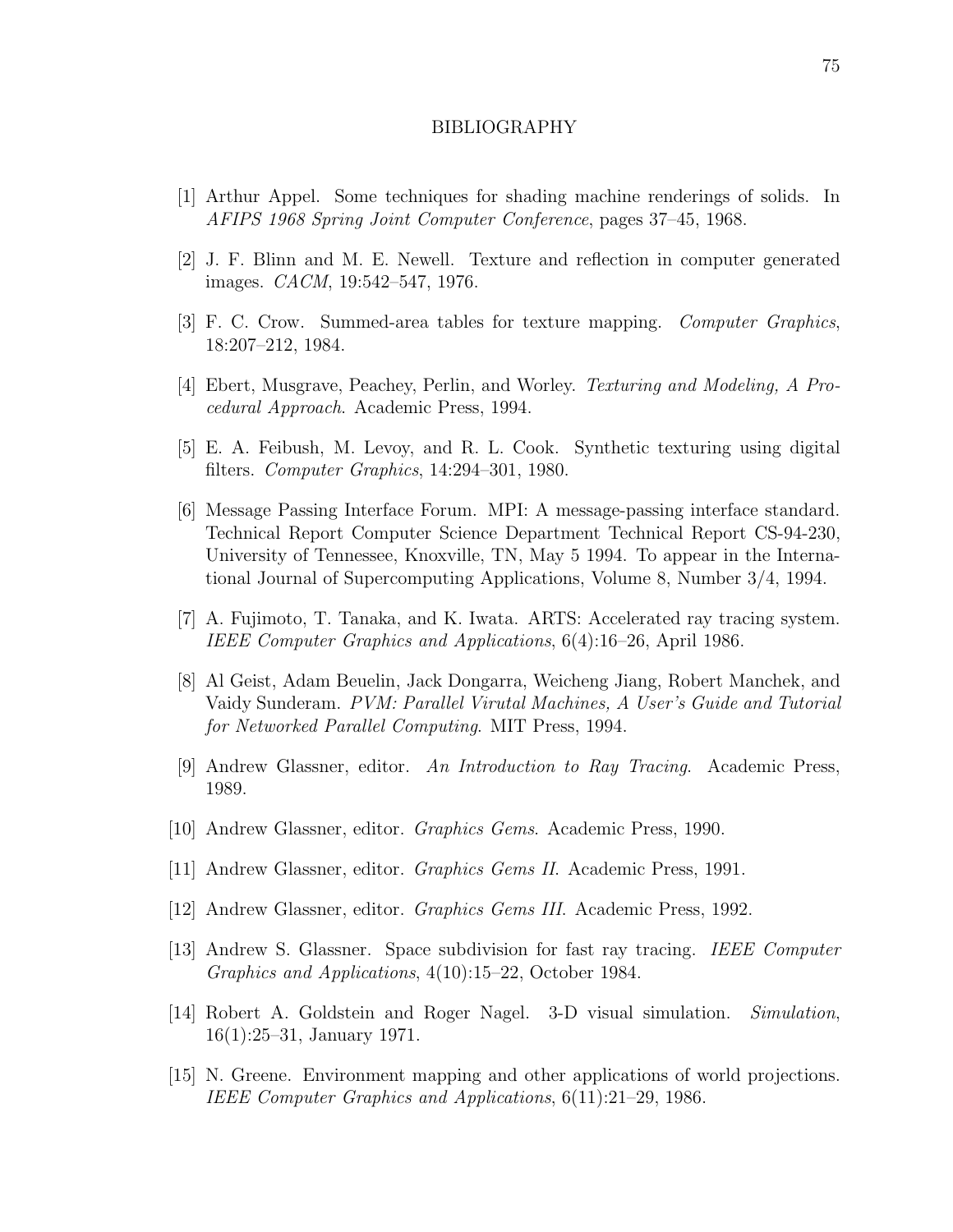- [16] William Gropp, Ewing Lusk, and Anthony Skjellum. Using MPI. MIT Press, 1994.
- [17] Eric A. Haines. The Light Buffer: A Shadow Testing Accelerator. Master's thesis, Program of Computer Graphics, Cornell University, January 1986.
- [18] Eric A. Haines. A proposal for standard graphics environments. IEEE Graphics and Applications, 7(11):3–5, November 1987.
- [19] Eric A. Haines and Donald P. Greenberg. The light buffer: A shadow testing accelerator. IEEE Graphics and Applications, 6(9):6–16, September 1986.
- [20] Paul Heckbert, editor. Graphics Gems IV. Academic Press, 1994.
- [21] Paul S. Heckbert. Fundamentals of Texture Mapping and Image Warping. Master's thesis, Computer Science Division (EECS), University of California-Berkeley, June 1986.
- [22] Paul S. Heckbert. Survey of texture mapping. IEEE Computer Graphics and Applications, 6(11):56–67, 1986.
- [23] Paul S. Heckbert and H. P. Moreton. Interpolation for polygon texture mapping and shading. In David F. Rogers and R. A Earnshaw, editors, State of the Art in Computer Graphics: Visualization and Modeling, pages 101–111. Springer-Verlag, 1991.
- [24] Intel Scalable Systems Division, Sandia National Laboratories. ASCI Red, 1996.
- [25] F. W. Jansen. Data structures for ray tracing. In Data Structures for Raster Graphics, Proceedings, pages 57–73. Springer Verlag, 1986.
- [26] Ihtisham Kabir. High Performance Computer Imaging. Manning Publications Co., 1996.
- [27] Douglas S. Kay. Transparency, Refraction, and Ray Tracing for Computer Synthesized Images. Master's thesis, Program of Computer Graphics, Cornell University, January 1979.
- [28] T.L. Kay and J. Kajiya. Ray tracing complex scenes. Computer Graphics, 20(4):269–278, August 1986.
- [29] Kleiman, Shah, and Smaalders. Programming with Threads. SunSoft Press and Prentice Hall, 1996.
- [30] Peter Van Der Linden. Expert C Programming. Sunsoft Press and Prentice Hall, 1994.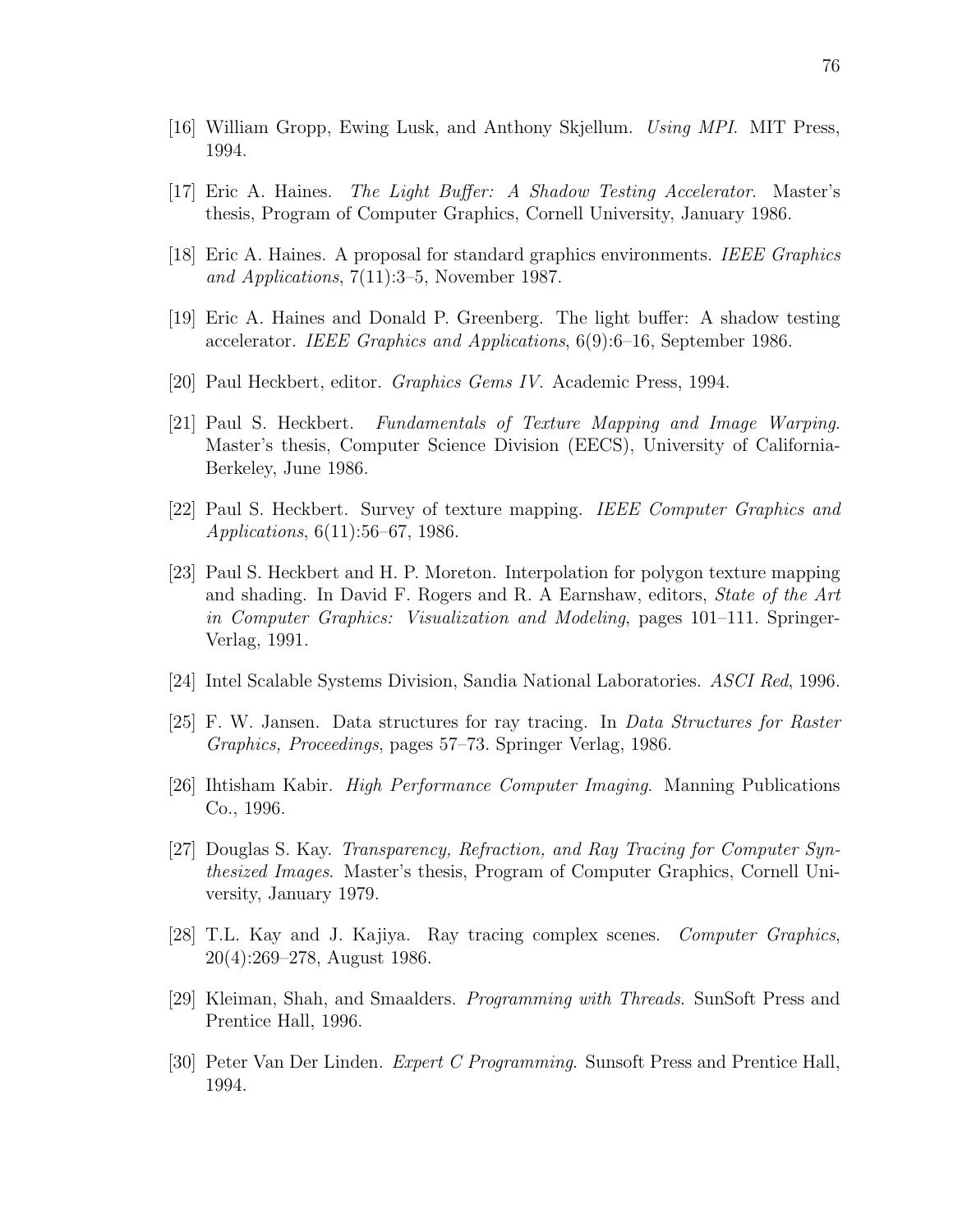- [31] Craig Miller, Herb Siegel, Roy Williams, Thanh N. Phung, and David G. Payne. Parallel processing of spaceborne imaging radar data. In *Intel Supercomputer* Users Group Proceedings, 1995.
- [32] Torsten Moller, Raghu Machiraju, Klaus Mueller, and Roni Yagel. A comparison of normal estimation schemes. In IEEE Visualization '97 Proceedings, pages 19– 25, 1997.
- [33] Jackie Neider, Tom Davis, and Mason Woo. OpenGL Programming Guide. Addison-Wesley, 1993.
- [34] Nichols, Buttlar, and Farrell. Pthreads Programming. O'Reilly and Associates, 1996.
- [35] Alan Paeth, editor. Graphics Gems V. Academic Press, 1995.
- [36] B. T. Phong. Illumination for Computer Generated Images. PhD thesis, Department of Electrical Engineering, University of Utah, 1973.
- [37] B. T. Phong. Illumination for computer generated images. CACM, 18:311–317, 1975.
- [38] Thanh N. Phung, David G. Payne, and Brad Rullman. Doing Parallel I/O on the Intel Paragon Supercomputer. In Intel Supercomputer Users Group Proceedings, 1995.
- [39] D. Riggins, M. Underwood, B. McMillin, L. Reeves, and E. Jui-Lin Lu. Modeling of supersonic combustor flows using parallel computing. Computing Systems in Engineering, 3(1-4):217–219, 1992.
- [40] G.W. Romney. Computer Assisted Assembly and Rendering of Solids. PhD thesis, Department of Electrical Engineering, University of Utah, 1969.
- [41] S. Rubin and Turner Whitted. A three-dimensional representation for fast rendering of complex scenes. Computer Graphics, 14(3):110–116, July 1980.
- [42] Silicon Graphics Inc. *Topics in IRIX Programming*, 1996.
- [43] Anthony Skjellum, Nathan E. Doss, and Purushotham V. Bangalore. Writing Libraries in MPI. NSF Engineering Research Center for Computational Field Simulation, Mississippi State University, 1994.
- [44] Lisa M. Sobierajski and Arie E. Kaufman. Volumetric ray tracing. In 1994 Symposium on Volume Rendering, pages 11–18, 1994.
- [45] John Stone. An efficient library for parallel ray tracing and animation. In Intel Supercomputer Users Group Proceedings, 1995.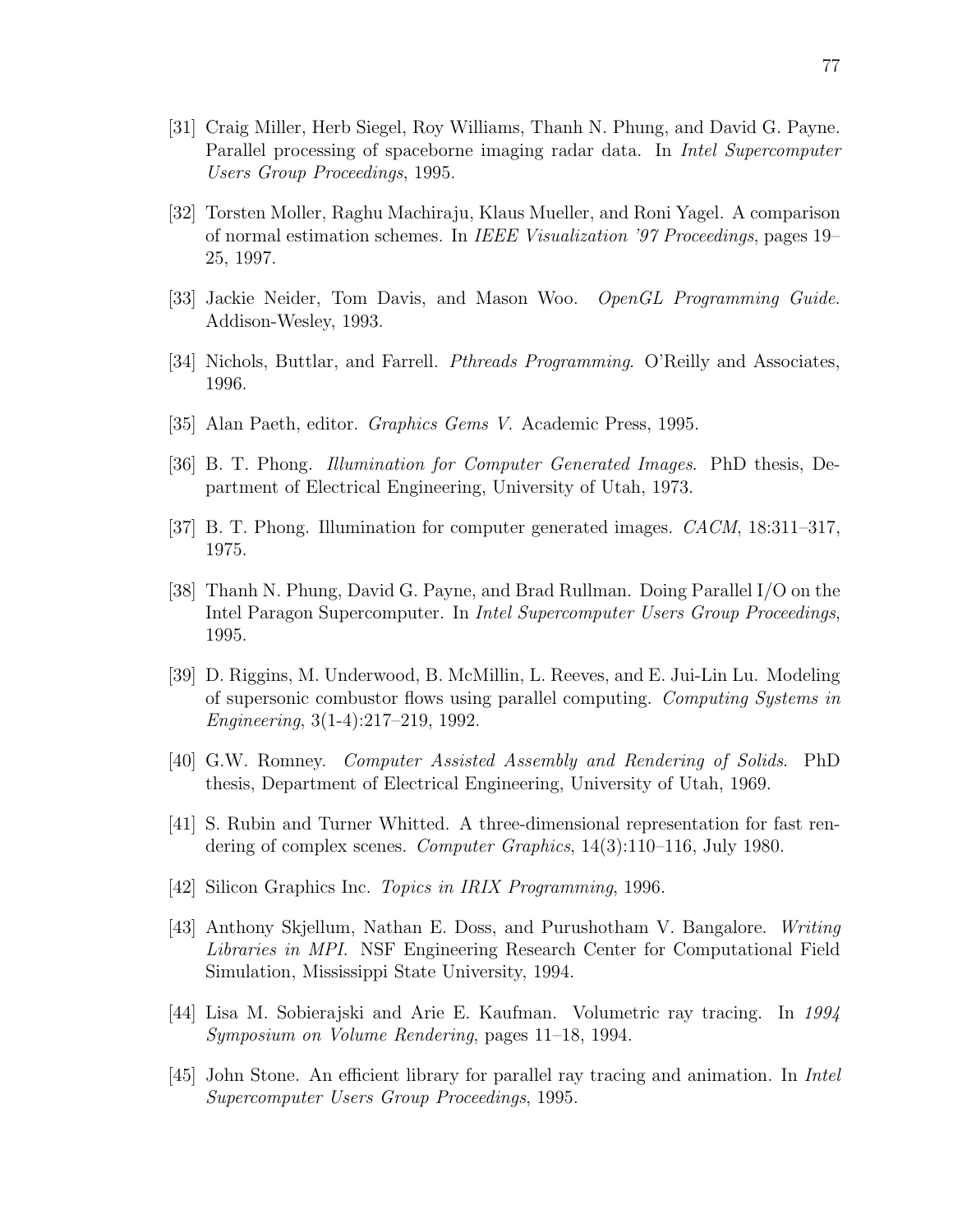- [46] John Stone and Mark Underwood. Numerical flow simulation and rendering using MPI. In Intel Supercomputer Users Group Proceedings, 1996.
- [47] John Stone and Mark Underwood. Rendering of numerical flow simulations using MPI. In Second MPI Developer's Conference, pages 138–141. IEEE Computer Society Technical Committee on Distributed Processing, IEEE Computer Society Press, 1996.
- [48] Sun Microsystems. Multithreaded Programming Guide, 1994.
- [49] Mark L. Underwood. The Simulation of Supersonic Flows Using Parallel Computing. Master's thesis, University of Missouri-Rolla, 1993.
- [50] Mark L. Underwood. The Simulation of High-Speed Internal Flowfields Using Parallel Computing. PhD thesis, University of Missouri-Rolla, 1997.
- [51] Christopher Watkins, Alberto Sadun, and Stephen Marenka. Modern Image Processing. Academic Press, 1993.
- [52] Alan Watt. 3D Computer Graphics. Addison Wesley, 1993.
- [53] H. Weghorst, G. Hooper, and D. Greenberg. Improved computational methods for ray tracing. ACM Transactions On Graphics, 3(1):52–69, January 1984.
- [54] Turner Whitted. An improved illumination model for shaded display. CACM, 23(6):343–349, June 1980.
- [55] L. Williams. Pyramidal parametrics. Computer Graphics, 17:1–11, 1983.